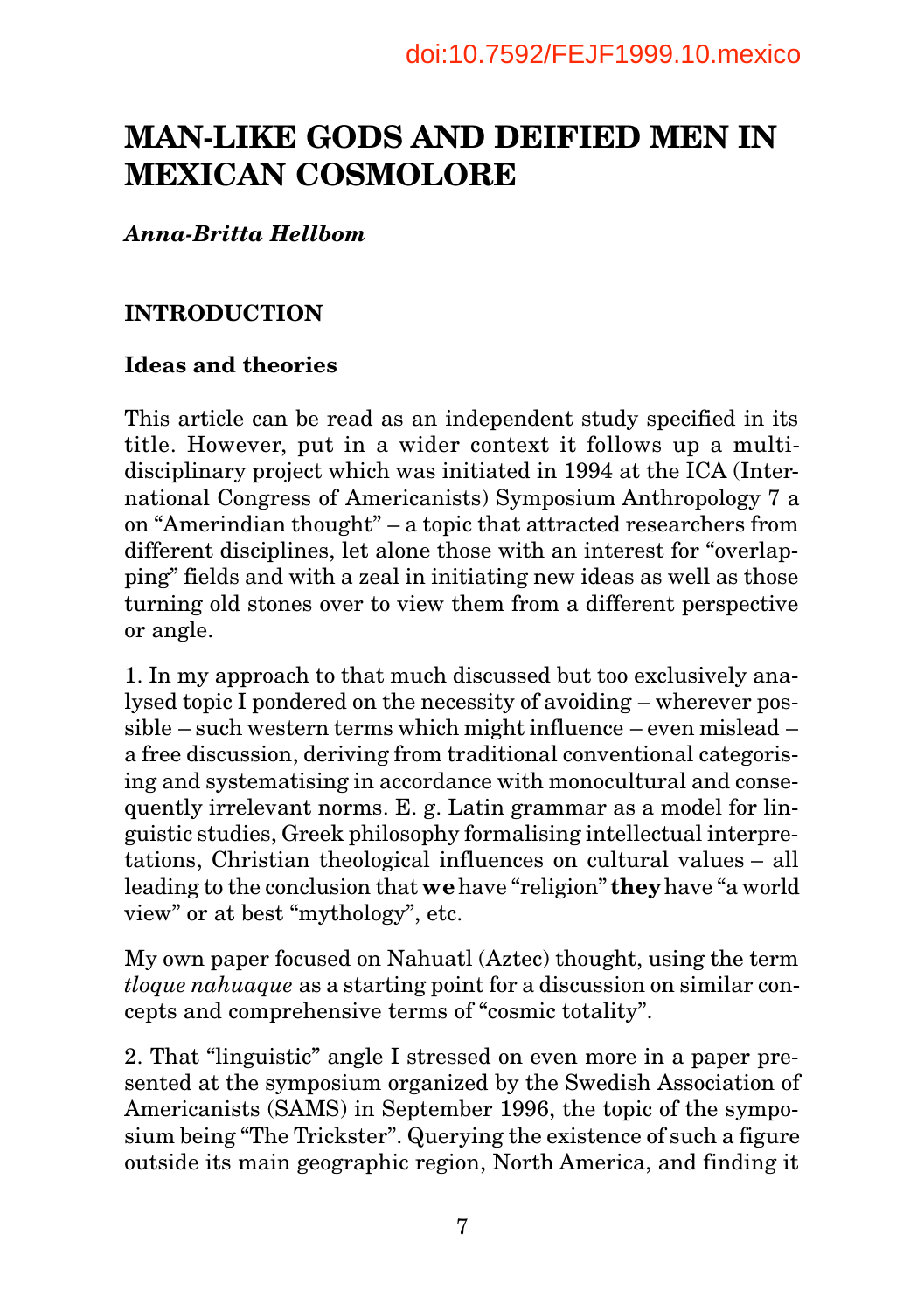there in its original scientific sphere, anthropology i. a., more "virtual" than real, in other words wishful thinking of some too enthusiastic categorisers, for my own approach I ventured to test "tricky outsiders" as an adequate designation of what I found in Mexico's past and present. On similar grounds and for the same reasons I preferred 'cosmolore' to 'folklore' for expressing what I wanted to test: a perception and a term without pejorative intimation.

3. The present article follows up the same basic idea or opinion that in spite of realising that western researchers are influenced in their work by their own cultural patterns, we still incline to omit – often unconsciously – the strong influence of our own native languages, leading unintentionally to a misuse of our professional terminology when analysing and interpreting – let alone describing – other cultures.

The title of my paper is not just an expression of my desire for playing with terms, but a reflection of my attempt to exemplify some of man's perceptions of cosmic realities visualized in god-like images and conceptualised in traditional lore.

My ethnographic survey goes from pre-Aztec times to the post-revolutionary era – the 20th century. It includes subjectively selected examples from texts on

- (a) genuine **gods** benevolent and/or malevolent;
- (b) divinised **mothers** of gods helping those in need; or ominous of disaster;
- (c) deified **humans** often prominent leaders abiding their time to return;
- (d) glorified **individuals** becoming heavenly bodies;
- (e) legendary **heroes** as "deified men in being".

In my approach to such a multifarious topic I use 'cosmolore' – a term more suitable for the original socio-cultural context of the material.

In cultures with clear distinction between dogma and lore – established on the one hand by indigenous priesthood and on the other by westernised researchers – terms like 'folk' religion and 'folk' lore are authorized tools for scientific work.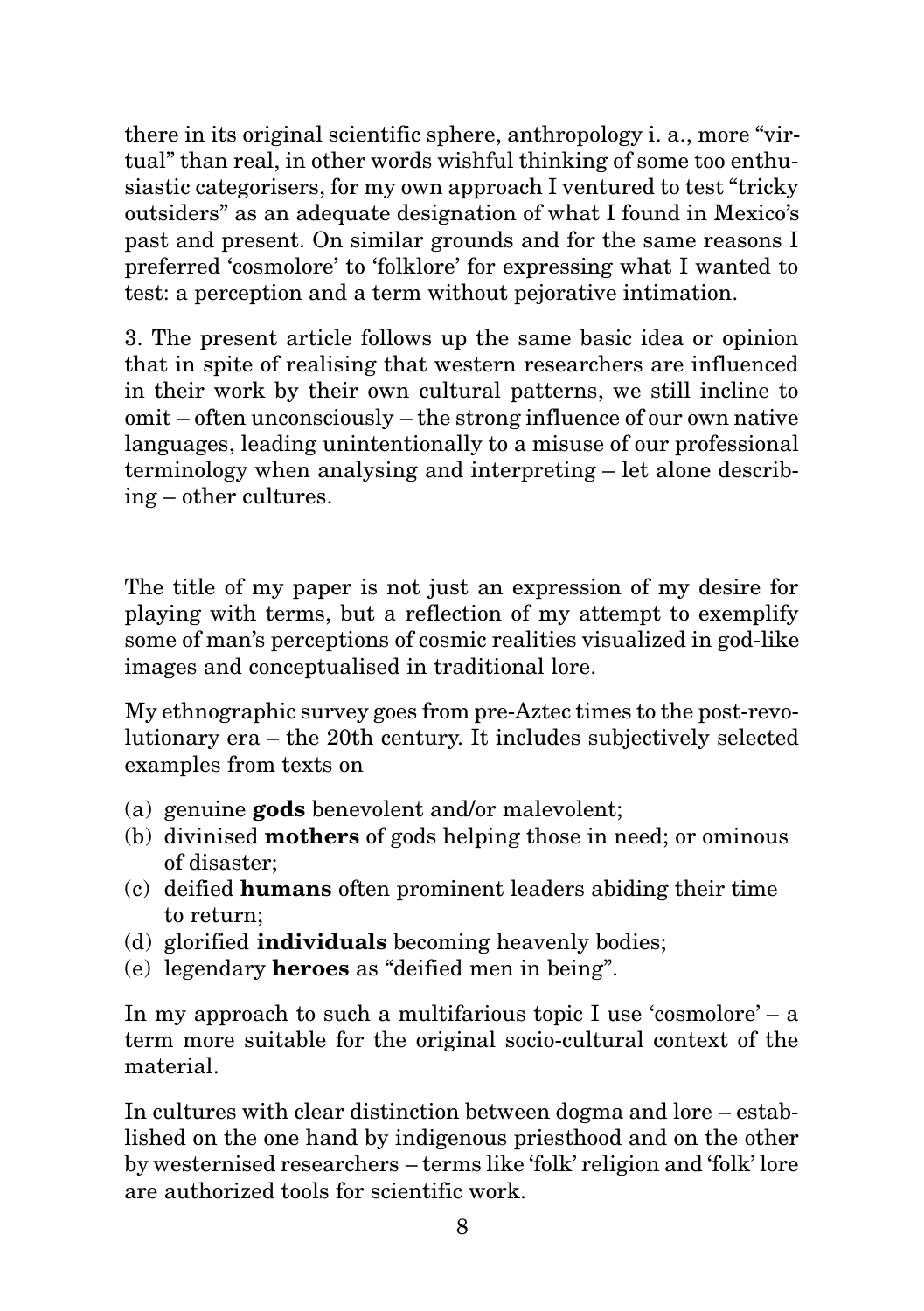In Mexico where the Christian missionaries and monks soon realized that they met their intellectual equals in the *tlamatinime* 'learned men', and the *teopixqui* 'priests', the compilation of "religious data" in the indigenous languages started already in the 1520's, thus giving later researchers authentic descriptions of the original patterns of thoughts, although expressed in western terms of value and categories. The authenticity, however, of the common people's beliefs has become much blurred by centuries of ideological indoctrination – already in late Aztec times.

This calls for interdisciplinary approaches and makes the linguistic aspect a must.

### **Main protagonists and Chronology**

Due to the overwhelming multitude of conspicuous figures I have restricted my study to central Mexico, especially the so-called Valley of Mexico, and in the south to the Mayan area. During thousands of years peoples of all kinds were attracted to the central highland plains with their fertile soils, good water supplies and dense woods: nomadic hunters, sedantary farmers, military conquerors and others. Some of them stayed, others went further on, others again moved away to find other places to live on after a certain elapse of time. More and more products and ideas from other and more distant cultural areas were brought here through commercial exchange, social interactions, wars and other ways of contact.

My choice of protagonists aimed at finding adequate personages from such time period where historical – and even pseudo-historical – events initiated new eras by causing political, economic and social changes in the original cultural patterns. After a short survey of the epoch of the Otomí Indians those eras are

**Toltec** epoch: political hegemony in the Valley of Mexico, 12th century AD

**Aztec** epoch: geopolitical – military – expansion, 12th c.–1523

**Colonial** times: The Spanish Conquest – christianisation, 1523– 1823

**Independence**: for the Criollos (1810) 1823–1910

**Revolution:** "... for Democracy, the posters said...".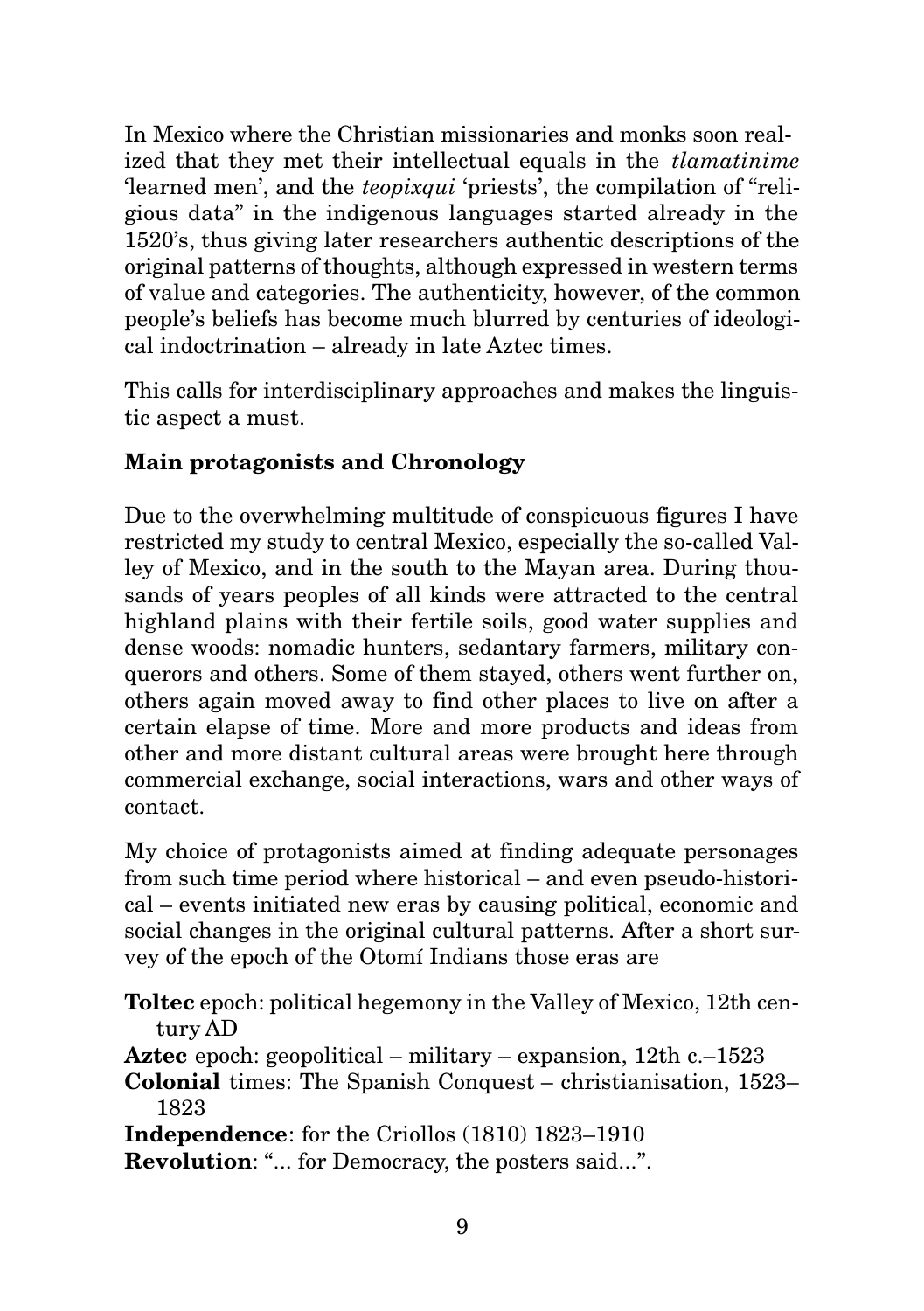Such a chronological arrangement may seem to contradict my ambitions to avoid wherever possible western methodology and terminology. My reason for this, however, is to facilitate for readers interested but not familiar with non-western history, in this case Mexico and its neighbouring countries, where the continuity of the past into the present is so strikingly near in time and real in mind – if not always true. History based on "collective memories" needs some ordering to be understood by others. I have chosen chronology as the main guideline for my presentation.

As Octavio Paz (1990: 362–363) says:

*Mexico is the land of superimposed pasts. Mexico City was built on the ruins of Tenochtitlán, the Aztec city that was built in the likeness of Tula, the Toltec city that was built in the likeness of Teotihuacán, the first great city on the American continent. Every Mexican bears within him this continuity which goes back two thousand years. It doesn't matter that this presence is almost always unconscious and assumes the naive forms of legend and even superstition. It is not something known, but something lived*.

### **THE FIFTH SUN OF CREATION – ERA OF MOVEMENT (***OLLIN***)**

### **The Otomies** – from hunters to soldiers

The Aztecs were not the first to rule in the Valley of Mexico nor were the Toltecs. Among the various peoples inhabiting the fertile valley the Otomís were known as brave and feared warriors. Although living outside the real Valley region and in spite of their militant image they were dominated by other peoples, first the Toltecs and then the Aztecs. Socially and culturally they were looked down upon by their conquerors, but recruited as elité-soldiers by the Aztec military forces and used as special guardians by their long trade merchants.

This is evinced by Fray Bernardino de Sahagún in his account on the Spanish Conquest. When the Spaniards came to the land of the Tlaxcallan their subjects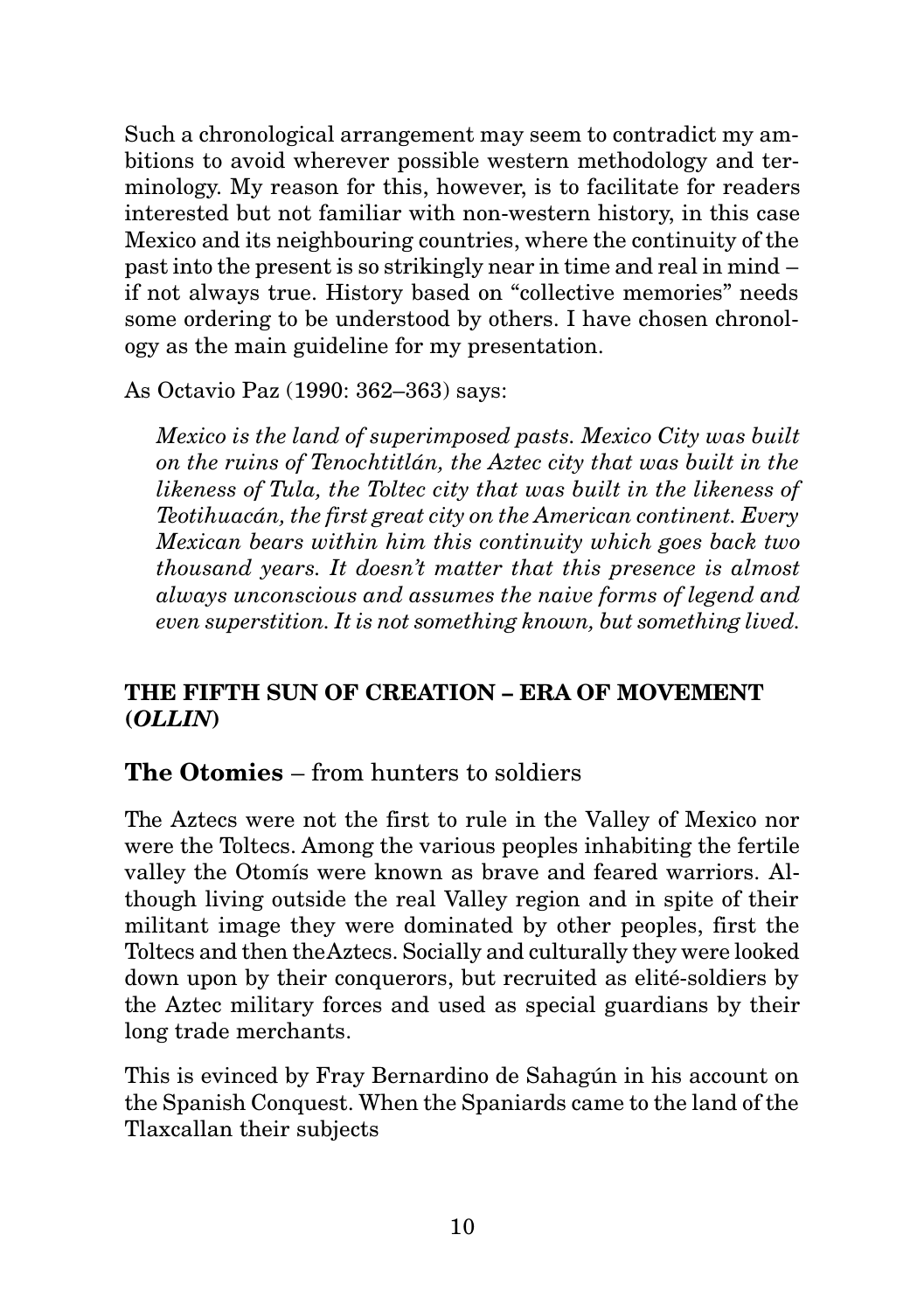*the Otomí met them in battle; with shields and crossbows they moved against them, /---/ but they were completely overwhelmed and destroyed – with guns and iron bolts. /---/ And when thus the Otomí region of Tecoac had perished, those of Tlaxcalla could not control their alarm; they swooned with fear. /---/ Terror seized them. /---/ They summoned the lord's council and the ruler's council and they said: "How shall we act? Shall we perchance move against them? For, verily, a great warrior and brave leader is the Otomí /---/ In no time /---/ in but the flutter of an eyelid /---/ they destroyed the vassals* [the Otomís]*. So now let us make friends of the foe.* [*For*] *the common folk suffer." And thereupon the rulers of Tlaxcallan went to meet them* [the Spaniards]*. So great was their respect of the Otomí warriors*. (FC, Book XII: 27)

More relevant here is what is known about the religion of the Otomís. Three principal gods are mentioned in the Códice Fuenleal: Yocippa, the Supreme God, and Otonteuktli – a deified human (Paso y Troncoso 1898: 190).

Sahagún describes them as follows:

*The name of the Otomitl comes from, is taken from, the name of him who first became the leader of the Otomí. They say his name was Oton*.

The Otomís had priests and their supreme priest was named Tecutlatca. They had also wise men whom they called 'Tlaciuhqui'.

*He performed sorcery for* [the god]*; he was equal to, he resembled* [a god]*.* /---/ *He addressed the gods: he informed them of that which they desired.* /---/

*The people asked many things of the sorcerer: protection from war, sickness, famine, etc. They worshipped* [sorcerers] *as gods; hence they were very highly esteemed.* (FC, Book X: 176–177)

Of special interest here is what Sahagún says directly of their Supreme God: "The name of their god was Iocippa" and that "his temple [was] very good (*vel qualli in jteucal*)," while on the other hand "the straw hut of trimmed and smoothed straw [was] called the temple of Oton (in teteçauhquj *xacalli*; in motocaiotia *otonteucalli*)."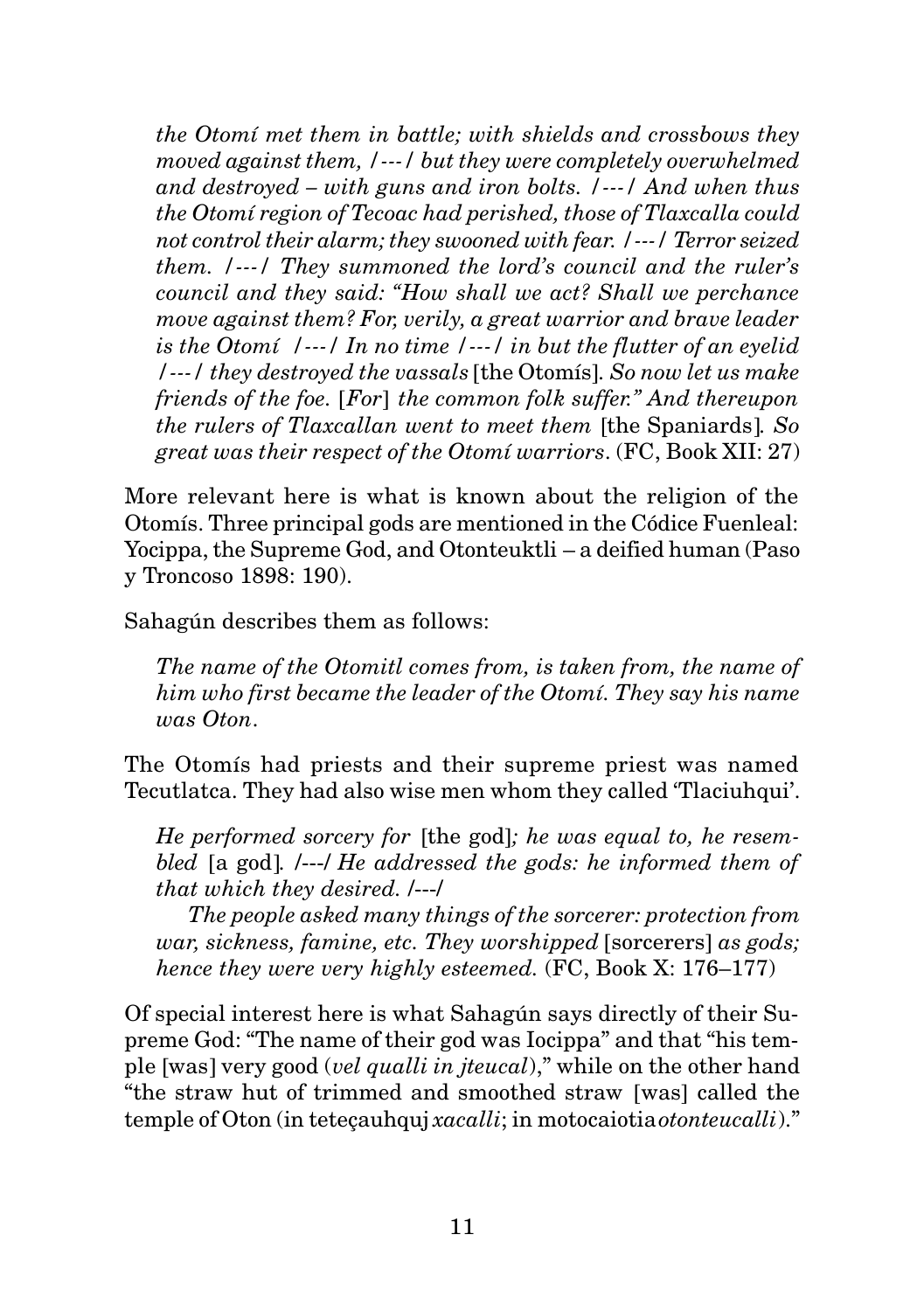#### **"WHEN YET THERE WAS DARKNESS..."**

The gods assembled at Teotihuacán

*when yet no sun had shone and no dawn had broken .... it is said ...*

*And they debated who would bear the burden, who would carry on his back – would become – the sun. /---/*

*One of them Tecuciztecatl who was there spoke: 'O gods I shall be the one.'*

*Again the gods spoke: /---/ who else? /---/*

*And not present was one man* (*ce tlacatl*) *Nanahuatzin ... listening among the others. They said to him: Thou shalt be the one, O Nanahuatzin.*

*For these two, for each on singly, a hill was made* (*cecentetl intepeuh muchiuh*)*. They are now called pyramids* (*tetepe tzacuilli*) *– the pyramid of the sun and the pyramid of the moon* (*itzacuil tonatiuh, yoan itzacoal metztli*)*. /---/*

*There they remained, performing penances for four nights. /---/ at the time of the lifting* [of the penance]*, they were to do their labour* (*tlacolozque*)*, they were to become gods* (*teutizque*)*. /---/*

*The gods spoke: Take courage, O Tecuciztecatl, fall – cast thyself – into the fire. /---/ Four times he tried ... he could cast himself no more. /---/ thereupon they cried out to Nanahuatzin: Onward, thou, O Nanahuatzin. Take heart!*

*All at once he quickly threw and cast himself upon* [the fire]*.*

*And when Tecuciztecatl saw that already he burned, then, afterwards he cast himself upon* [the fire]*. Thereupon he also burned.*

*And when the sun came to rise. /---/ Intensely did he shine, his brilliant rays penetrated everywhere.*

*And afterwards Tecuciztecatl came to rise following behind him from the same place – the east.*

*And so they tell it: Exactly equal had they become in their appearances as they shone.*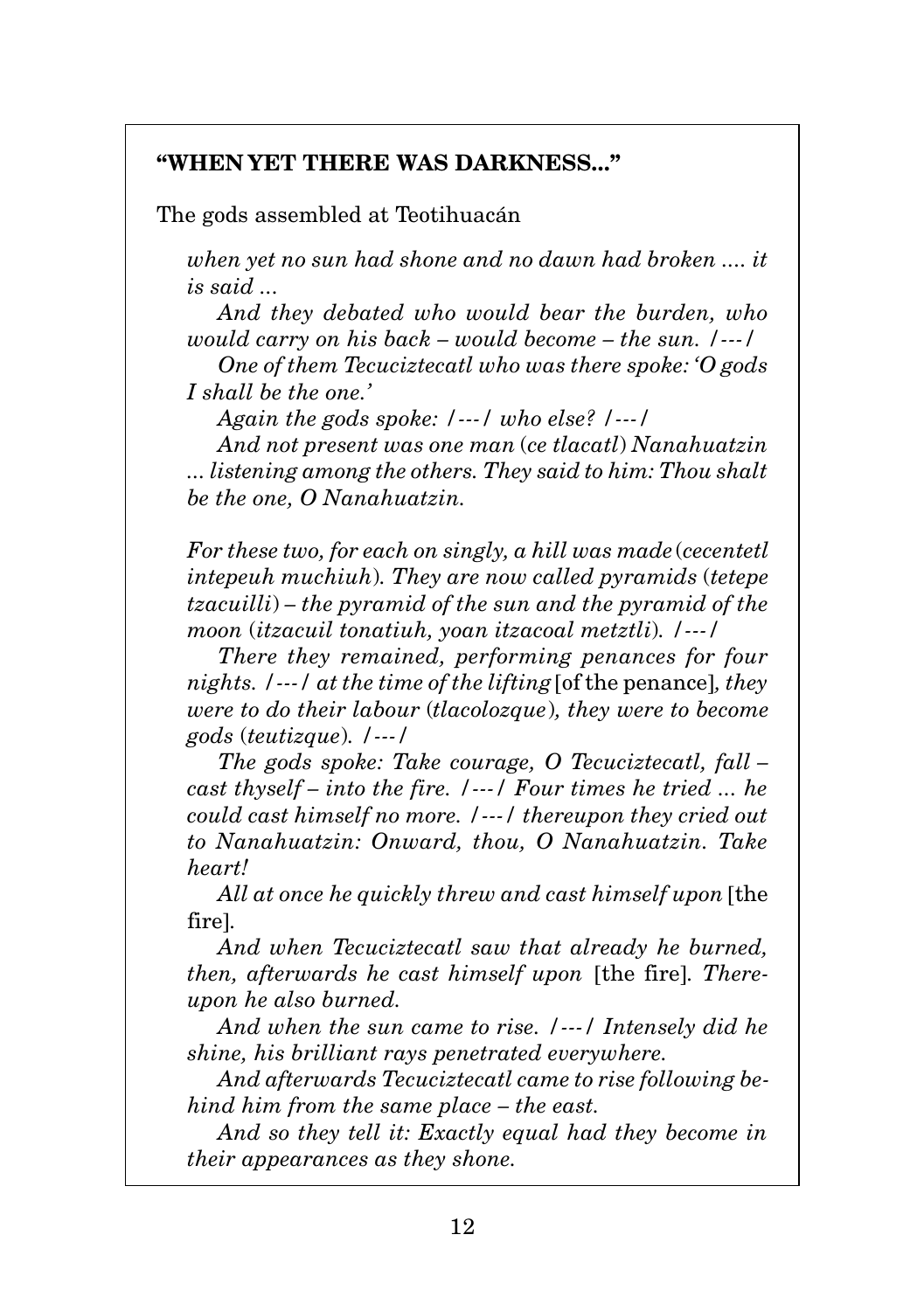*Then one of the gods came out running. With a rabbit he came to wound in the face this Tecuciztecatl; with it he darkened his face. Thus doth it appear today.*

*When both appeared* [over the earth] *together, they could – not move nor follow their paths. /---/ So once again the gods spoke: /---/ through us the sun may be revived. Let us all die.*

*Thus the sun cometh forth once, and spendeth the whole day* [in his work]*; and the moon undertaketh the night's task; he worketh all night.*

*Here endeth this legend and fable, which was told in times past, and was in the keeping of the old people."* (FC, Book III: 1, VII: 4–8)



*The Fifth Sun of World Age – created at Teotihuacán – is ruled by Tonatiuh, the sun: "the soaring eagle* (quauhtleoanitl)*, the turquoise prince* (xipilli)*, the god* (teutl)" *(FC, Book VIII: 1).*

*In the center of the so-called Aztec Sun Stone the face of Tonatiuh is seen surrounded by the signs of the previous destroyed eras simbolising their days and ways of destruction: Ocelot, Wind, Rain (of Fire), and Water. The Fifth Sun – the present age – will be destroyed by earthquakes.*

*Source of the illustration: Alfonso Caso "El Pueblo del Sol" (1953), p. 48.*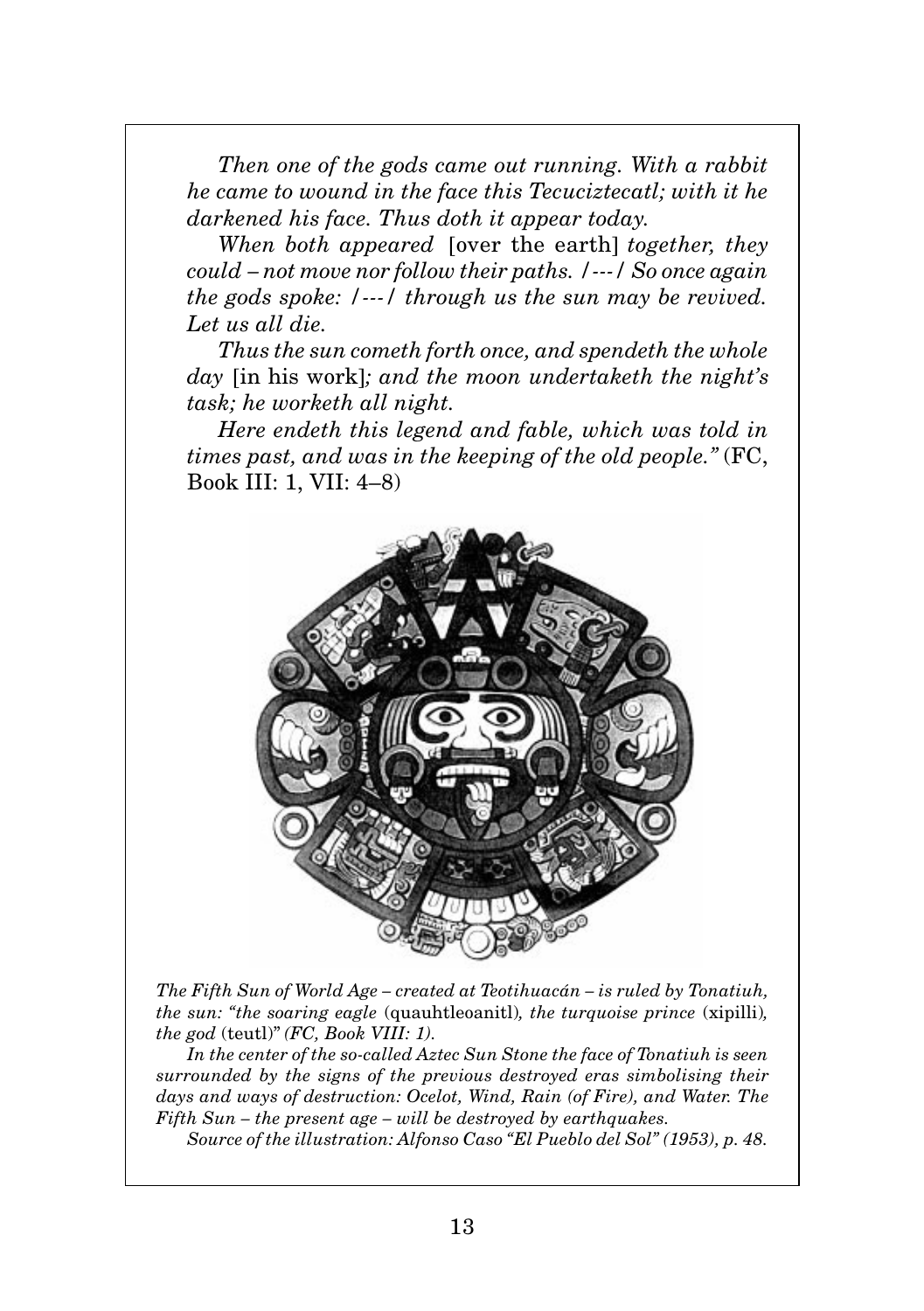This may be seen as an indication that Otontecutli was the deified political leader worshipped later as a god of war.

In the light of such traditions whether historical or religious Sahagún's description of the final confrontation between the Otomís and the Spaniards makes the surrender understandable:

*So the people of Teocalhueycan together with their relatives the people of Tliliuhquitepec consulted among themselves /---/* [and] *agreed in a common determination to meet with and pray to the Captain – the god – and all the* [gods]*: "They have come to reach their revered home here at Teocalhueycan. Here we /---/ offer our prayers and greetings. – And may our lord hear* (*yoan ma qujmocaqujti in totecujo*)*. For Moctezuma and the Mexicans have greatly afflicted and troubled us."* /---/ (FC, Book XII: 71)

## **The Toltecs** – from warriors to intellectuals and artists

After the gradual decline of Teotihuacán as the religious and cultural centre in the Valley of Mexico the Toltecs – whatever their direct influence in that process – took over the political leadership from the 11th century approximately. Their political centre and capital was Tollan/Tula. Among their many outstanding figures – mythical and/or historic – are Huemac and Topiltzin Quetzalcoatl with the calendar name of  $Ce$  Acatl = 1. Reed.

There are many different versions describing their images and they have been the subjects of much scholarly discussion for centuries as to their character, position and even existence, not the least who preceded whom as ruler of the politically expanding Toltec people. All this results in a rather blurred picture of the Toltec "history" (León-Portilla 1992: 375–76, Gonzalez 1990: 181 ff.).

The name of the most prominent ruler of Tula was 1. Reed Topiltzin Quetzalcoatl. This last denomination indicates that he also may have been the supreme priest of that god. However, his fate seems sinister in that he was wheedled into committing two severe offences – that of drunkenness and then incest. Remorseful and in despair he gave up his high position as ruler and priest and left his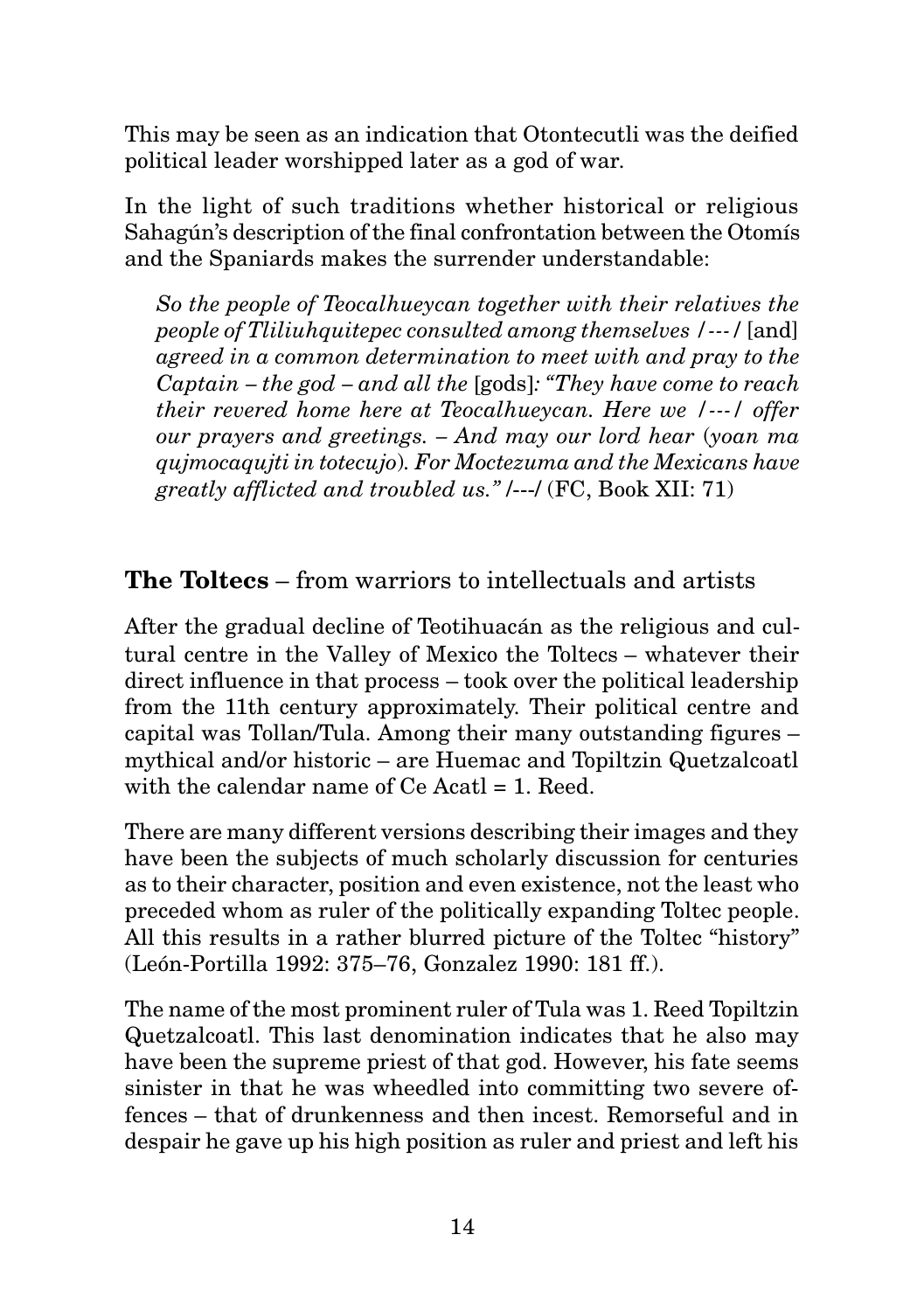country, however, declaring that he would return in power on the day of his birth – 1. Reed.

Whether this frightening prophesy was pronounced by the god Quetzalcoatl or by his namesake the human supreme priest and ruler Ce Acatl Topiltzin Quetzalcoatl is irrelevant. His geopolitical successor in the Valley the Aztec ruler Moctezuma II when confronted with the approaching conquistador Hernán Cortés gave credence to the traditional prediction. The day when the Spaniards landed 1519 was Good Friday. Their captain and leader was dressed in black as was the Catholic custom, he was bearded and the date was according to the Aztec calendar Ce Acatl = 1. Reed. All criteria of the authenticity of the returning god.

Huemac, in many sources referred to as the last ruler of Tula, had a gruesome story.

During his rule politics deteriorated into "despotism" (*yn tlacaliztli*) (Anales de Cuauhtitlan T II: 26) while violence paved the way for human sacrifices becoming an intrinsic part of religious performance. When finally the former powerful "state" collapsed, Huemac after a similar moral degradation as that of 1. Reed, committed suicide at Chapultepec (Brotherstone 1992: 162).

He "reappears", however, referred to as "The King of the Dead" (Anales: 29) in a strange episode where he is visited by the messengers of Moctezuma II. He scolds them for their living and reproaches Moctezuma for his cowardice in planning to escape and hide rather than do penance and change lifestyle, thereby resisting what shall come according to the omens. All this Huemac tells the messengers in the image of an old soothsayer and wise man (Davies 1977: 236).

Irrespective of the identification problem of the two rulers and the relationship of the first mentioned to his namesake the god Quetzalcoatl all three personages exemplify how history – and pseudohistory – were exploited by later political leaders for their own aims of expanding both territories and power.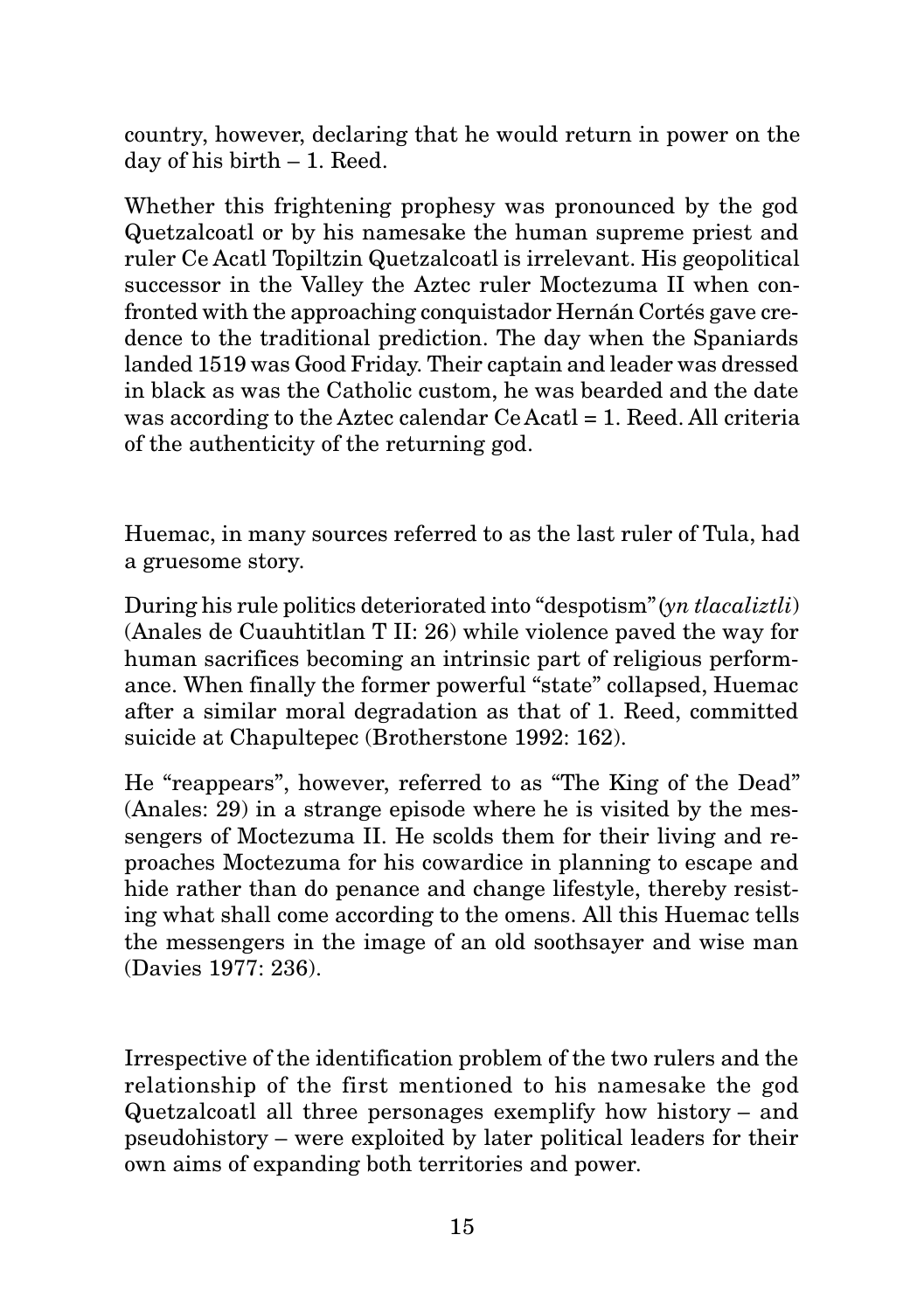The same legendary motives were merged into equally valued explanations in order to justify their new political programs. However, they all fell victims of failures due to tyranny and dictatorial extremes.

## **The Aztecs** – from immigrants to imperialists

Conjectural history had a long tradition in Mesoamerica, and the Aztecs applied this selfglorifying method to the extreme, destroying the history of subdued peoples, while continually exploiting their knowledge! According to traditions told by the elder – huehuete – the priest who led the migrant Mexica, was named Meçitli already when he was born (*metl* 'maguey', *citli* (*tochtin*) *liebre*) (Molina 1944: 23, 56).

*And they placed him in a maguey leaf, where he grew strong; /---/ when he matured, he became a priest, a keeper of the god /---/ and all obeyed him by whom they were led /---/* (FC, Book X, Ch. 29, p. 189).

Among them were "wise men" (*tlamatinime*) called Amoxcoaque (ibid. 190) those who carried the god on their backs (*in teumamaque*). They carried the writings (*in tlilli, in tlapalli*), the books (*amoxtli*), the paintings (*in tlaujlolli*). They carried the knowledge (*qujtqujque in tlamatiliztli*), they carried all (*mochi qujtqujque*) – the songbooks (*cujcaamatl*), the flutes (*tlapitzalli*). Then they devised the book of days (*in tonalpoalli*), the book of years (*in xioamatl*), the count of the years (*xippoalli*), the book of dream (*in temic amatl*) /---/.

The history of it was saved, but it was burned when Itzcoatl ruled (1427–40). A council with the rulers of Mexico was held. They said:

*It is not necessary for all the common people* (*mochi tlacatl*) *to know* (*qujmatiz*) *of the writings; the government will be defamed, and this will only spread sorcery in the land; for it contains many falsehoods.* /---/ (ibid. 191).

The comment to this event by the learned scholar of Mexican history and cultures Frances Gillmor is worth quoting: *It is interest-*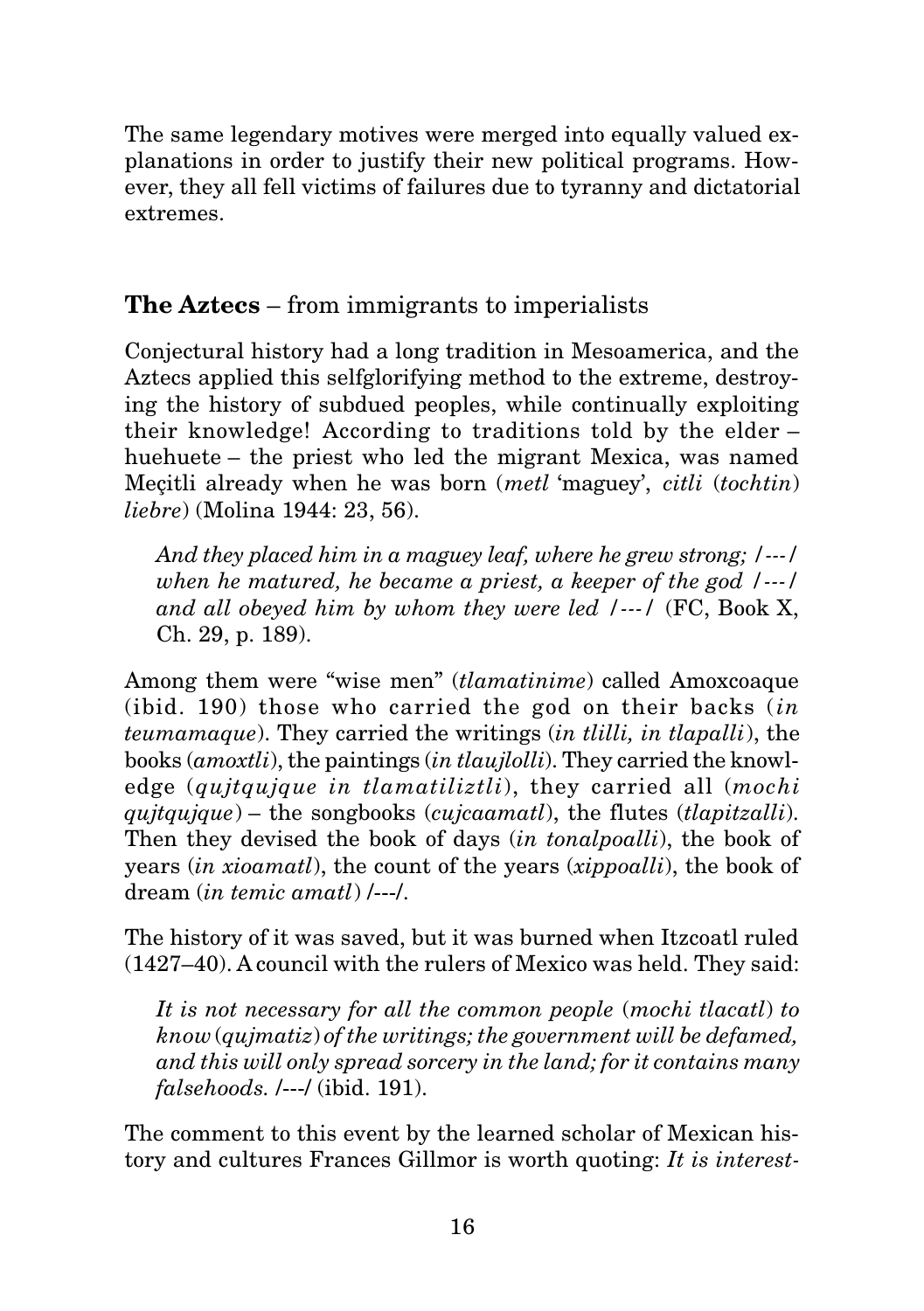*ing that the later burning of Aztec books by the Spaniards was not unprecedented* (Gillmor 1964: 85, 136, 215 note 23).

**Tezcatlipoca** – "The Smoking Mirror" – Creator God, transformer, sorcerer.

He is one of the Supreme Creator-couple's four children and master of the First "Sun" or era.

He is both benevolent and malevolent, and consequently both feared and worshipped. He sees everything and influences even more. He is omnipotent as far as mankind is concerned.

Tezcatlipoca is the creator but he is also the destroyer, a bringer of fortune as well as disaster. According to the creation myth Tezcatlipoca is bereft his leadership of the world or universe by his brother and rival Quetzalcoatl. However, he is still the most prominent of the gods of ancient Mexico and keeps his influence over men.

He was considered a "true god" (*vel teutl*) whose abode was everywhere – in the land of the dead, on earth, in heaven (*mictlan*, *tlalticpac*, *ilhujcac*) (FC, Book I: 2).

On his frequent visits to Earth he transformed into a wicked sorcerer who brings ill fate to mighty men out of ill will and troubles everyone who provokes his capricious mood. He manipulates people to make mistakes and, even worse, to commit "sins". He was most destructive – and best known later – when he took the form of a wise adviser and bewitched and lured the mighty king of Tula to get drunk, commit incest and finally had to give up his leadership and withdraw.

He disguised in many different ways: human, animal and natural phenomenon, being a token of an omen of destruction:

*the night axe* (*ioaltepuztli*) */---/ which was considered portentous; /---/ When the priests went forth to do penances – on mountain tops – then it was heard that it resounded like someone chopping and splitting wood. It rang out for a great distance; it much did frighten the people. /---/ This night axe /---/ took the form*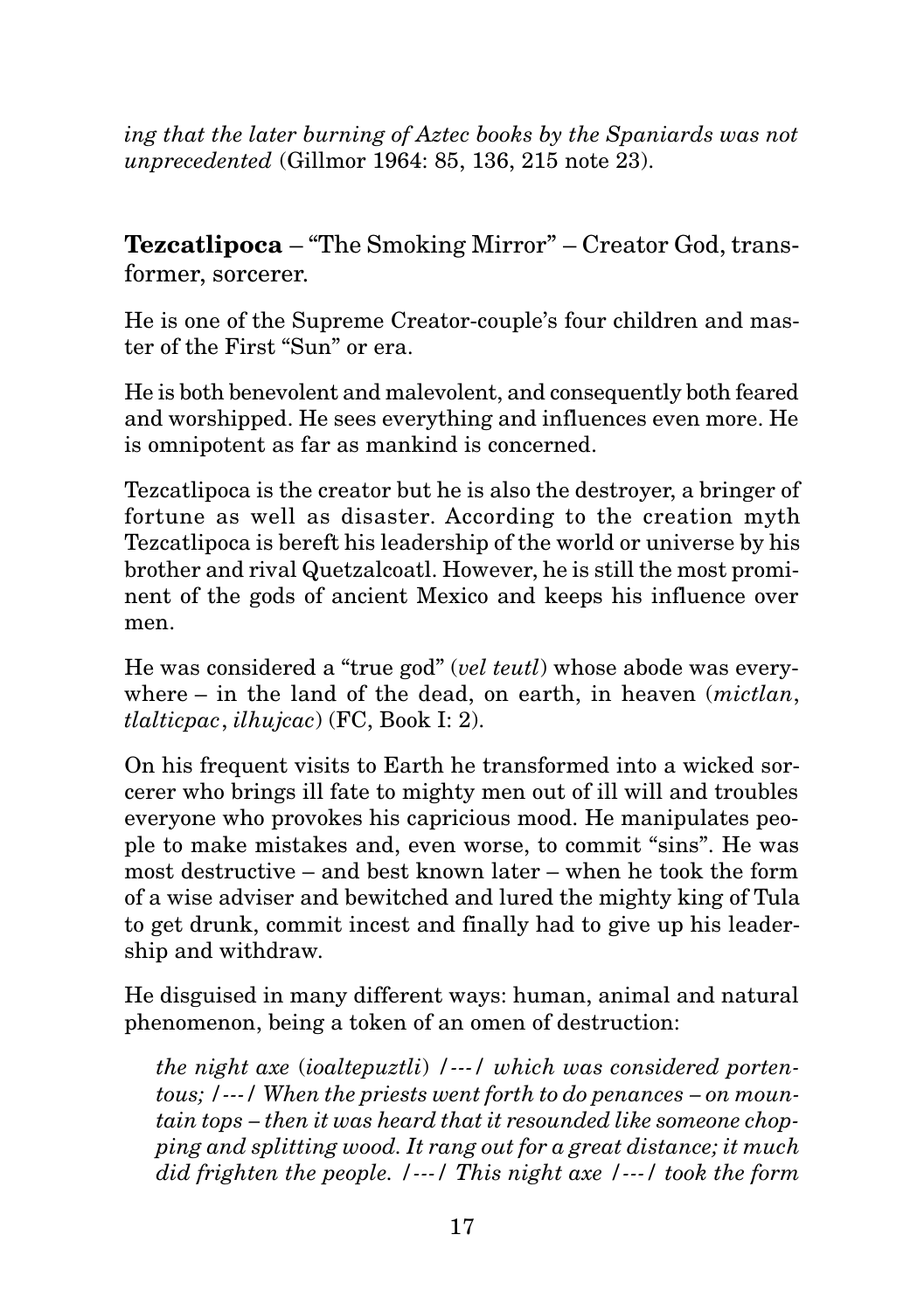*of Tezcatlipoca, to make sport and fun of people.* (FC, Book V: 157)

*Likewise all regarded the towering man* (*tlacahueyac*) *as an omen. It was seen as an apparition at night. It was said: "But all this is the disguise, the transformation of the demon Tezcatlipoca, with all of which he maketh sport of men* (*çan ie muche inaoal, inecuepaliz intlacateculotl tezcatlipuca, much ic teca mocaiaca*)." (FC, Book V: 175)

Tezcatlipoca also took the disguise of different animals like the coyote, the racoon and the skunk. This last mentioned animal was shunned both for his omen of death and for his evil smell (*epatl* '*cierto animalejo que hiede mucho*', according to Molina 1944: 29). When it entered someone's home (*ichan*) or bore its young there, they said: "Now the householder will die".

Also they supposed that it was the likeness of the demon Tezcatlipoca (*ca ixiptla in tlacateculotl, tezcatlipuca*) / when it loosed an odor, a foul odor (*in jquac mjexi, in teiexi*). Then they said: "Tezcatlipoca breaketh wind" (*qujtoaia: omjex in tezcatlipoca*) (FC, Book V: 171).

Another portent omen was the so-called "bundle of ashes" (*tlacanexqujmilli – nextli* 'ashes'; cf. Molina 1944: 72).

*When it was seen, it only went rolling, groaning and billowing. /---/ He who saw it then held it as an omen that he would die, either in war or of some sickness, or that something evil would meet and fall upon him* (FC, Book V: 177, cf. n.1).

*Also the dead appeared to people. They were in* [funeral] *wrappings, with head wrappings, and were groaning. /---/ Only the valiant could venture toward in order to seize it. /---/ But then it only made sport of them: perhaps a clump of grass or a hard clod remained in their hands. Thus they quickly transformed themselves. /---/* (FC, Book V; 180)

And thus it was said:

*indeed, all this is the disguise, the reappearences, the apparition of Tezcatlipoca /---/ by which he mocked men*. /---/ (ibid. 177)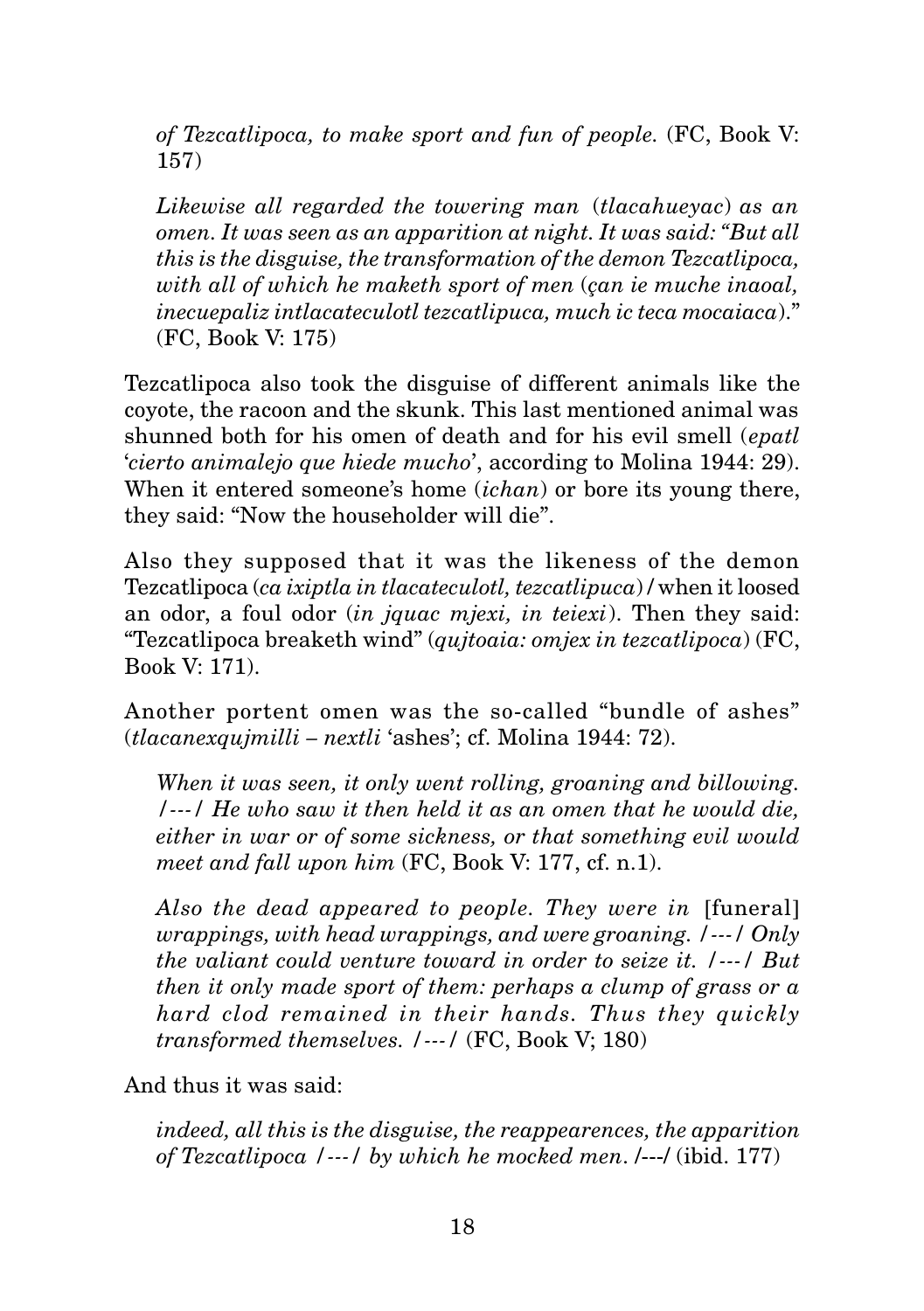As Tezcatlipoca's last performances or interventions on earth in pre-Hispanic times there are two episodes worth mentioning described by Sahagún in the 12th volume referring entirely to the Conquest:

*And when* [the Spaniards] *came /*---/ *first they had come upon and seized a man from Cempoalla* (*ce tlacatl, Cempoalla*), *named Tlacochcalcatl* (*itoca tlacochcalcatl*) /---/ *He also was an interpreter* (*oalnaotlatotia*) *and set them on their road, put them on their course, showed them the way, led them along, and acted as their guide*. (FC, Book XII: 27)

It is well known that the Aztec warriors of the highest grades had the title of 'tlacochcalcatl' (Moreno 1962: 120, referring to Durán) "titles in use long before the Aztecs and that /---/ they reflect an older system of social organization" (Townsend 1992: 196, cf. Schultze-Jena 1957: 303–305, 315–334).

What intrigues me is the nahuatl 'itoca' which Anderson and Dibble translate as 'named'; however, in my opinion it could also be interpreted as 'his name [was] Tlacochcatcatl' thus referring to a person. Could that "person" have been the sinister Tezcatlipoca? Or is it just my wishful thinking?

In the text on the second episode Tezcatlipoca is actually mentioned as the protagonist in disguise.

Once again Moctezuma sent more messengers (*titlano(l)i*), soothsayers (*tlaiiuhq*) and magicians and also fire priests (*tletlenamacaque*) to stop the Spaniards casting a spell over them. But they failed.

*For a drunkard* (*tlaoanquj*) *came along the way. They beheld him as one from Chalco, for so he was arrayed. /---/ Like one besotted, he bore himself and acted like one drunk. /---/ He accosted them, having come ahead of the outposts of the Spaniards.*

*And he rose up against them and said: "What do you come to do here again? /---/ What would Moctezuma yet wish to do? /---/ he hath committed a fault. He hath abandoned the common people; he hath destroyed men. /---/"*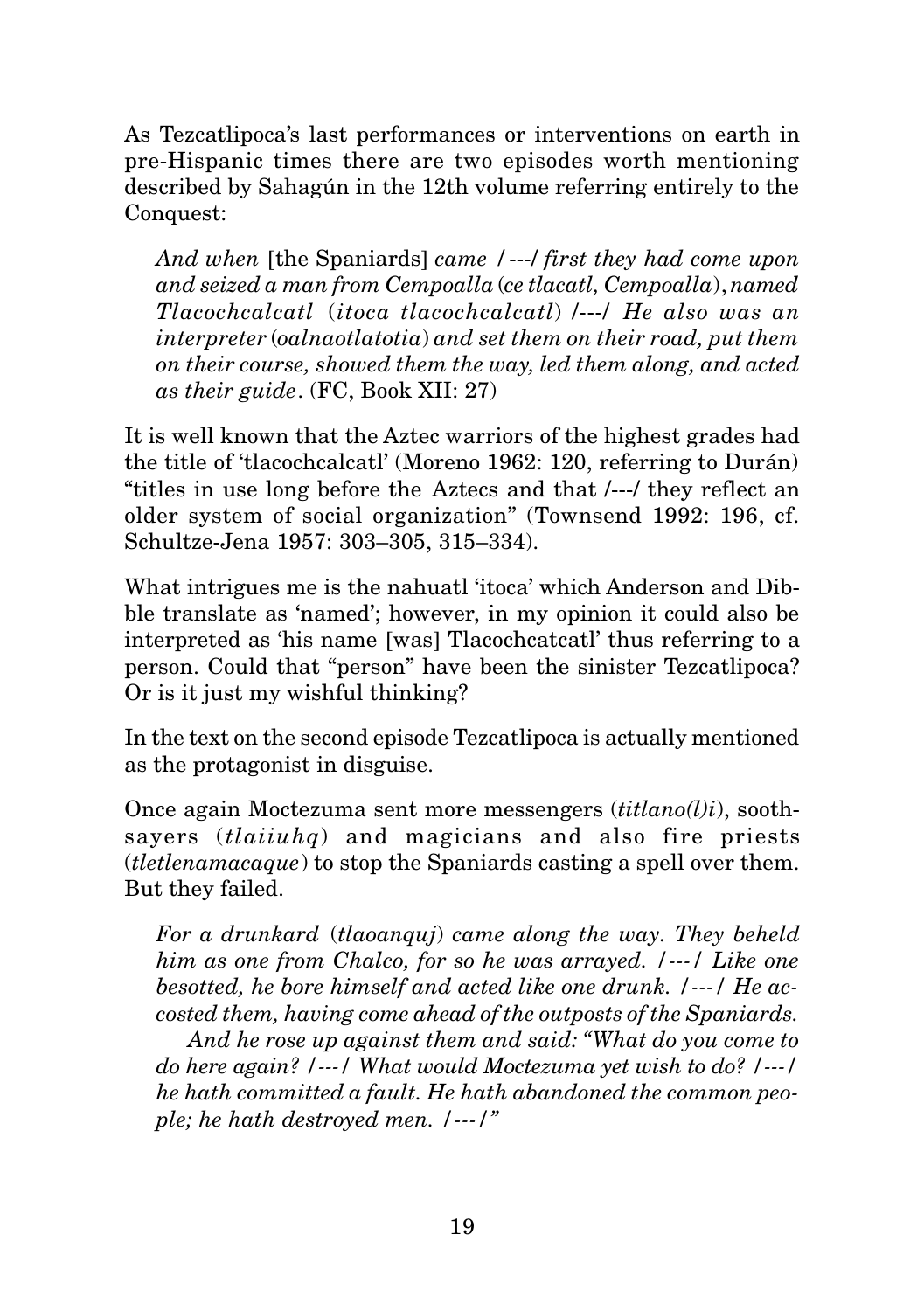*The messengers /---/ tried to soothe him praying humbly to him and quickly setting up his abode /---/ his earth pyramid and his straw bed. /---/ vain was its erection.*

*Just as if they had plunged him into his rage, he presently chided and abused them and spoke harshly.*

*"Why will you vainly stand there? No longer will there be a Mexico;* [it is gone forever] *it no more existeth. /---/ look at what befalleth Mexico /---/"* Then they saw that *the temples* (*teucalli*)*, the tribal temples* (*calpulli*)*, the priests' dwellings* (*calmecatl*)*, and all the houses in Mexico burned*. Seeing this disaster *it was as if they had lost heart; /---/ They said: "This is not for us to see; it must needs that Moctezuma see what we have seen. For this is no common being; this is the youth Tezcatlipoca"* (*ca amo çan aca, ca iehoatl in telpuchtli Tezcatlipuca*).

*Then he vanished, and they saw him no more.* (FC, Book XII: 34)

And so the messengers went further to encounter the Spaniards.

There are many parallels to beliefs and features ascribed to Tezcatlipoca – and other ancient gods, for that matter – found in Mexican present-day lore. One of his spectacular paraphernalias is the obsidian mirror he wears on his head – in other versions also on his left foot. The Huichol of Nayarit today consider the circular glass mirrors as supernatural passageways as well as representing symbolically the Sun, Moon, eyes and flowers, just as the peoples of Teotihuacán a thousand years earlier saw them as similar symbols also of "a world that could be looked into but not passed through" (Miller & Taube 1993: 115).

#### **Quetzalcoatl.** Tezcatlipoca's brother and rival; benefactor

Quetzalcoatl became master of the Second "Sun" of the five eras of the world creation. He is often referred to as the "cultural hero". He brought the human bones back from Mictlan, the realm of death, and he gave mankind their most important food: corn, both deeds after overcoming obstacles and fighting hostile guards.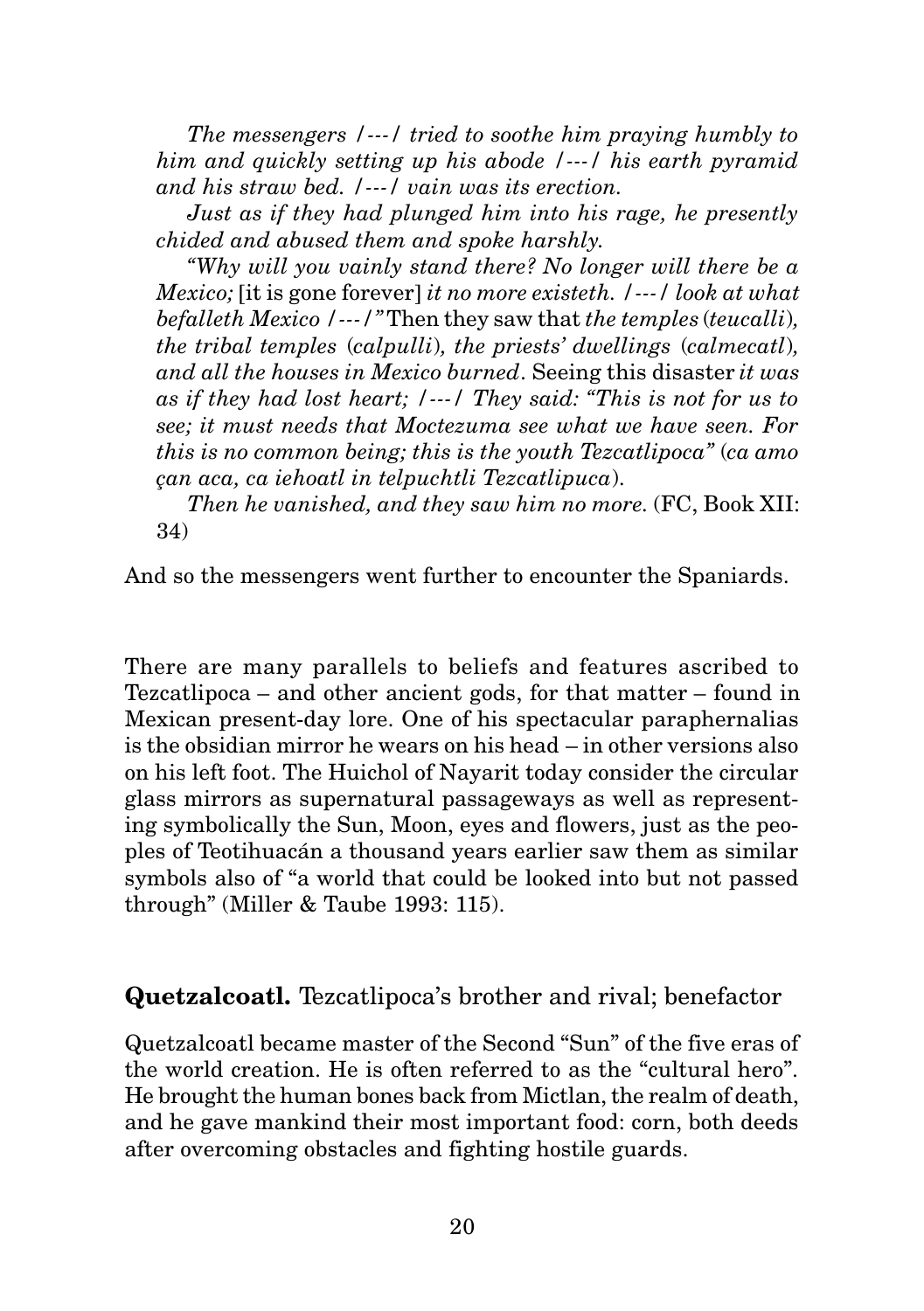However, Quetzalcoatl is more than this image of a cultural hero – he is a god, and one of the most potent as to influencing mankind mainly to their benefit. Thus he is quite the opposite to his brother Tezcatlipoca and venerated for his goodness, seldom feared. He is evocated by leaders and rulers, by warriors but also by the common people (*macehualtin*).

His story is fused with his namesake the king of Tula Ce Acatl Topiltzin Quetzalcoatl in that many of the legends told about the one have merged in those of the other. For centuries this fusion of identities blended into a confusion in that different sources tell different stories about what might be one and the same personality (cf. Esplendor del México Antiguo I, 1959). Their early life stories are almost identical as to the miraculous birth of both the god and the human ruler also called Pontifex Tonitzin in the Anales de Cuahtitlán. His mother is said to have swallowed a precious stone (*ynantzin Quetzalcohuatl chalchihuitl quitollo*). This happened in the year of 1. Reed and his mother's name was Chimanal (Anales del Museo Nacional T. III, 1886: 13f. Sp. trad. G. Mendoza y Felipe Sanchez Solis).

In the year 9. Reed he went looking for his father – at this age of nine he was quite prudent – but his father was dead. So he tried to find his father's bones in order to bury them in his own palace.

In the year 5. House the Toltecs called for Quetzacoatl to become their regent and also to be the high priest (*el gran Sacerdote/yn Teopixcauh catca*) (ibid. 15).

Due to rivalries between political groups in Tula/Tollan and because some were especially irritated that Quetzalcoatl was against human sacrifices (*no se atrevía él jamás a sacrificar a los hombres nacidos en Tula*), the "demons" (*demonios*, *Tlatlaxacatecollo*) made jokes about him and they mortified him in order to make him leave /---/ (ibid. 17).

And the same demons (*Tlatlaxacatecollo*) agreed to call upon assistance of Tezcatlipoca. Disguised as a young man he told the guards to tell Quetzalcoatl that a young man had come to show him his image (*monacayo, monacayotzin*) (ibid. 18)*. Then he gave him a mirror* (*tezcatl*) *saying "Here know yourself which emerges from your own flesh* (*carne*) *just like it emanates from the mirror*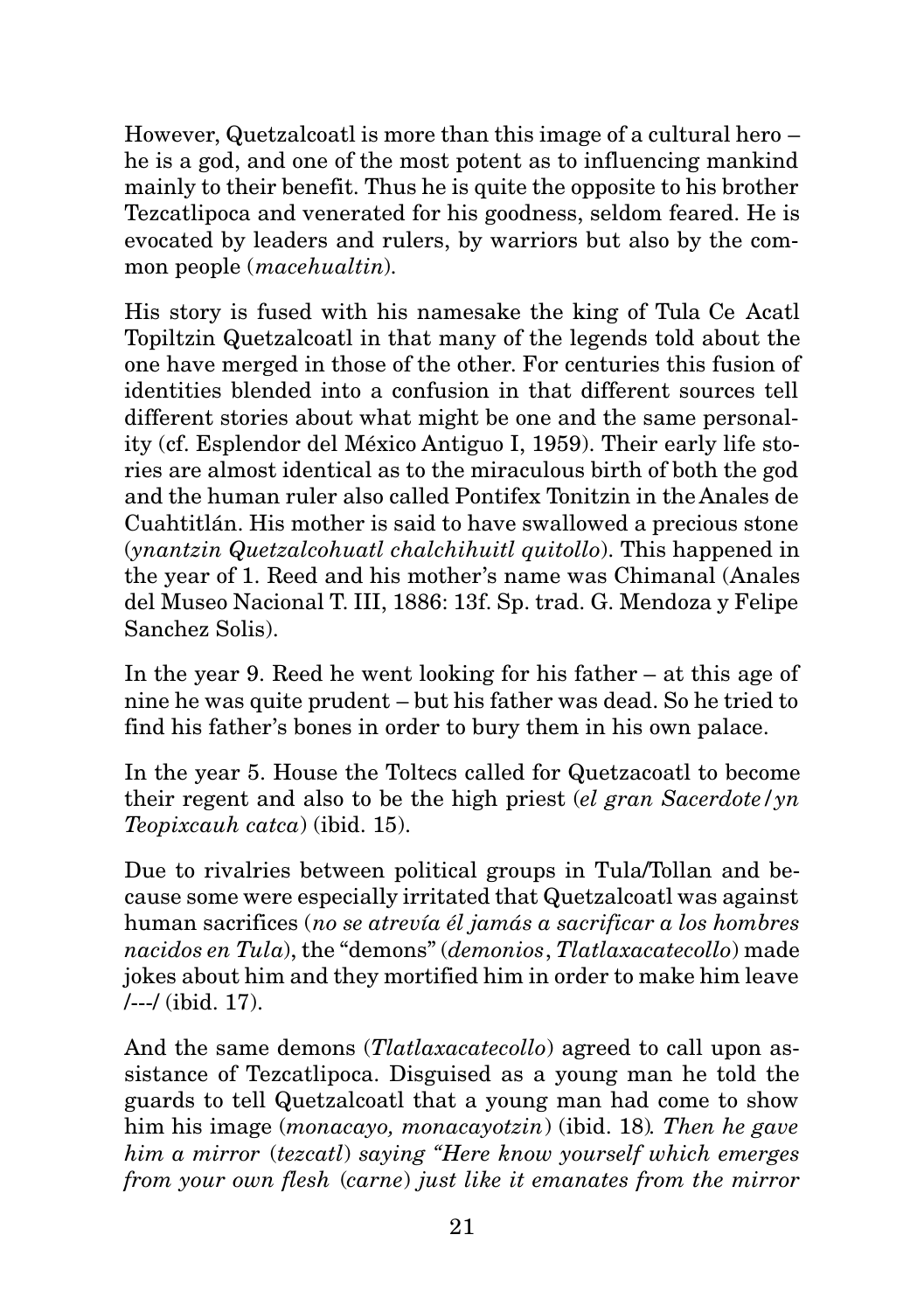(*tezcatl*)*." Seeing himself – as they had painted him grotesquely – he got frightened and so alarmed that he left the room* (ibid. 19).

Then the demon proceeded to invite him to drink wine (*octli*) saying: "To drink four glasses will do you no harm (*con las cuatro tomas no muere*)." But they gave him also a fifth glass in honour of his authority.

And Quetzalcoatl felt very much at ease (*gozaba sintiendo un bienestar indefinido*) (ibid. 19).

And then the demon made him sing and very happily Quetzalcoatl sang and said: "Bring my wife Quetzalpetlatl (*nopiltzin cihuapilli Quetzalcoatl*) and let's enjoy ourselves together /---/!"

Afterwards he felt bitter remorse and his shame had no measure. And this same year of his birth, 1. Reed he left his country. And when he came to the sea, he ordered a funeral pyre to be lit and he threw himself into the fire. And when they gathered his ashes, several beautiful birds assembled around the pyre (ibid. 21). And from the ashes of his heart (*yn iyollo*) his spirit arose as a star and it reached the heaven. This is the star that appears in the mornings to bring joy to the homes and the houses; it was called Tlauitzcalpan.

But after his death he did not appear in heaven for eight days, because he went to hell (*mictlan*) first. But after eight days (*chicueylhuitica*) he appeared as a huge bright star (*huy citlalli*).

And it was said that then he was deified (*él quedó divinizado, moteuhtlali*) (Versión trad. Mendoza & Sanchez Solis) or then Quetzalcoatl reached his supreme position (*fué cuando Quetzalcoatl tomó su asiento real*) (Version trad. Galicia Chimalpopoca. Ibid. 22).

There are two interesting parallels in the eschatological accounts of Tezcatlipoca and Quetzalcoatl: both are transformed after death into heavenly bodies, in Spanish '*astro*' which also means star.

The Mexican historian and archaeologist Alfredo Chavero points out in his analysis of La piedra del Sol based on the description of Torquemada (Anales del Museo Nacional, México 1886, Tomo III: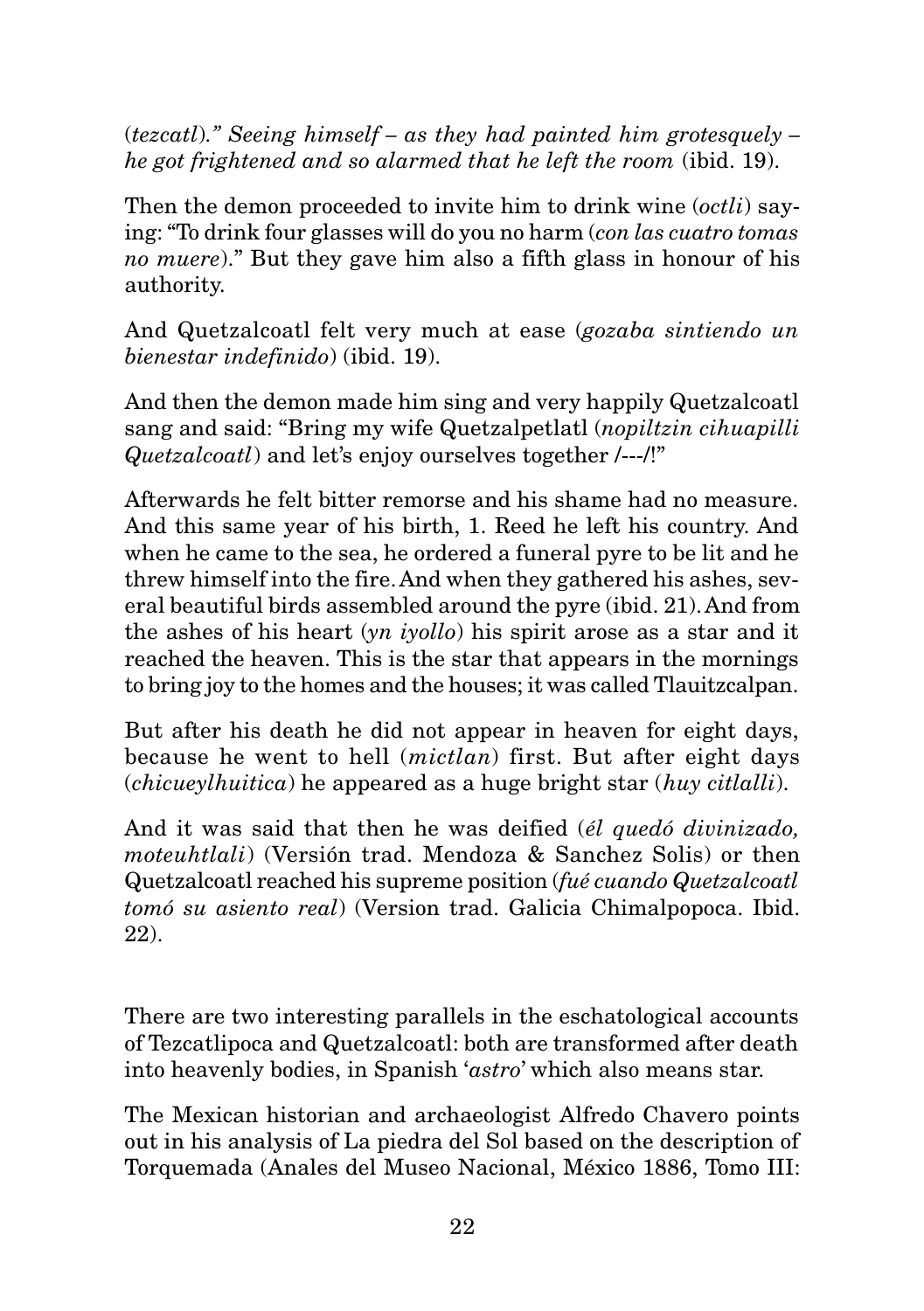23 Torquemada: t.2° p. 40) that Tezcatlipoca has characters of both the Sun and the Moon. On earth he walks around in the form of a beautiful young man (Telpuctli *sic*) observing and revealing the "secrets of the night" (Chavero 1886: 23). So they put out *icpalli* on the streets, the roads and at the cross-roads for him to rest, seats that nobody dared to use! They were called '*momaztli'* of '*ichialoca: y eran para que descansase el astro en su curso'* ('for the star to rest'). But for the people (*para la multitud*) they were real resting seats for the very god in a person (*eran verdadero descamso de la persona del mismo dios*). And Chavero comments: "The celestial body was transformed into a god and the god in a person (*el astro se convirtió en dios, y el dios en persona*)" (Chavero: 23)*.* According to Chavero the star in question was the Evening Star, Tezcatlipoca being related to the night.

However, both the Evening and the Morning stars were related traditionally to Quetzalcoatl, whose divine identities fused with the personality of the ruler of Tollan and the supreme priest. Consequently his official dress and paraphernalia were the costumes and functions of the star Quetzalcoatl. The star that died in the evening would reappear in the morning in the East: thus the tradition was transformed to reality and the prophesy of the return of the king/priest of Tollan would be from the Orient. "Nobody doubted this in Mexico; Moctezuma II was convinced that when Cortés landed on the eastern shores of Mexico, he was the returning god." (Chavero: 24)

**Huitzilopochtli** – "Hummingbird on the left (south)" – from political leader to God of Sun and War

Huitzipochtli is the only divinity of Aztec origin in the pantheon of Ancient Mexico. He was "only a common man, just a man (*tlacatl*)" (FC, Book I: 1). The etymology of his name has been much discussed. 'Huitzilli' is the 'hummingbird' (or 'colibri') and 'opochtli' means 'left' but also 'sinister' (*malignant*) (Santamaría 1959: 606 *siniestro, zurdo*).

The verb '*opochiua*', '*nitla*' means 'to make something with the left hand' (*hazer algo con la mano izquierda*; cf. *opochmaitl 'mano izquierida'*, Molina: 78; *icxjtl '*foot', ibid. 34). Huitzilopochtli is de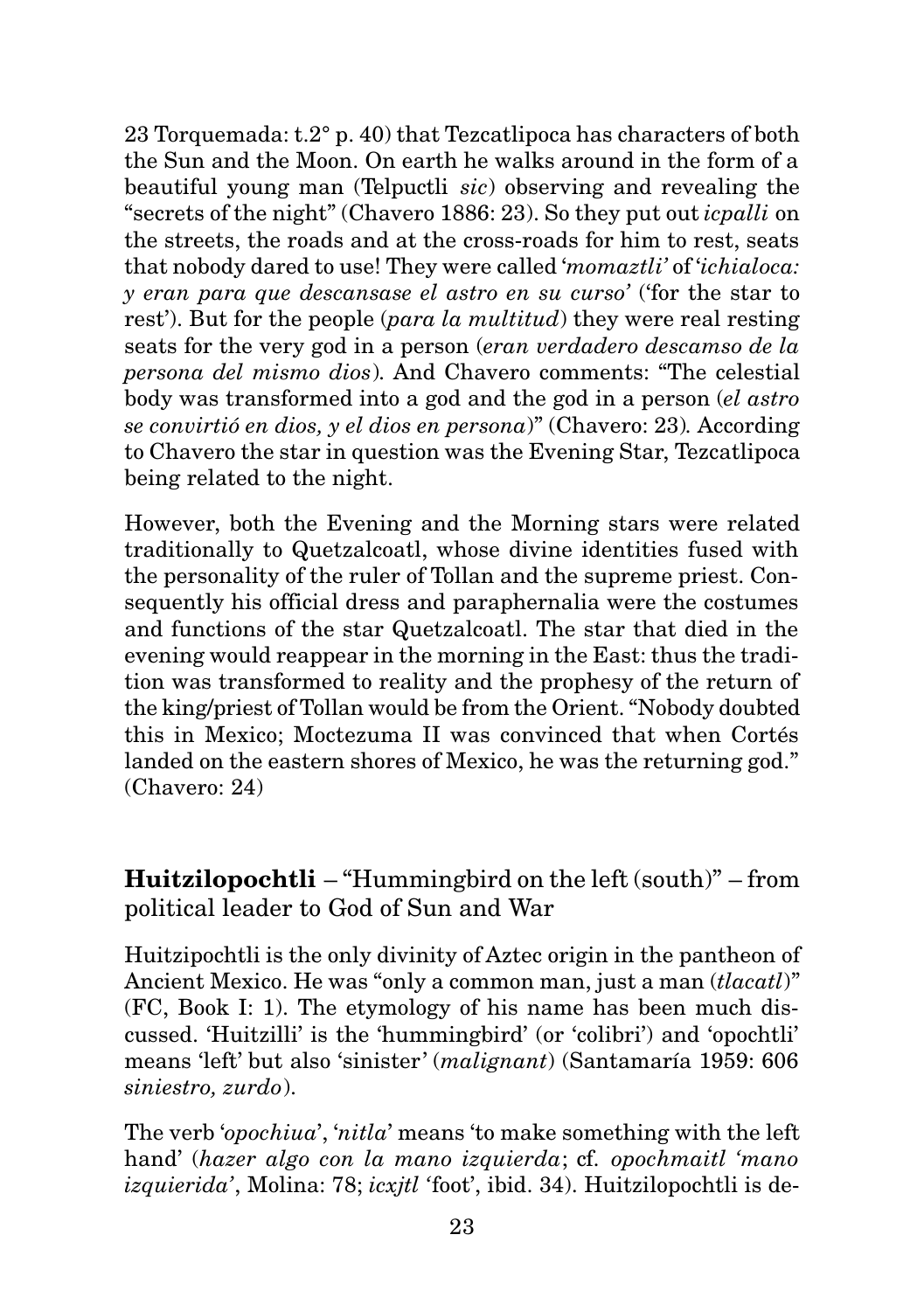scribed thus by Sahagún. "And on his thin foot, his left, he had the sole pasted with feathers (*auh pitzaoac in jcxi yiopochcopa*)" (FC, Book  $III: 4$ .

The Franciscan monk says further:

*And Uizilopochtli was also known as an omen of evil; (Auh Vitzilobuchtli no mjtoaia tetzavitl*; cf. Molina: *Tetzauitl, cosa escandalosa, o espantosa o cosa de aguero*, p. 111) *because from only a feather which fell, his mother Coatl icue conceived. For no one came forth as his father* (*ichica ca çan jvitl, in temoc injc otztic in jnan in coacue; caiac nez in ita*) (FC, Book III: 5).

The traditional conventional interpretation is that opochtli is related to the south, probably, however a reconstruction of the legend that dead warriors carried the Sun from the east to the zenith where they transformed into hummingbirds! – a poetic and plausible explanation considering that Huitzilopochtli became their God of War but he was also seen as the Sun. Consequently the Aztecs saw themselves as the People of the Sun.

The story of Huitzilopochtli's miraculous "birth" I have summarised from Sahagún's FC Books I and III:

*The following they believed of his beginning. /---/ At Coatepec, near Tollan, /---/ there lived a woman* (*cihoatl*) *named* (*itoca*) *Coatl icue, mother* (*innan*) *of the Centzonhuitznaua* [the four hundred from the south or southerners] */---/ And their elder sister* (*auh inveltiuh itoca*) *Coiolxahquj. /---/* (FC, Book III: 1). *And this Coatl icue performed penances /---/ sweeping* [in the temple] *at Coatepetl. /---/ a ball of feathers descended upon her /---/ which she /---/ placed in her bosom* (*en el seno junto a la barriga*)*. Thereupon Coatl icue conceived*. (Quetzalcoatl is in some stories also said to have been miraculously conceived – a virgin birth. FC, Book III: 1, notes 4, 5)

Now her other children were angry with the mother:

*she hath affronted us, we must slay our mother, the wicked one who is already with child. Who is the cause of what is in her womb?*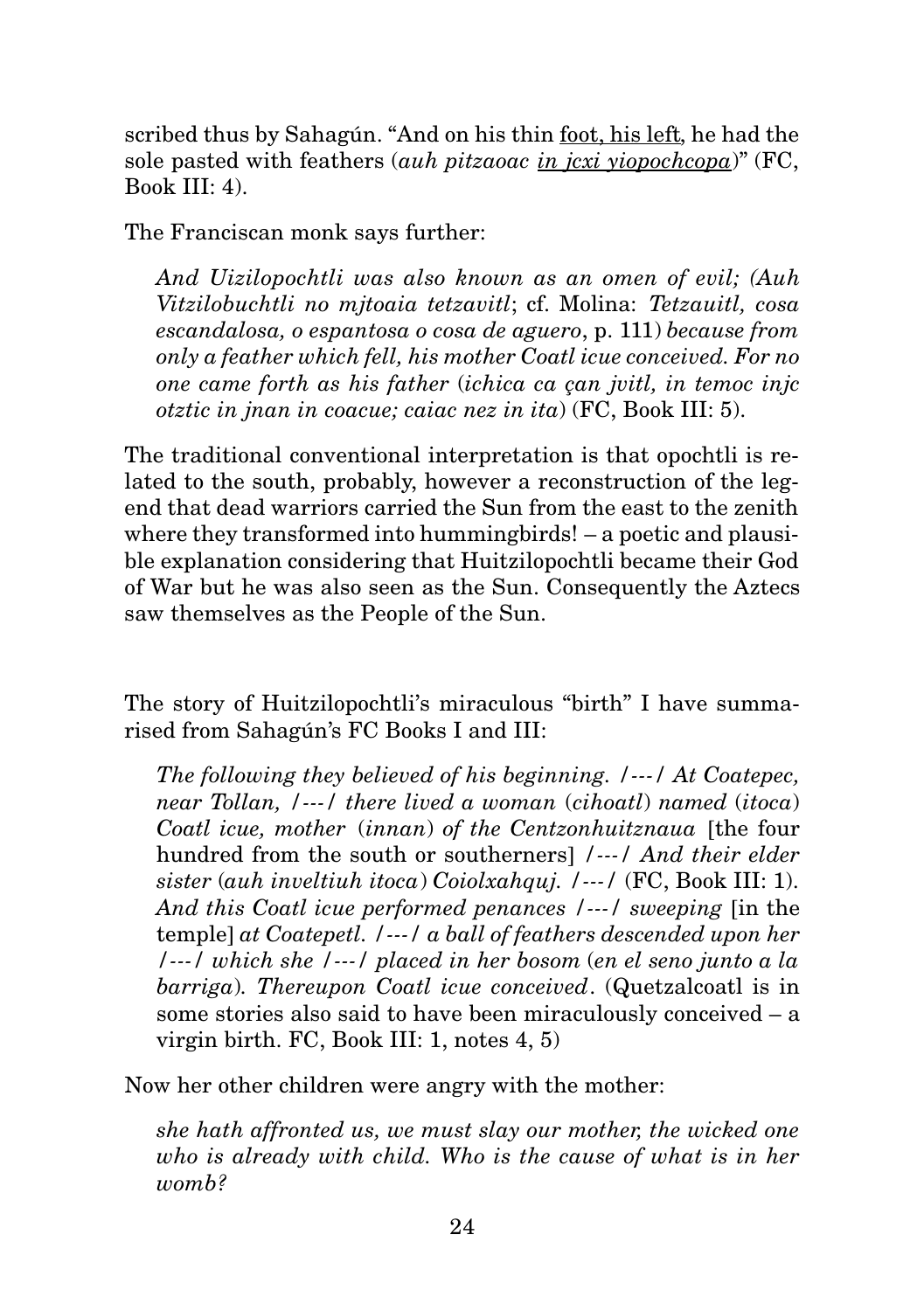*Cotl icue became frightened /---/ And her child who was in her womb spoke to her "Have no fear* (*maca ximomauhti*)*; already I know* (*ie ne nicmati*) */---/* (FC, Book III: 2). *And the Centzonnuitznaua /---/ prepared themselves for war /---/ Thereupon they set forth; they went in order, in columns, in armed display moving with deliberation. Coyolxauhquj led them. /---/*

*But Quauitl idae* [their uncle i.e. Coatlicue's brother probably] *warned Huitzilopochtli all along their advancement /---/ When he asked "watch where they now come." /---/ Finally Quazitl said: "At last they are coming up here, at last they reach here. Coyolxauhquj cometh ahead of them."*

*And Uitzilopochtli burst forth, born* (*njman jc callat*). (FC, Book III: 3)

With the 'xiuhcoatl' – fire serpent – he pierced Coyolxauhquj and

/---/ *struck off her head. Then he pursued the four hundred* [brothers] *and killed them /---/ few escaped the hands of Uitzilopochtli /---/*. (FC, Book III: 4)

The migration story of the Aztecs is summarised from different versions shaped over long times and based on political facts and fantasies along with religious visions. On Huitzilopochtli's order they changed their name from Aztecs (Aztlan was the name of their mythical point of departure) to "Mexica". He told them: "Now you shall not call yourselves Aztecs any more, now you are Mexicans*.*" And his gifts to the people were the arrow (*mitl*), the bow (*tlahuitolli*), the spear-thrower (*atlatl*) and the "little net" (*chitatli*) (Davies 1977: 7; see also Tezozomoc 1949: 23; cf. Molina 1944: 22 *chitatli 'redezilla para lleuar de como por el camino'*).

The migration is said to have started around A. D. 1111 from Aztlan. The people few in number was led by four priest-leaders (*teomamas*) i.e. "bearers of the god":

*They had an idol* [sic!] *called Huitzilopochtli, who was borne by four guardians who served him; to these he spoke very secretly of the events of their route and journey, telling them of all that was to happen. And this idol was held in such awe and reverence*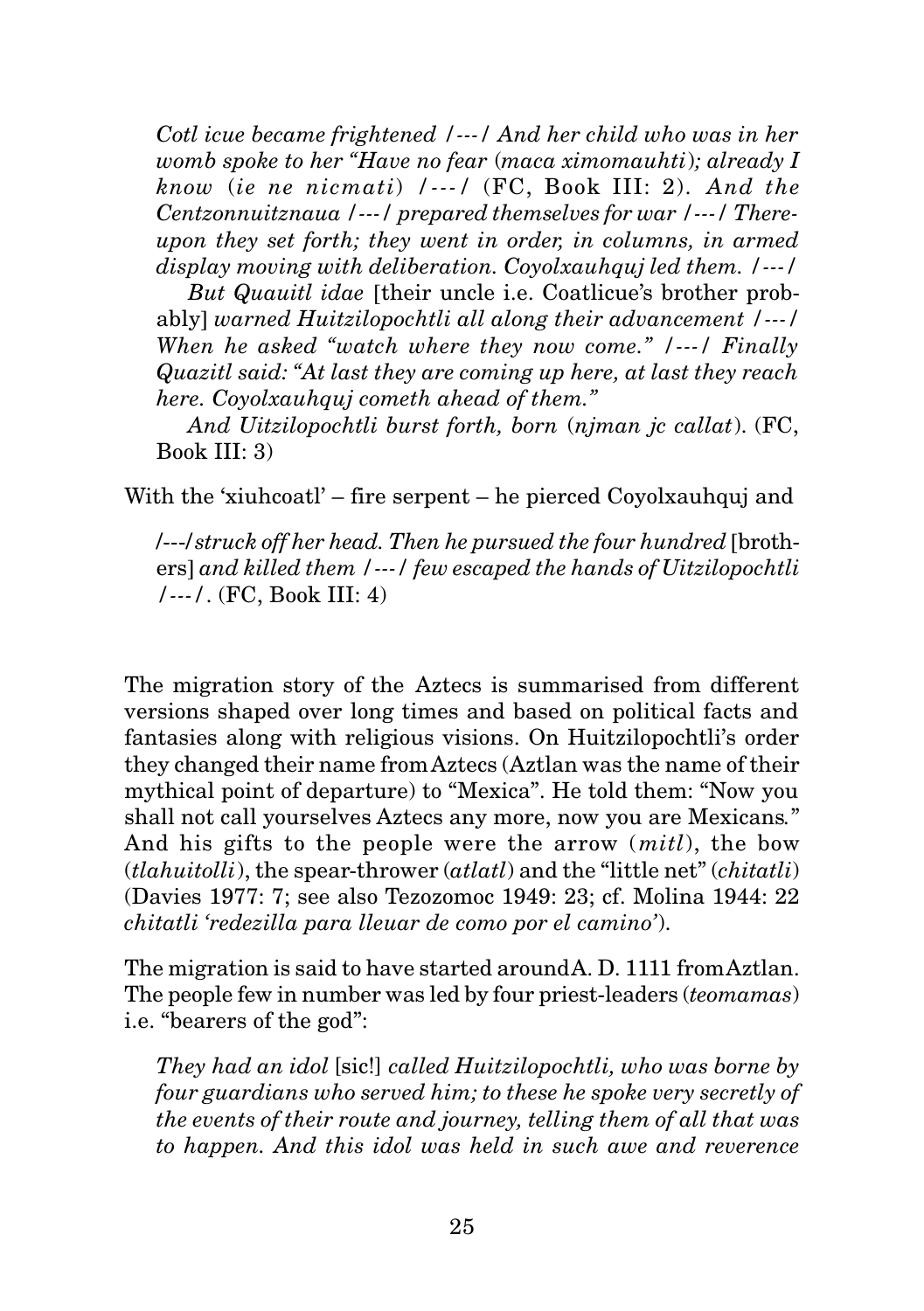*that no one else but they dared to approach or touch it.* (Davies  $1977 \cdot 8$ 

And everywhere they stayed they were told to "build temples and erect the dwelling place of their god Huitzilopochtli" (ibid. 10, 20; an oratory 37). All through the sufferings of the hard migration times they were constantly encouraged by the promises of a glorious future told them by their priests who learnt of it in dreams sent by the god.

These were said to be the words of the god speaking to his chosen people:

*we shall /---/ establish ourselves and settle down, and we shall conquer all peoples of the universe; and /---/ I will make you lords and kings of all that is in the world; and when you become rulers, you shall have countless and infinite numbers of vassals, who will pay you tribute /---/ precious stone, gold, quetzal feathers /---/ and multicoloured cacao and cotton; and all this you shall see, since this is in truth my task, and for this have I been sent here.* (Davies 1977: 10)

The migration story – as the political history – of the Mexica is filled with extraordinary sufferings caused by their enemies along with shuddering cruelties from their side in self-defence in order to survive, but also fighting for power – all following the orders of their god Huitzilopochtli. Whether apocryphic or partly based on cultural facts the most gruesome story is how they lured the ruler of Colhuacan to give his daughter as wife to their god. Then they killed her, flayed her and the priest donned her skin according to the ceremonial rite for the fertility. Moreover they invited the unsuspecting father, Achitometl, to take part in the ceremonial festivities in honour of the "goddess" (Davies 1977: 33)

However apocryphic this story it gives in a nutshell their aims and methods: to become respected even through horror.

Naturally the Mexicas were expelled but they won their purposes in accordance with their political model: military conquest, ruling with terrors and social acceptance by marrying into the most prestigious families of the sedentary population in the Valley.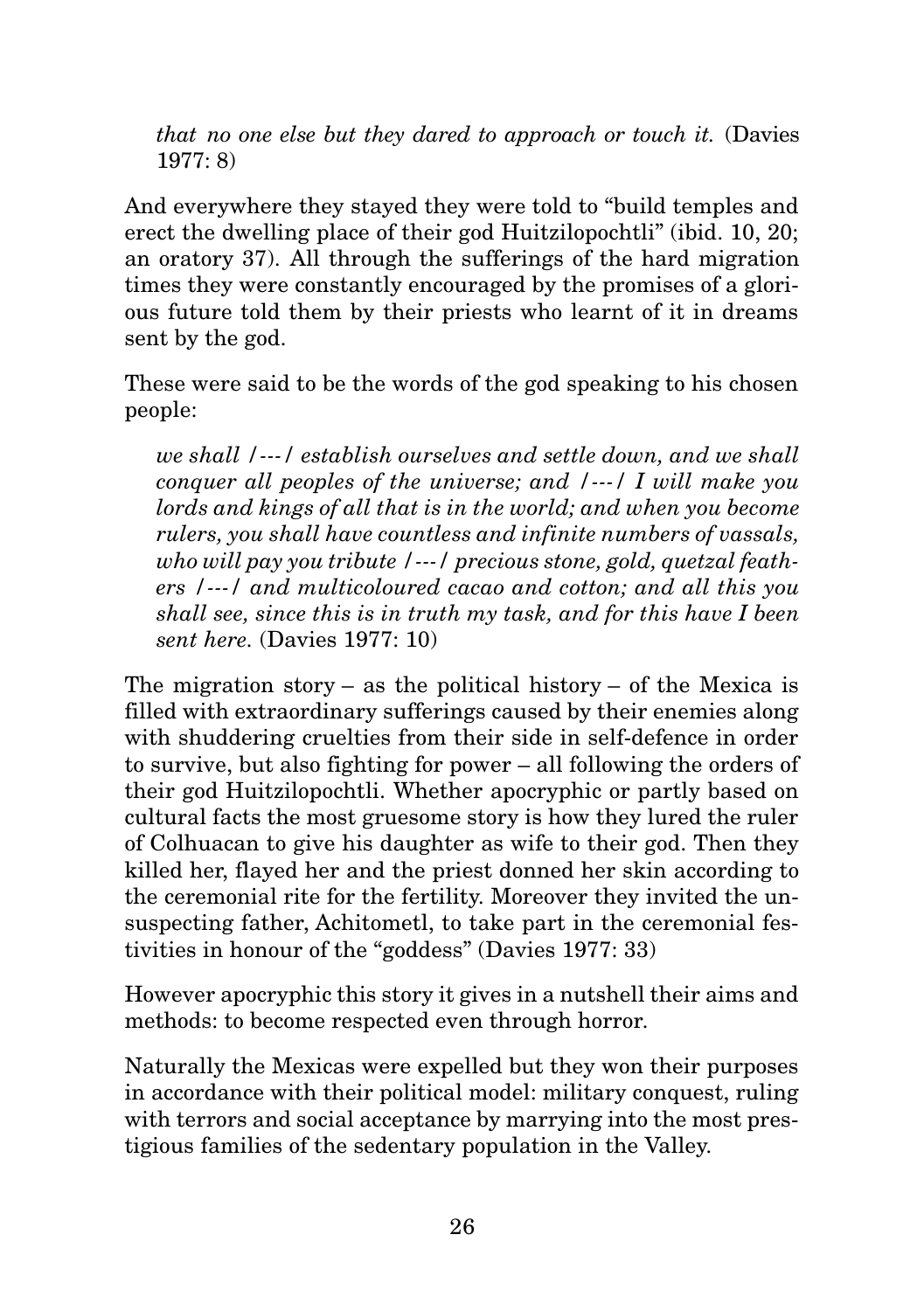In 1325 – alternatively 1345 – the Aztecs/Mexica founded there capital Tenochtitlán on the place that Huitzilopochtli has anticipated to them in the sight of an eagle – symbol of the Sun – perched on a cactus plant with a serpent in his beak.

The rapidly expanding powers of the Aztecs – political, territorial, economic – lasted for about two hundred years.

Their principal symbol is seen as a national emblem in the centre of the Mexican flag.

# **Coatlicue** – "Serpent Skirt", mother of Huitzilopochtli

The miraculous conceiving of Huitzilopochtli by a feather ball from above entering the womb of his mother to be, makes Coatlicue a goddess whatever her original existence.

Thus it was told of his beginning, his coming into existence in the words of Sahagún: "/---/ from only a feather which fell his mother Coatl icue conceived. For no one came forth as his father" (FC, Book  $III: 5$ ).

In some variations Coatlicue is ascribed the motherhood of Topiltzin Quetzalcoatl which makes her status terrestrial. As the ruler of Culhuacan she may have supported her son's ambition to achieve the rulership of Tollan (Gillespie 1989: 148, 151, 176). This, however, might be a reconstruction based on pseudo-historical facts with the view of apotheosising a political leader, whose predecessor's wife happened to have the same name as the earth goddess.

A noteworthy coincidence to consider is the similarity of the moral admonition that Huemac gave to the messengers of Moctezuma (II) Xocoyotzin and the one given to the messengers of Moctezuma (I) Ilhuicamina by Coatlicue. She appears to them with sorrowful prophesies about the coming decline of her son's chosen people, the Aztecs. Following the text of Frances Gillmor the group of messengers was led by an old man to the top of the hill

*where the mother of the Hummingbird on the Left still lived. He went right up the steep slope of the hill /---/ but the Tenochca*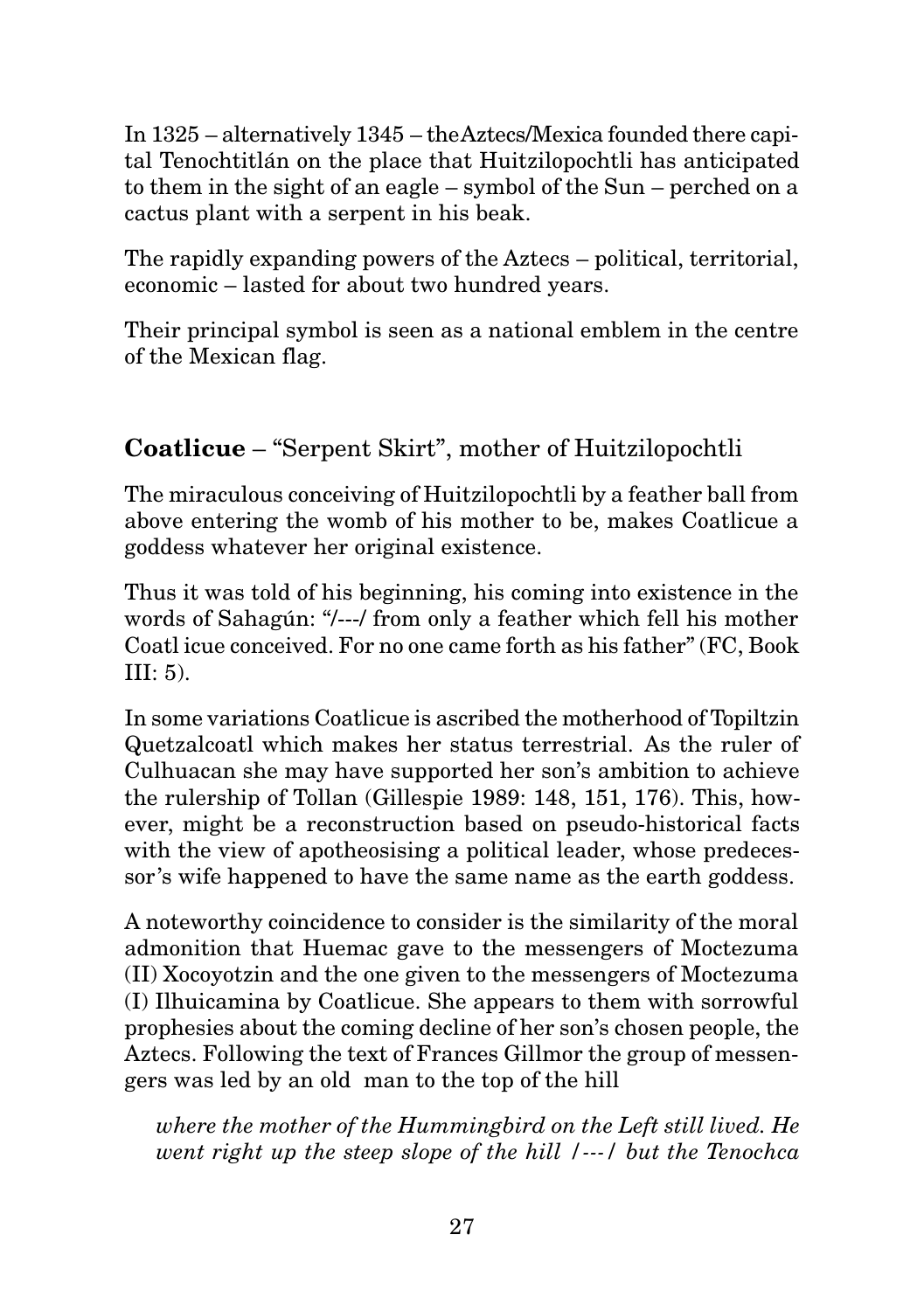[Aztecs] *went slowly /---/ They stopped and were helpless. And the ancient mother of their god came to them. /---/ And she said to them "Because of these foods and this rich cocoa you are weak. Because of them you could not climb the hill." And she said /--- / "My son will come to me again. He took two pairs of sandals – one to go away and one to return. He said that he would conquer many cities in their order, and in the same order lose them. Let him come soon…" /---/*

*The priests and sorcerers laid gifts before Moteczuma that she had sent to Huitzilopochtli, her son – not jewels but a mantle and breechcloth of maguey fibre, such as the poor wore and the soldiers on the march /---/*

*The king who had sent jewels received the simple gifts /---/ and he commanded them to be sent to the temple of Uitzilopochtli, as the gift of his ancient mother who remembered that he had taken one pair of sandals to stride forth to victory, and another to return in defeat*. (Gillmor 1964: 187–188, 240 n.17; from: Fr. Diego Durán *Historia de las Indias de Nueva España*, Vol. I: 218–228, México 1867, 1880. Written about 1581)

**Cihuacoatl** – "woman-snake", earth goddess and patroness of midwifery, later title of the Aztec ruler's co-regent

As earth-goddess Cihuacoatl takes part in the creation of mankind. When Quetzalcoatl returns from the underworld, the realm of Mictlan, he takes the stolen bones of the previous human figures to Cihuatlampa, i. e. the abode of the earth-goddess in the West, Cihuacoatl. She grinds them on her stone mortar (*metate*) to a fine meal on which the gods sacrifice blood from their penises. From this dough a new human race is formed to live and shape the fifth – and final – "Sun" or era (cf. Clendinnen 1991: 173).

As patroness of childbirth, the midwives direct their speeches to the child-bearing women exhorting them to ask Cihuacoatl for help in their needs and to struggle like warriors in their efforts to give birth. As she was also the patroness of the sweathouse (*temazcalli*) the woman was taken there as a last resort and if dying finally left to die alone. It was believed that after death these women took over the Sun from the dead warriors in the zenith to lead it to the west.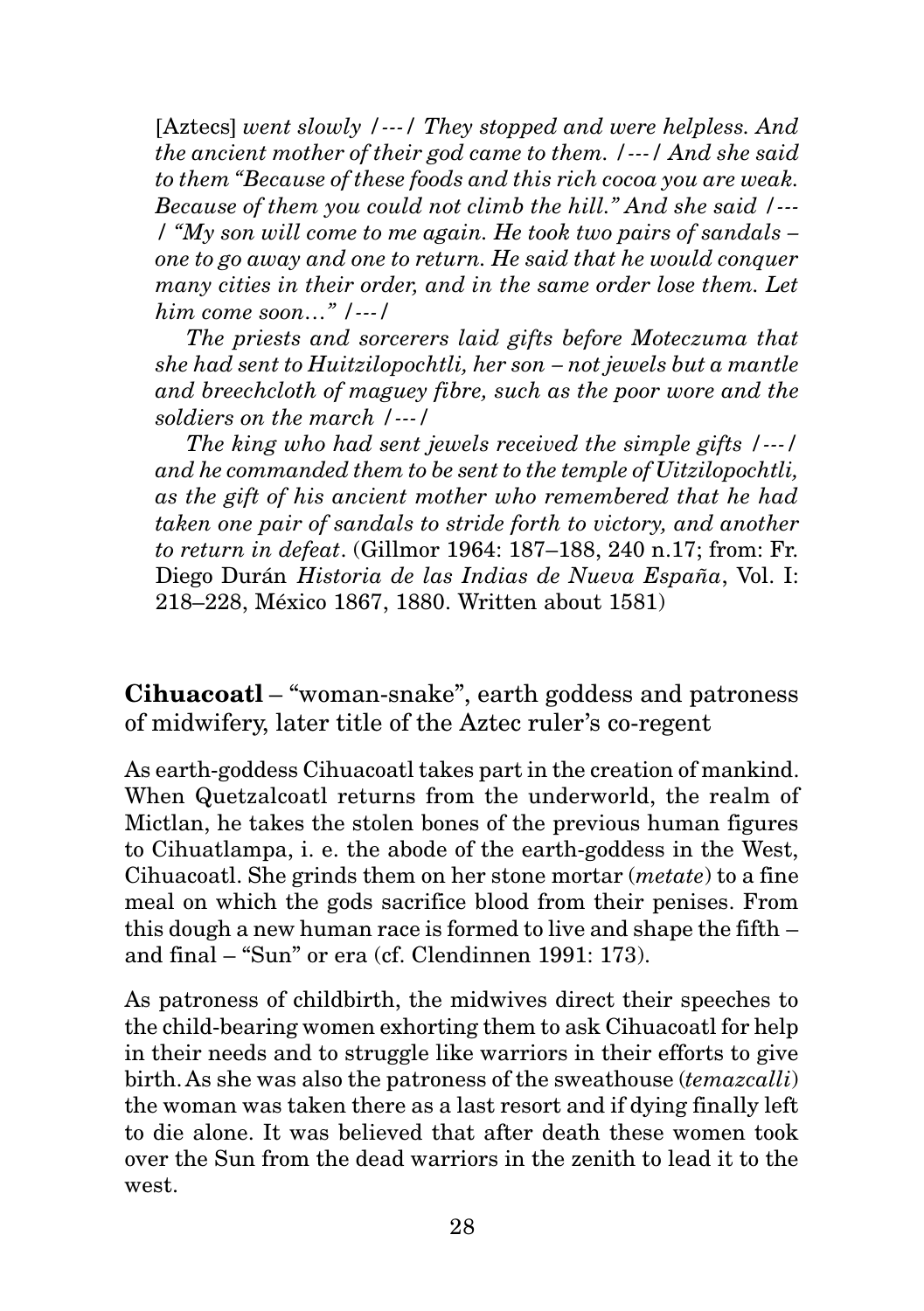In his documentary works Sahagún mentions several times that during the rule of Moctezuma Xocoyotzin (the Younger)

*when the Spaniards had not yet come to this land /---/ signs and omens /---/ appeared. As the sixth omen it happened that the* (*demon*) *Ciuacoatl went about weeping, at night. Everyone heard it* [sic!] *wailing and saying: "My beloved sons, now I am about to leave you."* (*Nonopilhoantzitzi, ic çan namechnocaujlia.*) (FC, Book VIII: 2).

In the same book he relates however, the same saying thus:

/---/ [As] *a sixth omen /*---/ *was heard a woman crying out in the night "Now we are at the point of going! Whither shall I take you?"* (FC, Book VIII: 17, 18).

And he repeats the augury thus:

*/---/ often a woman* [sic!] (*cioatl*) *was heard* [as] *she went weeping and crying out. Loudly did she call out at night. She walked about saying "O my beloved sons* (*Nonopilhoantzitzin*) *now we are about to go!" Sometimes she said: "Whither shall I take you?"* (FC, Book XII: 2–3).

Centuries later this aspect of Cihuacoatl merged with the wellknown figure called La llorona who is heard wailing and crying for her lost child. The legend behind this phenomenon is a Mexican folktale with details from both native and European origin (see also Cihuateteo below).

At the accelerating expansion of their realm in the middle of the 15th century, the Aztecs institutionalised the charge of a co-regent as the adviser to the ruler (*tlatoani*). His functions were to take over the civil tasks of the ruler in wartime. He continued, however, as his chief advisor which no doubt included planning, organizing and even taking part in battles as a military leader. He was also president of the Supreme Court and he functioned actively in religious rites and official administration. And he was supervisor of the tributary organization (León-Portilla 1992: 276–77, 278).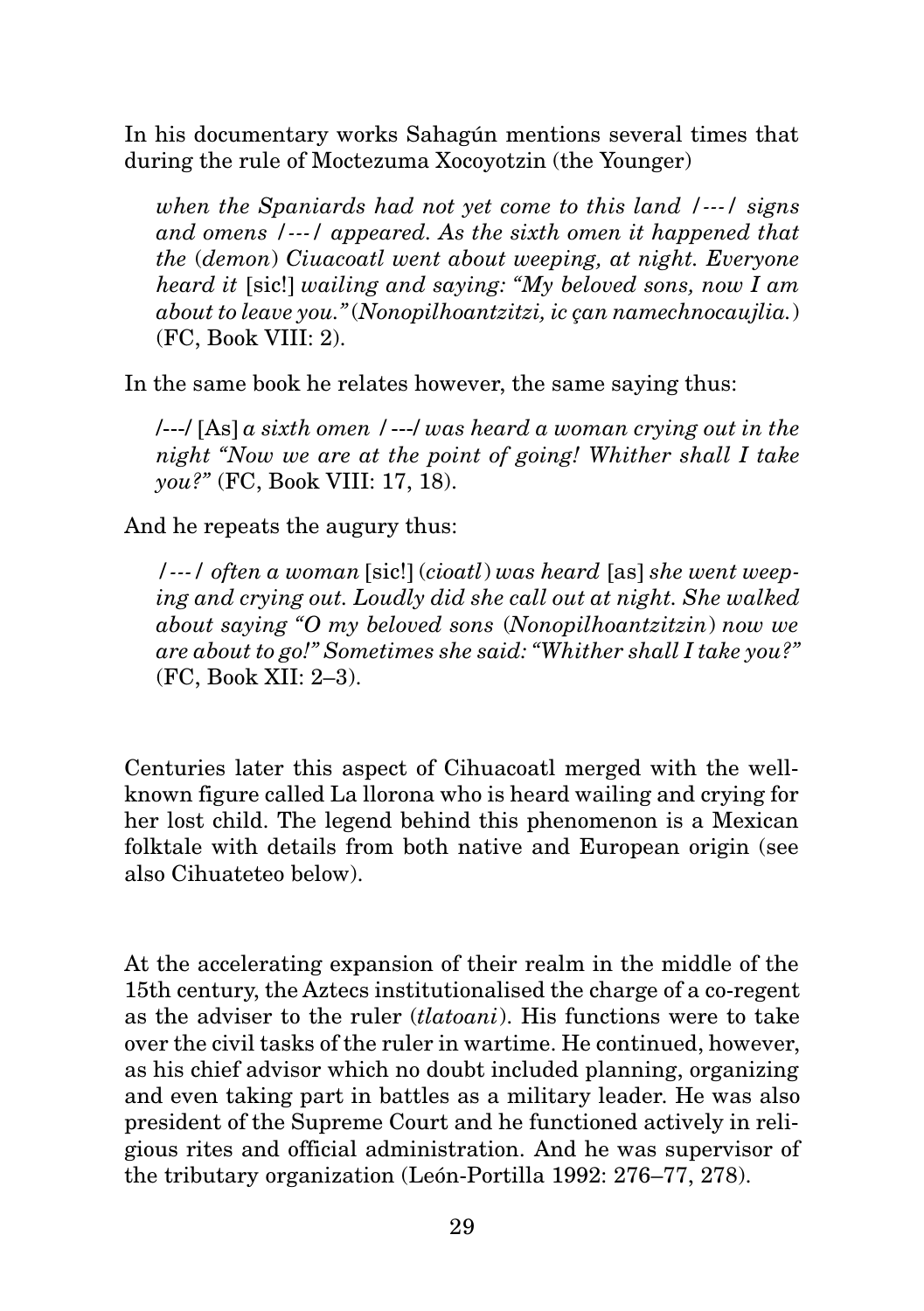His title *cihuacoatl* has given cause to much scholarly discussion. It has even been suggested that his title might emanate from a berdache institution (cf. Clendinnen 1991: 169). More likely though, in my opinion, that the ancient religious philosophy of a fusion of both sexes into one divine personality is the basis of giving the title of a female goddess and earth mother to a male politician, who furthermore very likely may have acted as the high priest of that same goddess, in this case the earth mother Cihuacoatl (cf. Gillespie 1989: 62 ff.). I also refer to Miguel León Portilla when he says

*As a reflection in the political organization of the religious belief of a dual Supreme God* [Ometeotl/Omecihuatl] *the so-called cihuacoatl "Serpent woman" or "female twin" held several extremely important assignments"* (*Como un reflejo, en la organizatión política, de la creencia religiosa en un supremo Dios dual, al lado del Huey tlatoani, desempeñaba también funciones en extremo importantes el llamado cihuacóatl – "serpiente femenina" o "mellizo femenino*"). (León-Portilla 1992: 276)

**Cihuateteo** – *mociuaquetzque*; – from "female warriors" to "Women Gods"

After death the souls of the women who died in childbirth were risen to those celestial regions from zenith to the west where they carried the Sun entrusted to them by the souls of the male warriors who died on the battlefield. They were thus equal to the men who captured an enemy and they were called mociuaquetzque giving the act of birth the same value of bravery as the death of a fighting soldier. Consequently the bodily remains of such a woman were highly estimated as a talisman for bravery and success in battle (Miller & Taube 1993: 61 ff.).

However, these women also called Cihuateteo (Women Gods), were much feared as they were believed to attack especially children at cross-roads at night. They also lured men to commit adultery or sexual indecencies (ibid. 62).

About these celestial but former terrestrial creatures Sahagún writes in several of his books: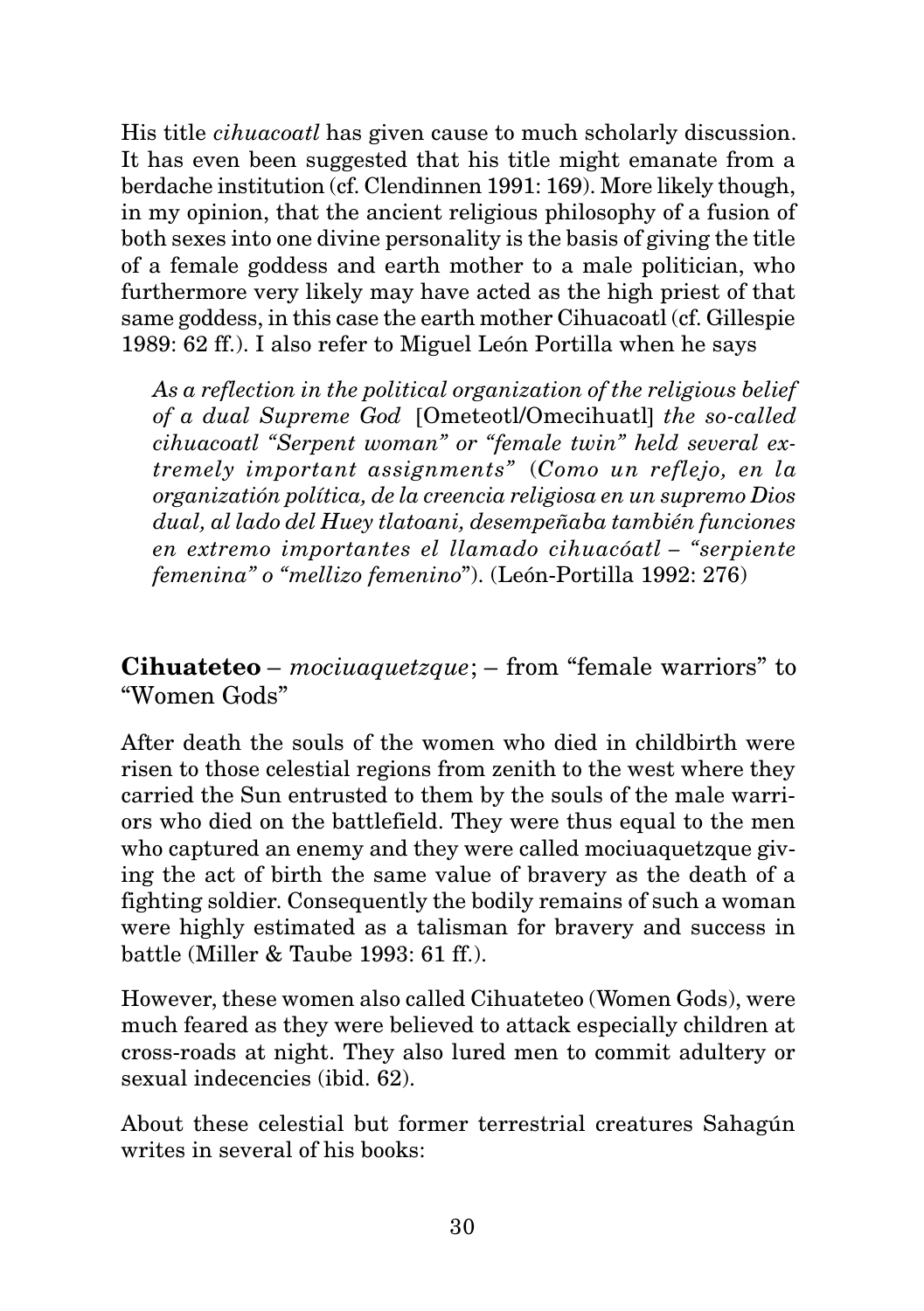*And these little women* (*cioatzintli*) *who died in childbirth, those said to become* mociuaquetzque*, when they died, they said to have become goddesses* (*in jquac oonmjc in qujtoa oonteu*)*.*

*And the midwife spoke to the dying woman:*

*"Go, accompany our Mother, our Father, The Sun!* (*in tonan, in tota, tonatiuh*) *May his older sisters, the ciuapipiltin, the celestial women, bring thee to him /---/ For thou will forever live, be glad, be content near* (*om jnnaoac*) [and] *by our goddesses, the ciuapipiltin* (*totecujiooan cioapipilti*)*, and already thou livest by* [and] *near our lord* (*inao intinemj in totecujo*) *for already thou beholdest the lord. /---/*

*Pray for us, intercede for us* (*xitechmotlatlauhtiliti, ma xitechnochili*) */---/* (FC, Book VI: 164)

There are many beliefs in omens and auguries related to space and time emanating from the cihuateteo.

In his book IV "Soothsayers and omens" Sahagún writes:

/---/ *the nineteenth sign, named One Eagle /---/ was an evil day sign* (*tonalli*) */---/ Also at that sign descended those named the 'Goddesses'* (*vncan temoia in qujn tocaiotia cihoateteu*) or later below he says *at this time descended the lesser Goddesses* (*oaltemoia yn aquique tepitoton cihoateteu*)*; and they did evil to the small children* (*auh quintlaueliaia in conetotonti*)*.*

And he continues

*Hence they did not let them go out of doors, nor did they bathe them. /---/ None of the small children might go naked. They were carefully watched because at this time they might be violently possessed, their lips twisted, /---/ eyes crossed /---/ noses crooked, etc. /---/*

The same warnings were pronounced also for the day One Rain*.*

*Hence most sternly* [parents] *commanded* (*qujntlaquauhnaoatiaia*) *their children* (*in tepilhoan*) *not to go out; not to travel along the roads…* (FC, Book IV: 41)

*You will encounter the Princesses* (*in cioapipilti*) *for they will descend upon the earth.*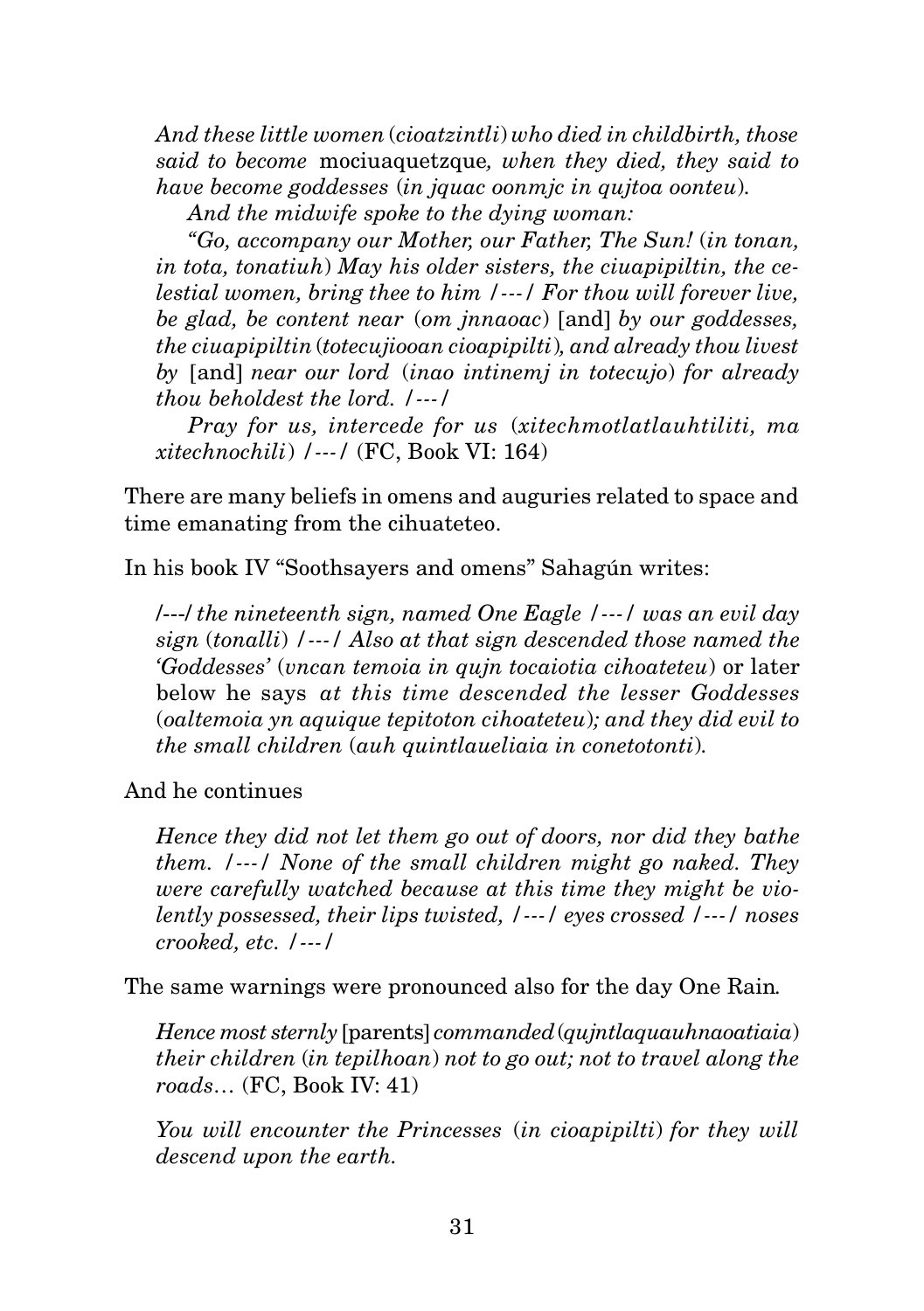*And therefore they paid them great honour there in the places where they awaited, there in the different Goddesses' temples* (*cichoateucalco – calli* house)*. In each neighbourhood, in the house clusters and their vicinities, reeds were strewn and scattered; sand was sprinkled* (*tlaixalhujlo yn vtlica*) *on the roads and at street crossings and crossroads – places where roads came together.*

*One who made a vow to them that he would cover and wrap them, adorned their offerings, the paper banners of the Goddesses* (*in cihoateteuitl amatl*)*. /---/ There he covered the different images* (*yn inixiptlaoan*) *of the Goddesses, as they were arranged in order.*

*It was at midnight, just at the dividing of the night* (*iooalnepantla*)*, that the making of offerings began. And when it ceased, it was noon* (*nepantla tonatiuh*)*.* (FC, Book IV: 107 ff.)

Further omens (*in tetzaujtl*) Sahagún describes in Book V saying:

*/---/ when at night, someone heard some wild animal cry out, or when it seemed as if some old woman wept* (*ilamachocaia*)*, when anyone heard that /---/ a wild beast howled at him like one who blew a shell trumpet, and the mountains answered him. It wails;* [a sound] *issued from its mouth, as if a poor woman wept* (*ihujqujn ilamapul choca*)*.* (FC, Book V: 151)

Finally he tells about the rest of the omens occurring at night – an omen of death (*in mjquiz tetzaujtl*). Also called "hunched shoulder" (*itoca cujtlapanton*) and they showed themselves to men only at the latrines, the dung heaps (*cuiatl* 'excrement') (FC, Book I: 6) –

*And thus did it look – like a little girl* (*civapiltontli*) *indeed quite small* (*çan vel tepiton*)*, not a bit tall* (*amo achi quauhtic*)*. He to whom she appeared could not catch her /---/ she only mocked him. /---/ So he only let her alone, in terror*. (FC, Book V: 170)

How much and in what aspects the pre-Hispanic traditions of the cihuateteo have influenced the beliefs of later centuries in the legendary "La Llorona" (The Wailing Woman) is still an open question (Cf. i. a.: Kirtley 1960).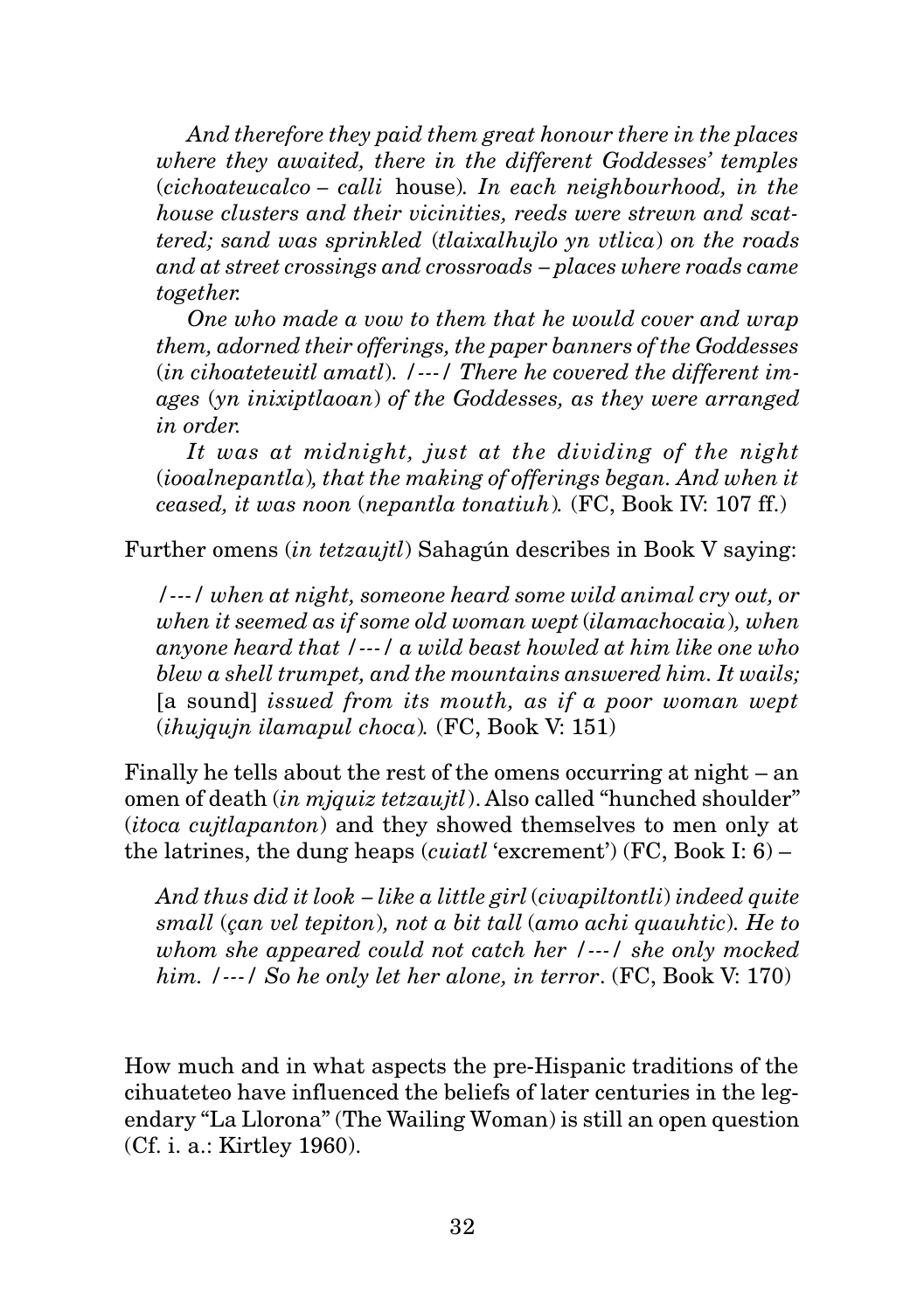The encyclopaedist Santamaría declares about this dramatic figure thus:

*She (or it) is a phantom, created out of popular imagination, which frightens the inhabitants as they believe them to be souls in agony* (*almas en pena*) *while in reality they are nothing but just youngsters in disguise. Further he points out that while the wailing and crying is referred to the howling of coyotes and wolves by young people, the old ones are sure that it is "la llorona". They refer the sounds to a lost soul and humbly make the sign of the cross for protection.* (Santamaría 1959: 671, quoting Luis Gonzalez Obregón *Vestusteces*. Méjico 1917: 96)

**Mayahuel** – from celestial girl to deified woman and goddess of pulque

Mayahuel is the woman who found out how to transform the juice of the maguey (agave) plant into an intoxicating beverage – a drink to the joy for men and women and accepted by the gods as an equal in their pantheon.

As a goddess she is depicted mostly sitting in the middle of a maguey, sometimes with a suckling child on her lap – an image likely referring to the rich sap of the plant – the milky "honey water" (*aguamiel*). She is also denominated as "the woman of four hundred breasts" which relates her to the Centzon Totochtin "Fourhundred Rabbits", the gods of fermented alcoholic drink pulque (*octli*).

One myth out of various different versions of the traditions, relates that together with Quetzalcoatl in his appearance of the wind god Ehecatl, she runs away from her celestial home chased by the dangerous *tzitzimime* or star demons. Accompanied by Quetzalcoatl she hides disguised as branches of a tree. But she is found and torn to pieces by the pursuers. Quetzalcoatl buries her remains from which the first maguey grows (Miller & Taube 1993: 112)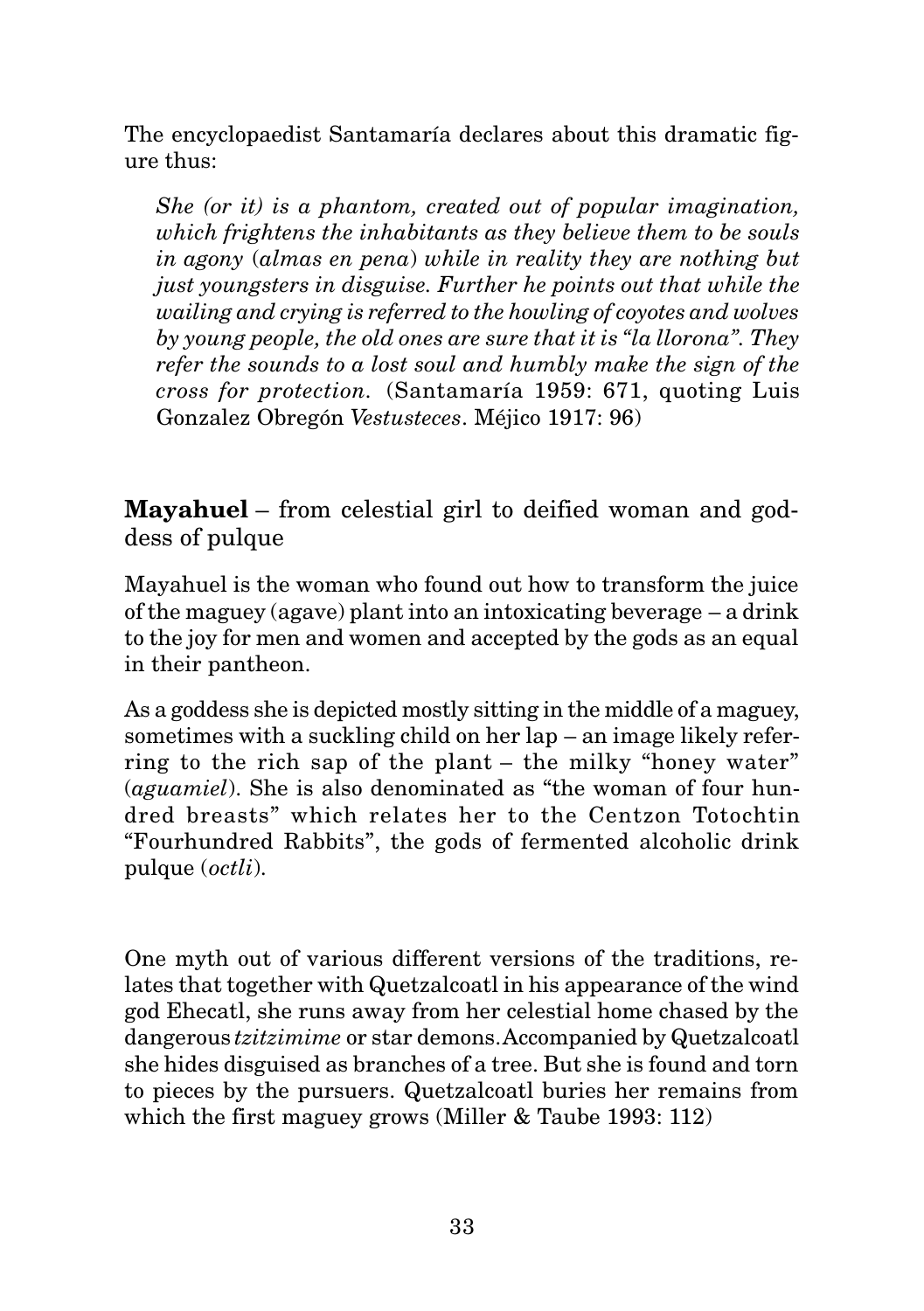The description of the discovery of the pulque, the fermented maguey juice, according to the British researcher's C. A. Burland's lively text – too charming to be resisted – runs as follows:

*The story goes that in ancient times Mayauel was the wife of a farmer. On going into the field one morning she saw a mouse. Farmers' wives usually kill mice, but this one escaped because he could not run away. He was running around in circles, but he showed no fear. He just looked at Mayauel, and said something that he thought so funny that he laughed himself off his feet and went to sleep. The lady looked around to find the cause of his extraordinary behaviour, and saw that he had been nibbling the stem of a maguey cactus where some sap had collected that looked strangely cloudy. Mayauel collected some more sap in a gourd and gave it that night to her husband. He approved of the drink and did much more than run around in circles, so that his wife came to prove of it too. /---/ the happy couple were able to introduce the drink to the gods, who kept Mayauel with them as goddess of Pulque, and her husband Xochipilli as lord of gambling.* (Burland 1953: 28)

According to the more matter-of-fact description of Sahagún's informants the production of pulque was due to the collaboration between wife and husband. Thus he writes:

*The name of the woman, who for the first time discovered the boring of the maguey* (*metl*) *was Maijauel* (*itoca Maiauel, ca cioatl*) *but the name of the one who discovered the stick, the root, with which wine was made was Patecatl* (*auh in quittac tlacatl, tlanelhoatl, injc mochioa vctli, itoca Patecatl*)*. And those who made, who prepared wine* (*vctli*) *the name of one* [was] *Tepuztecatl among four hundred pulque gods!"* (FC, Book X: 193)

**Tezcatzoncatl** – "the god with a mirror in his hair"; from pulque god to local patron and later political leader as "El Tepozteco"

Tezcatzoncatl is one of the numerous pulque gods, the four hundred rabbits (*centzontotochtli* 400 = a great many). Others were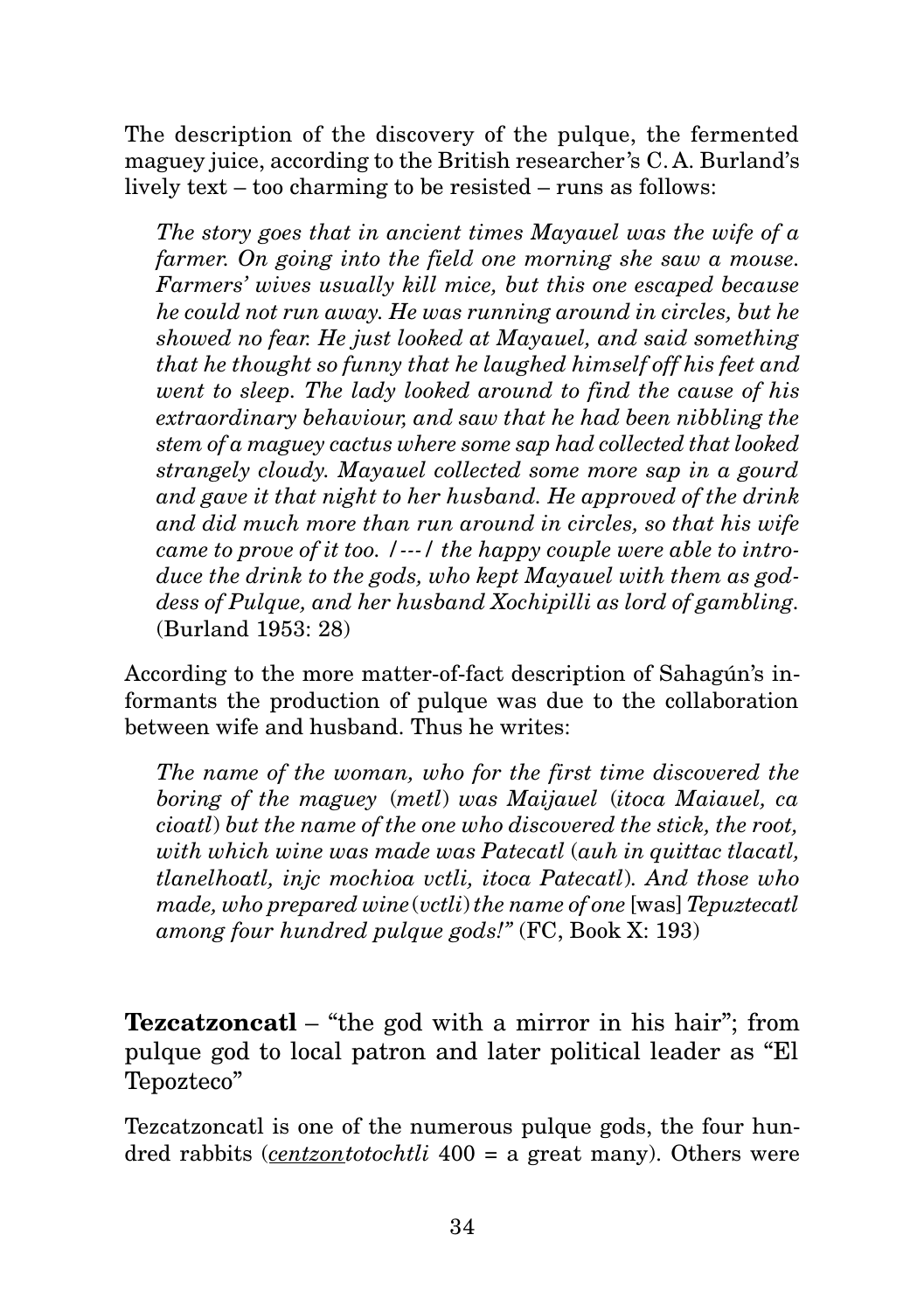Ometochtli and Tepoztecatl, however, Tezcatzoncatl is more related to human than godlike morality. "He was the wine" (*Jehoatl in vctli*).

He had an intensive influence on human life, not directly but symbolizing ethically the consequences of excessive drinking of pulque. In Sahagún's description he is not wandering on earth like Tezcatlipoca, but perceived by the adherents as an "awesome being" who may sway the imprudent into committing indiscretion, misbehaviour and even crimes. *For he hurled people off crags, he strangled people, he drowned people, he killed them /---/ one did not speak lightly of him /---/*. (FC Book I: 24)

It is obvious that Tezcatzoncatl was the main symbol of the intoxicating beverage, pulque (*vctli*) and a warning of its effect leading to drunkenness which was considered a vice of the highest immorality. Only old people were permitted to get drunk.

Sahagún emphasizes **his** warnings in an appendix to Book I:

*Woe unto them that thus lived; even greater woe, if some even now persist in doing this. For the devil will carry off their souls* (*ca diablo qujnvicaz yn jmanjma*)*.* (FC, Book I: 44)

This may be compared with his condemnation of those who continue worshipping the mountain gods – Tepictoton:

*And indeed* [the observance] *is not now completely uprooted /---/ And this is a mortal sin* (*vei tlatlaculli*)*, a great offence to God* (*vey yiolitlaculoca yn dios*)*, a great heresy* (*vey eregia*)*. It is an abominable sin* (*ca tetzauhtlatlaculli*). (FC, Book I: 45)

The editors of the English edition of Sahagún's work point out as an indication of "the time when Sahagún must have worked on the Appendix to Book I:

*y esto aun no a cesado, que este año pasado, de 1569, yendo vnos religiosos /---/ sobre la sierra de toluca /---/. hallaron /---/. vn sacrificio /---/ muy reziente, de cinco, o seys días hecho /---/.* (FC, Book I: 45, note 132)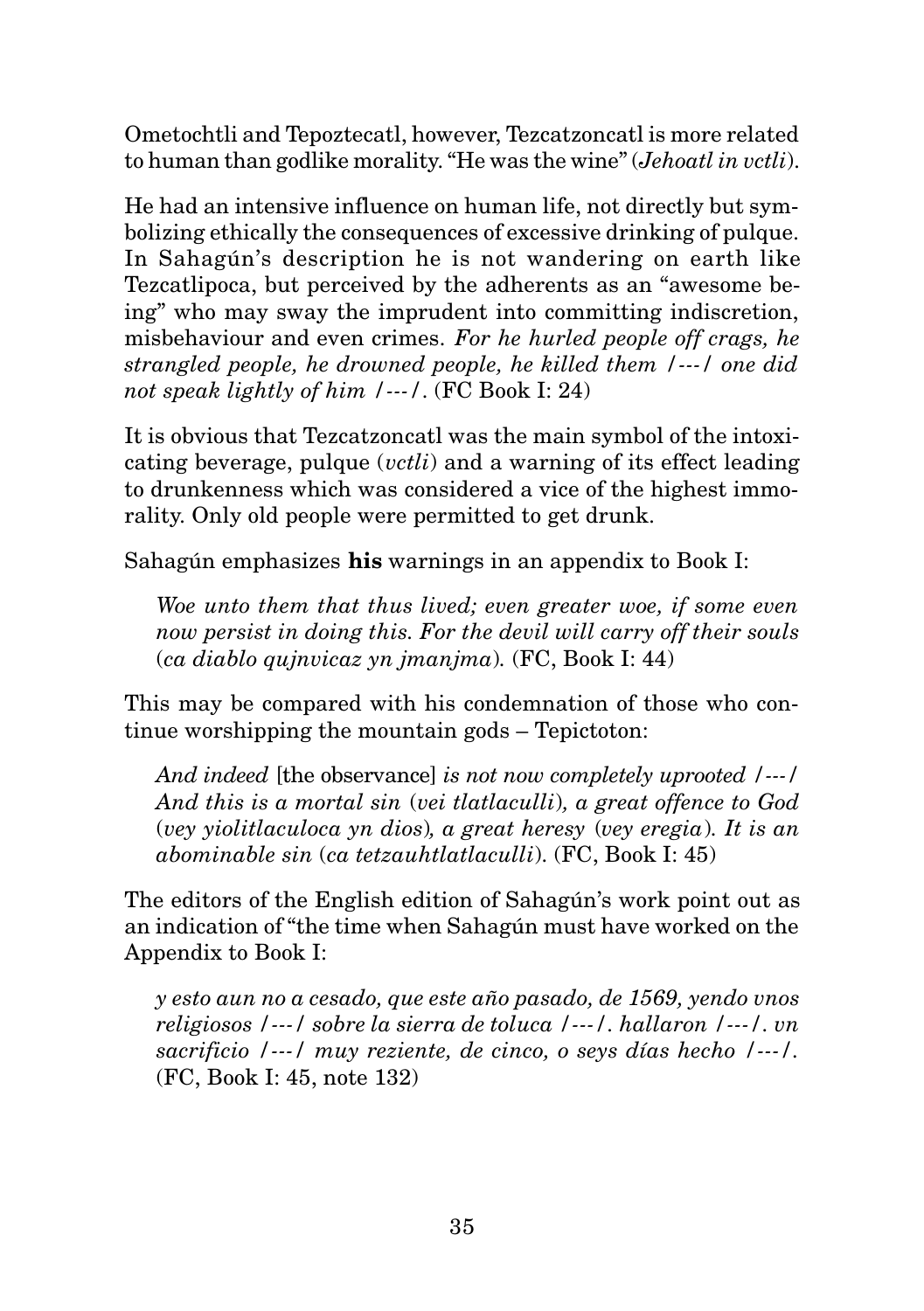### **THE COLONIAL ERA – NEW LORDS AND OTHER GODS FOR THE NATIVES**

The conquistadors of the first generation were eager to gain their ends and have all that was denied them in their homeland: gold and land to make them rich, goods and products to sell and export, labourers and servants to work for them and souls to save from purgatory and hell, their own included.

The professional politicians were too few to carry out the imperial orders of evangelisation and urbanisation which meant education and integration of the indigenous. In order to protect the Indians the Spaniards were restricted to the new towns and cities. However, the Indians were not stopped visiting the new urban centres. More contingents of immigrants crossed the Atlantic including women. Soon enough a new social class emerged – the mestizos, the social scale of which amounted up to sixteen "groups" each with its descriptive denomination.

However well planned from Madrid and Sevilla the control of the socio-economic situations in the colonies was insufficient, to say the least. Such were the circumstances that came to model the society for the proximate three hundred years.

To illustrate the Colonial times I have only a few subjectively selected examples based entirely on the work of the French scholar Serge Gruzinski "Man-Gods in the Mexican Highlands. Indian Power and Colonial Society, 1520–1800" Engl. version Stanford University Press, Calif. 1989. From his book I have chosen five figures from different epochs and with different social backgrounds and life stories.

- 16th c. Andrés Mixcoatl a rainmaker who became a god. Martín Ocelotl – a former merchant who became a healer and a prophet.
- 17th c. Juan Coatl a visionary healer, a shaman? Gregorio Juan – a therapist and prophet who became a Man- God?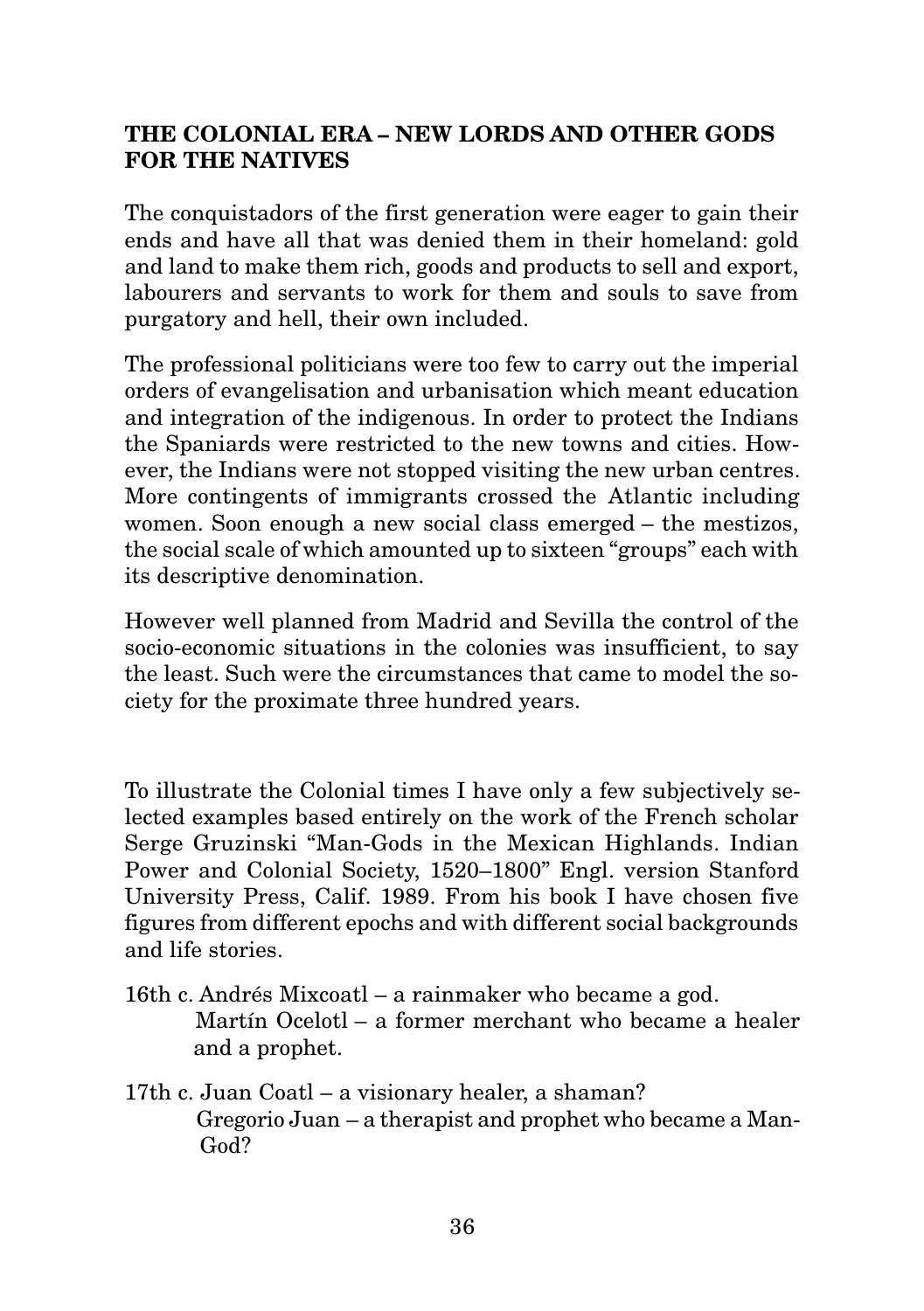18th c. Antonio Pérez – a former shepherd who became a healer, preacher and a God.

### **16th CENTURY**

**Andrés Mixcoatl**, a baptised Indian whom I would present shortly as a "rainmaker who became a god". Or in his own words at the interrogation before the Tribunal of the Holy Office of the Inquisition, September 14, 1537:

*My name is Andrés. I am a Christian. A friar baptised me at Texcoco five years ago. I don't know his name. I took catechism every day at Texcoco with the friars of St. Francis and their disciples, some young men in their charge. They told us in their sermons to abandon our idols, our idolatry, our rites; to believe in God; and many other things. I confess that, instead of practising what they told me, for three years I have preached and maintained that the brothers' sermons were good for nothing, that I was a god, that the Indians should sacrifice to me and return to the idols and sacrifices of the past. During the rainy season, I made it rain. That is why they presented me with paper, copal, and many other things, including property.*

*I often preached in plain daylight at Tuláncingo, Huayacocotla, Tututepec, Apan, and many other places. It was at Tetehualco, about four years ago, that I became a god. Since there was no rain, during the night I made magic incantations with copal and other things. The next day it rained a lot. That is why they took me for a god. The chuchumecas executed one of their priests, claiming that he knew nothing and couldn't make it rain. I declare that when I engaged in these superstitions and magic practices, the devil spoke to me and said: "Do this, do that". At Tepetlaoztoc I did the same thing as at Tepehualco; I performed ceremonies, offered copal; it started to rain, and they acknowledged me as a god – it must have been three years ago.* (Gruzinski 1989: 36–37)

In Gruzinski's summarising words as follows: *Texcoco, 1532: baptism of Andrés; Tepehualco, 1533: Andrés becomes a god; Tepetlaoztoc, 1534: Andrés is a god* (ibid. 37).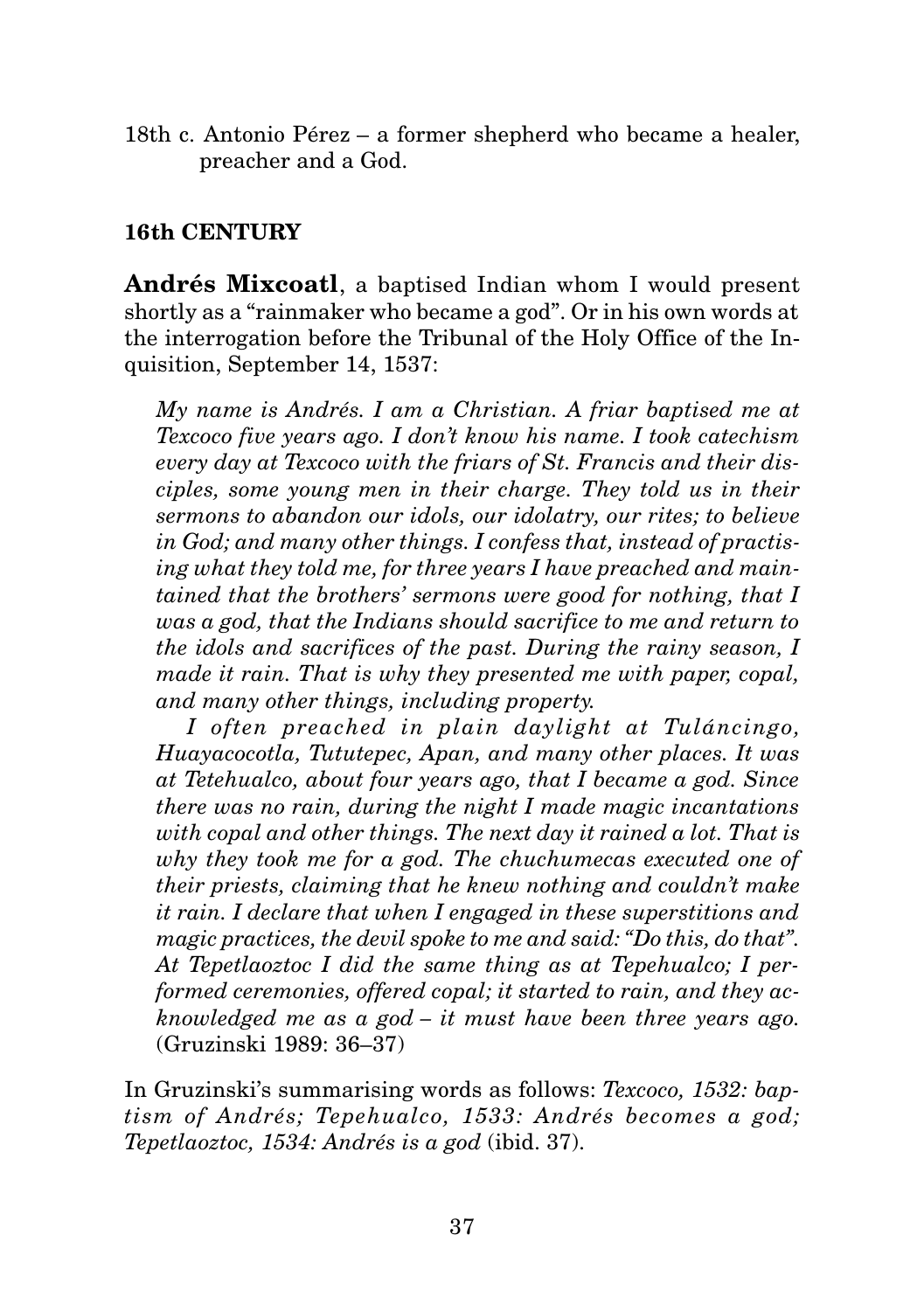**Martín Ocelotl** – a contemporary of Andrés Mixcoatl but with quite a different background. He became a Christian already in 1525 (Gruzinski 1989: 56). He was probably born in Chiautla, his father was a merchant and his mother had a reputation as a "sorceress" (ibid. 39). Besides his own profession as a merchant he soon extended his activities to include those of a healer and a prophet (ibid. 40). He also seems to have had a fairly good knowledge of pre-Hispanic life and thinking. Together with his preaching mostly on famine and such catastrophic events (ibid. 40), his "apocalyptic anticlericalism" as Gruzinski puts it (ibid. 42) added to his legendary reputation. He was arrested by the Inquisition in February 1537 and brought to trial in Spain where nothing is heard about his destiny there.

His contemporary Andrés Mixcoatl prophesied as follows although referring first and foremost to himself:

*Let the magistrates of the Audiencia and the Law say what they will, let them accuse me of whatever they will, I did not myself go to Castile, but I do criss-cross these mountains like the deer and the rabbits* [which in pre-Hispanic rhetoric means marginality, nomadic irreverence and nonconformity]*. It is quite true that my messenger went to Castile. He will be back. Let us see what the Emperor ordains; and when my messenger returns, I shall begin again to teach the people.* (ibid. 43)

So with all his gifts Martín Ocelotl was reduced to a "messenger" by his "colleague" and successor Andrés Mixcoatl. Fusing, however, more or less consciously with his "master" into what might be seen and condemned as "a bluff – a deception" – "for the servant, for the faithful, for Andrés himself, there was nothing contradictory in the merging of Ocelotl and Mixcoatl into a single, identical man-god" (ibid. 43).

Without further comments I personally agree. All the more so considering similar processes of fusion in pre-Hispanic times e. g. that of Quetzalcoatl, the god and his namesake and terrestrial manifestation Quetzalcoatl Topiltzin, governor and high priest at Tollan.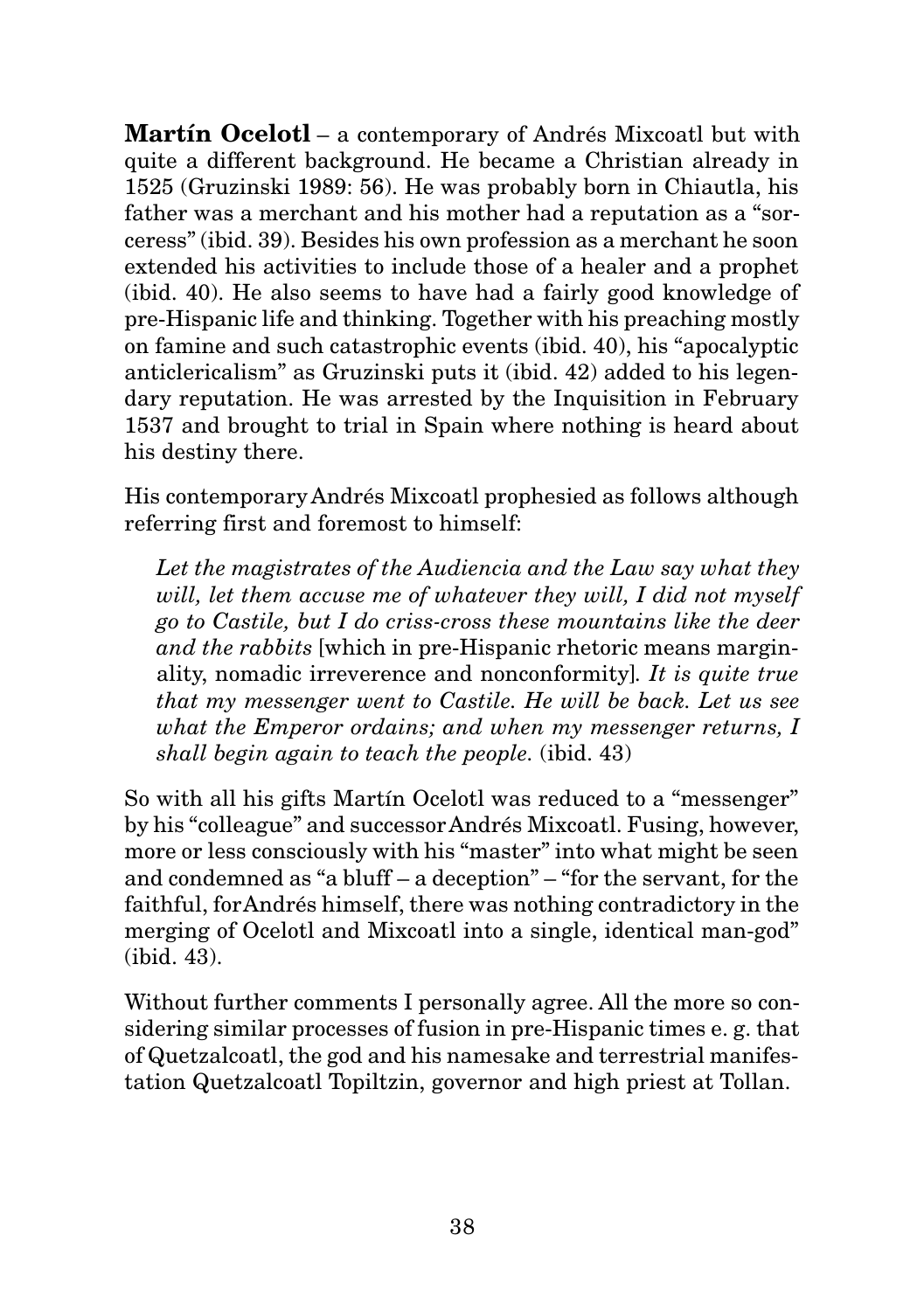### **17th CENTURY**

## **Gregorio Juan**

At the interrogation, February 19, 1660 Gregorio Juan presents himself as "a native of the village of San Agustín in the parish of Xicotepec. I lived with [my parents] until I was /---/ fourteen years old. Then I ran away from my father /---/" (Gruzinski 1989: 64).

Gregorio became influenced by an Indian with the name of Pedro. He tried to initiate him in his own activities presenting him to his "god" who appeared in a tent in the form of a child "whose skin was dark blue, his face white, and his hair saffron yellow" (ibid. 65).

*The child said to me /---/ "this is the liquid you shall give the sick you wish to care for; whenever you need it, call me as Pedro did, and you will find me. Call upon me under the name of Goat or Star, and I shall not fail you; and when you need it, get the water ready and I shall take care of bringing you the powders."* (ibid. 66)

When Gregorio declared that he respected the priests because they were the ones who confessed, baptised and celebrated Mass, the child replied:

*"Don't accept anything from them. /---/ for I am the true priest. That is why I tell you not to confess." With these words he disappeared. Night had fallen for we had spent the whole day there.* (ibid. 66)

Some time later Gregorio called for the child who gave him the prepared water "for me to care for a child named Pedro /---/ The father had asked me to look after his son, whom he had brought to my parents' house. There the potion was prepared and given to the child. Matheo, his father, had known about me because I already had a reputation in the village for looking after the sick" (ibid. 67).

Now this version if compared with those of the authorities, (ibid. 72) and the statements of the neighbours (ibid. 75) merged into what Gruzinski calls "The Many Faces of Gregorio" (ibid. 79–84) and "An Old-Fashioned Man-God" (ibid. 83).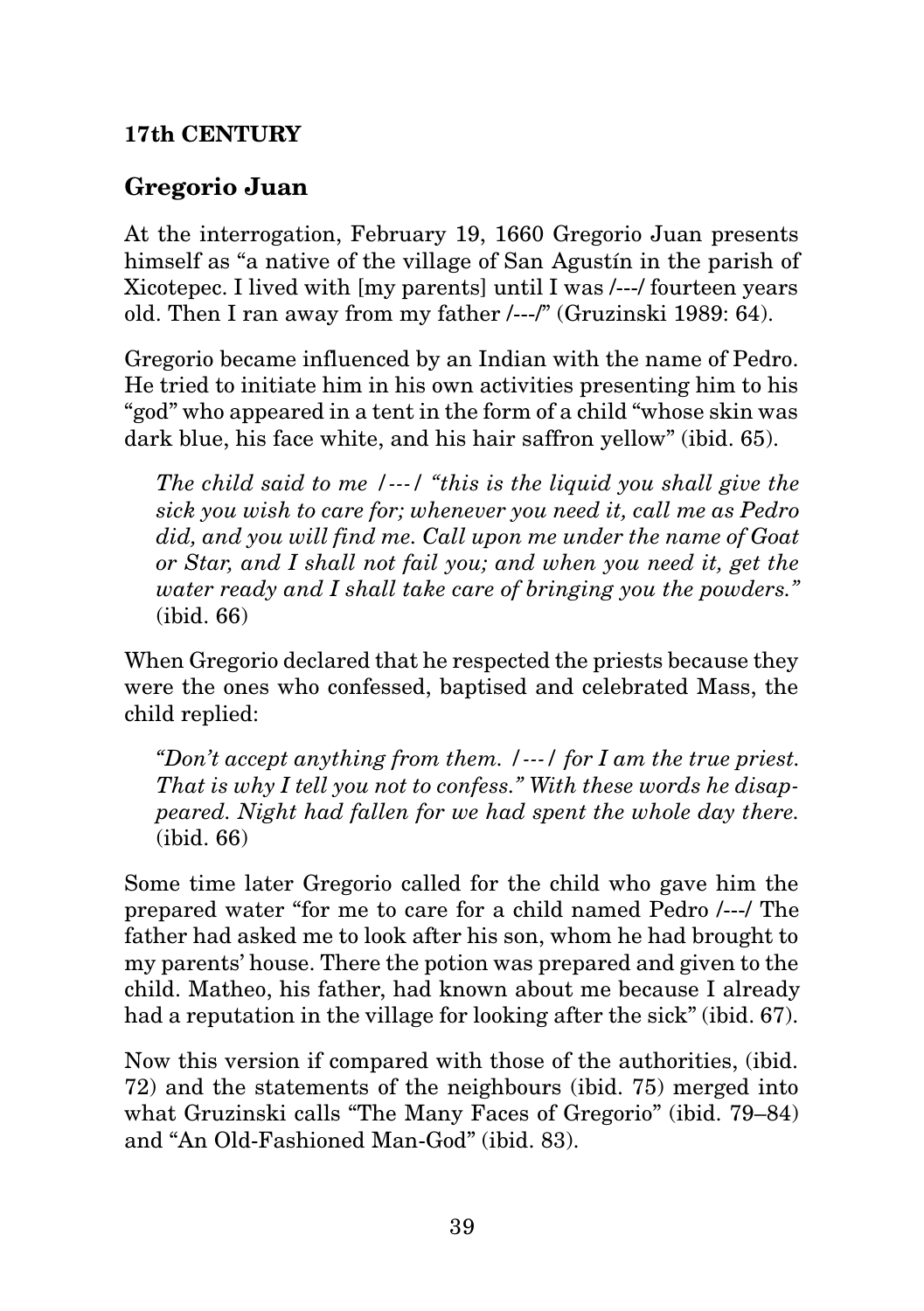There is no doubt that Gregorio had therapeutic gifts. Together with catastrophic situation in those days when many deadly sicknesses threatened the native population, especially children, his image of a healer and a shaman was built up and reinforced.

*The divinatory and therapeutic practices and the prophetic statements of Gregorio thus took root in a daily life of tragedy and met its urgent concerns, as well as those of Andrés Mixcoatl.* (ibid. 88)

# **Juan Coatl**

Juan Coatl was an Otomí Indian with a Spanish name and a Nahuatl denomination added in a testimony given by a Spaniard in a trial of "idolatrous Indians" in 1665 (Gruzinski 1989: 92).

According to the summary of the inquiry by the tribunal of Puebla "he goes up to the Sierra or the mountain of Tlaxcala, there /---/ he has a cave beside the spring  $\frac{\lambda}{\lambda}$ ; two crosses mark the spot. At the entrance of the cave he lights candles, and inside he keeps idols, included a painted canvas representing an Indian woman with Indian youths at her feet, adoring her; another canvas delineating a figure with indigenous features, wearing a tilma [a male mantle] with a stick in his hand; [and] two other paintings, one representing four snakes, and the other a coiled serpent /---/. She is their Virgin. They must not believe in the God of the Spaniards or in the Blessed Virgin. /---/ [The Indians] confessed, too, that when the parish priest came to the village Juan reprimanded the children and adults who went to see him: why go to the priest, since he was more than the priest, he spoke with the gods and provided for them what they needed? And he repeated that they should not believe in God but in their idols" (Gruzinski 1989: 93).

Juan Coatl had promised a Spaniard to give him "a good deal of gold and silver – provided I kept a 'fast' consisting in staying away from women for two days before the Ascension /---/" However, Juan Coatl did not keep his promise as he explained some time after when meeting again that the Spaniard "had not kept his fasting promise".

After some time Juan Coatl appeared to the Spaniard in his sleep, telling him to take a message to the people of Huamantla and San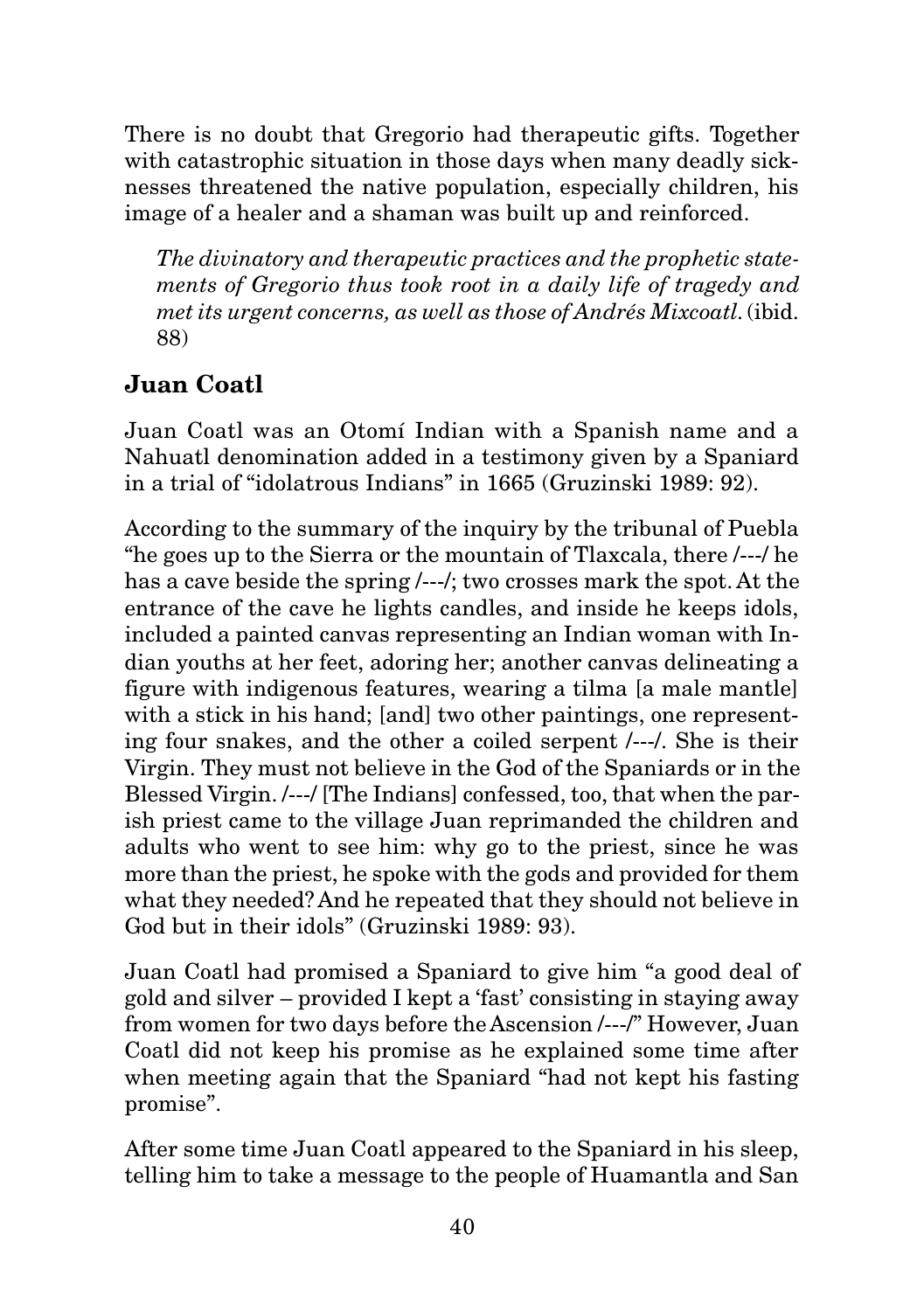Juan that "he was no longer angry with them for having revealed his story: a heavy downpour that same day would be a sign. And if the Indian is to be believed, there really was a downpour" (ibid. 92–93).

Juan committed suicide in the prison of the bishopric of Puebla. The Ecclesiastic authorities declared that they had foreseen "the despair which is to be feared in that sort of subject and above all in a figure so perverted by evil spells" (Gruzinski 1989: 92–93).

In the contemporary descriptions one easily finds similarities in events and details between the pre-Hispanic pantheon, e. g. the rain- and fire gods Mixcoatl Camaxtli, and Christian holy figures such as the Virgin Mary, maybe also Joseph considering he is wearing a tilma, the garment of the Aztec *macehual* 'common man'; and furthermore the appearance of Juan called "protector" telling the adherents what to do – and so on.

The quintessence of the traditions as testemonial reflections of his importance as a leading figure, will be that Juan Coatl had many adherents who believed in him, whether man or god.

A final striking parallel – the patron god of the Otomis in pre-Toltec times was remembered by his Nahuatl name Otonteuhtli and he was considered to have been "hombre divinizado" – deified man. (Paso y Troncoso 1898: 191 ff.)

### **18th CENTURY**

# **Antonio Pérez**

Antonio Pérez was also called the "Shepherd" because he once kept sheep. He could be classified as a "healer" and a preacher or an "improvised sacristan" (Gruzinski 1989: 113).

At an interrogation, in September 1761, he tells that he once "accompanied a Dominican father whose name he did not know nor where he came from. It could well be that he was the devil". The Dominican, however, condemned him for his heavy drinking and then he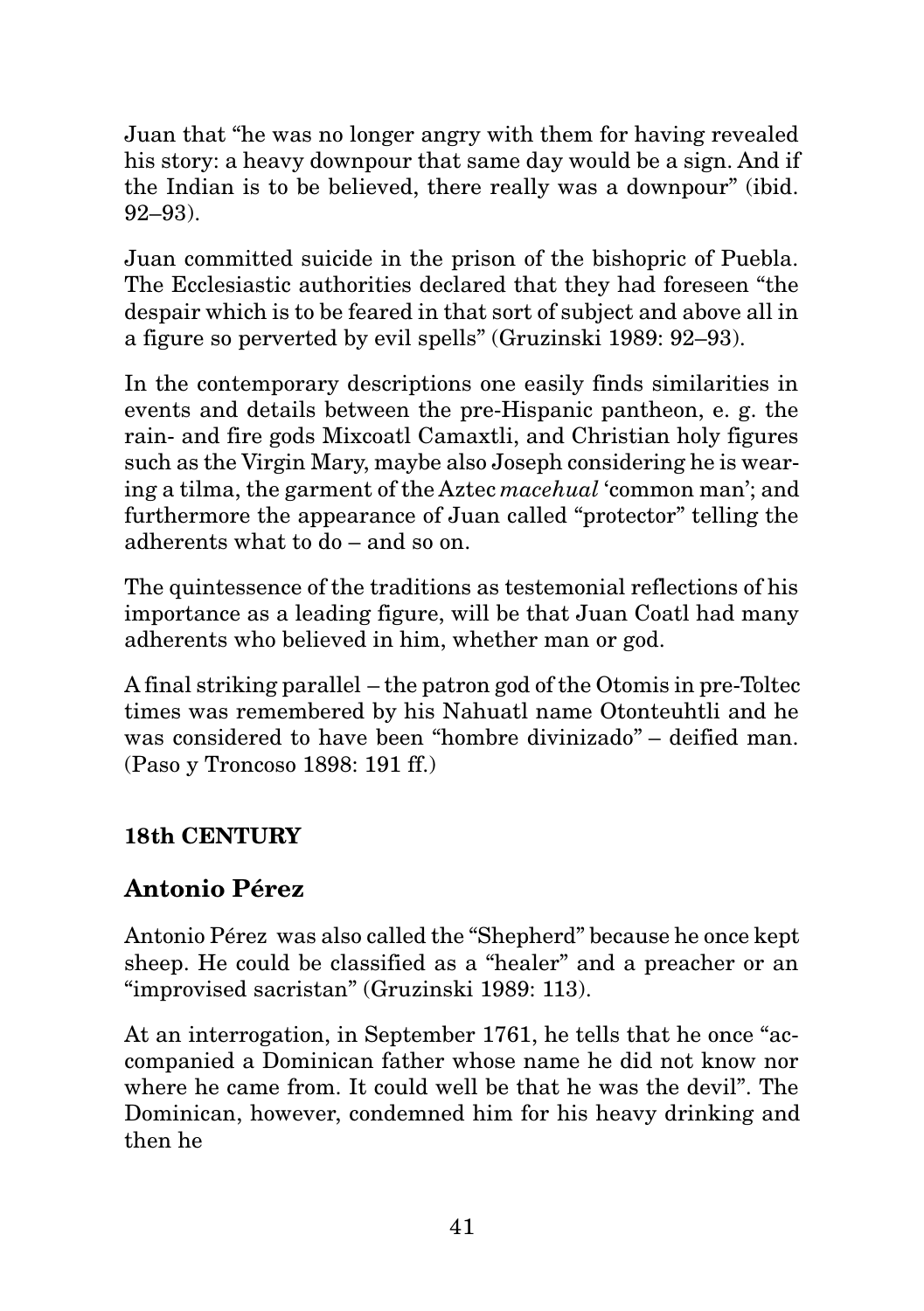*instructed me in caring for the sick, advising me to use /---/ eggs, soap, milk, cooking oil, mint, or tomato skins depending on the nature of the illness /---/. /---/ For all my treatments,* Antonio Pérez continues*, I recite the Credo as the Holy Church teaches it /---/ and I add these words: "In the name of the most Holy Trinity, of the Father, the Son and the Holy Ghost, Amen." I put my trust first in God and only then in the herbs.* (Gruzinski 1989: 106–107)

It may seem a paradox that this same man is said to have declared to one of his followers: *I am God, and it is I who feed the worlds* (ibid. 105).

However, by some he was perceived as a god: *He had God in his body /---/ he had God in his chest*.

To confirm this declaration he proclaimed that "the saints were bad, /---/ they were not helping us, while he received help from the Virgin, from his god who was the Ear of Corn, and from the Three Corns, who were the Most Holy Trinity" (Gruzinski: 122).

To summarise Antonio Pérez's character and programme I borrow the words of Serge Gruzinski when he adduces

*the stages of 'deification' of an Indian in whom a new man-god is to be recognized: the s a c r a l i s a t i o n of his relations with the faithful; the assimilation ("He was like God"); the possession (of God, in his body and especially in his chest); the p r o f e s s i o n of faith ("I am God").*

*And the investigator continues "It should not be ruled out that those phases also reflect the range of his followers' interpretations, or even Antonio's changing attitude and uncertainty about his own character"*. (ibid. 122)

#### **THE INDEPENDENCE ERA (1810) 1823–1910**

For this era I turn exclusively to the areas of the Mayan peoples foremost of historical reasons – however self-contradictory my approach might seem. While Mexicans fought for their independence against the Spaniards and won, the Mayan twenty years later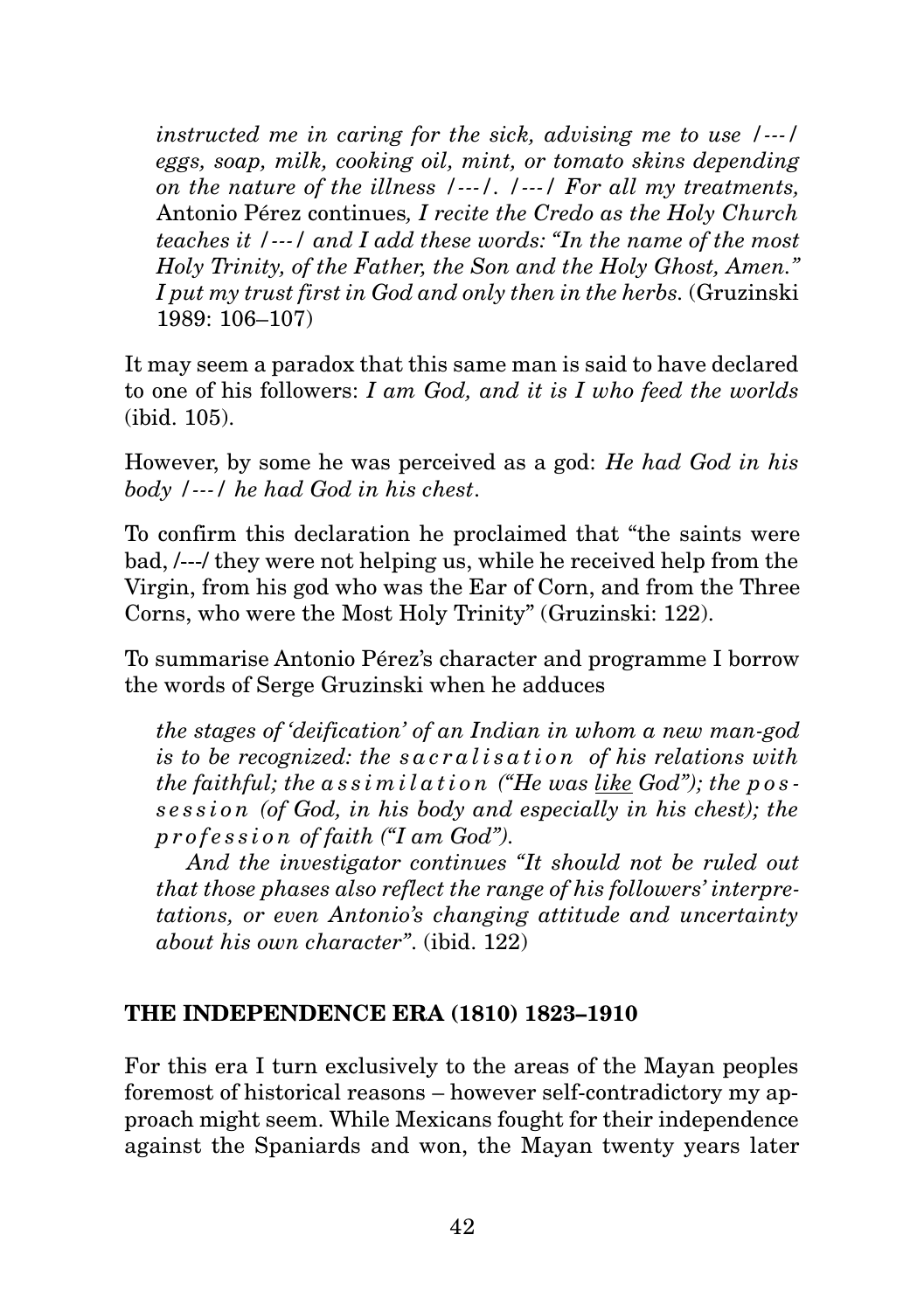fought intensively for their independence against the Mexicans. I am referring to the so-called La guerra de Castas (Caste War) 1817 – which was to become the most apotheosised military event of that century.

I have selected just a few outstanding personalities whom I feel urgent to include in my survey. They are prominent chiefs or *caudillos, caciques*: Jacinto Pat, Cecilio Chi and Manuel Antonio Ay.

The claims of the Mayas, besides land and independence opposed both by ladinos and officials, was equal taxation and contributions to the Church. Those were higher for them than for the ladinos as "they were considered more in need of religion!" (Rugeley 1997: 43; 53)

**Jacinto Pat** – a rebellion first winning, finally assassinated.

He was a resident of Tihosuco referred to "more than any other village – the cradle of the Caste War" (Rugeley 1997: 22). Its fame as such, however, was competed by the village of Tepich, and others.

He was a member of a family whose reputation for many years was that of utmost importance, thus a prominent figure in the Mayan elite. He started the rebellion in 1847 in co-operation with other prominent Mayas, including Cecilio Chi from Tepich. He led the southern half of the revolutionary armies and he was appointed "Gouveneur" for the Indians of Yucatán – a controversial nomination though. As such he signed the peace treaty in 1848, an arrangement that, however, soon collapsed. (Mossbrucker 1993: 43, 45, 53) Afterwards the unity of the rebels dissolved. Running short of supplies – gunpowder, salt, meat, clothes, etc. – Pat retreated to the Belizean frontier hoping to find new equipment. There he was assassinated "evidently under the direction of his lieutenant Venancio Pec" (Rugeley 1997: 35).

As late as 1899 several stories and legends were circulating about Jacinto Pat's earlier life, but most of doubtful historical value. However, this legendary figure speaks for himself and there is an impressive statue in a park of Tihosuco (ibid. 29) which bears witness of the high esteem to posterity.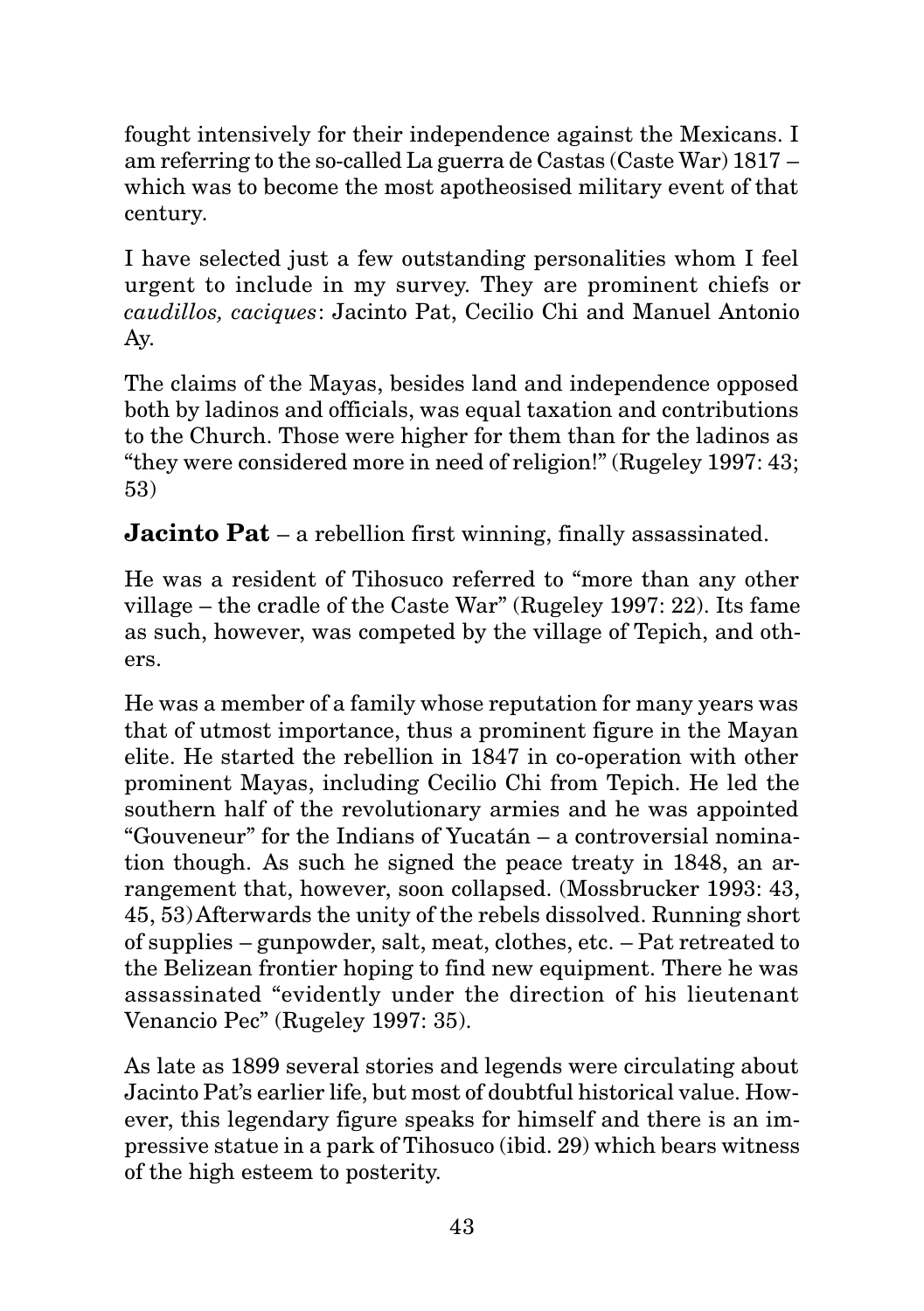# **Cecilio Chi**

Cecilio Chi was not a permanent resident of Tepich until 1847 having lived some years around 1832 in Tihosuco.

His background differed considerably from that of the contemporary leader Jacinto Pat. His geographical mobility put him socially into contact with a much wider socio-political network, while Pat related his activities towards the Yucatecan creoles (Rugeley 1997: 39).

They were both imprisoned in 1839 just when Chi had been nominated *batab* of Tepich, which indicates a middle position in the ranking Mayan society (Rugeley 1997: 45).

About Cecilio Chi there are many traditional stories told and circulating – more apocryphic than historical, though. Thus it was said that

*the war erupted when Cecilio Chi discovered his daughter reduced to concubinage by the local minister! /---/ However, this popular story, like much of oral tradition, probably uses personalistic narratives to symbolise broader social pressures*. (Rugeley 1997: 61 note 98)

# **Manuel Antonio Ay**

Manuel Antonio Ay is from a later part of the Caste War.

As a witness to his importance and his place in the people's memory one may draw the attention to the words on the commemorating monument in his home town Chichimila: (Rugeley 1997: 51)

> MANUEL ANTONIO AY Protomartir de la Revolución Maya de 1847–1975.

### **THE 20th CENTURY: REVOLUTION 1910**

There are many spectacular personalities whom for want of a specific term I will describe as "apocryphal historical protagonists". They are the main actors of the dramatised life cycle of prominent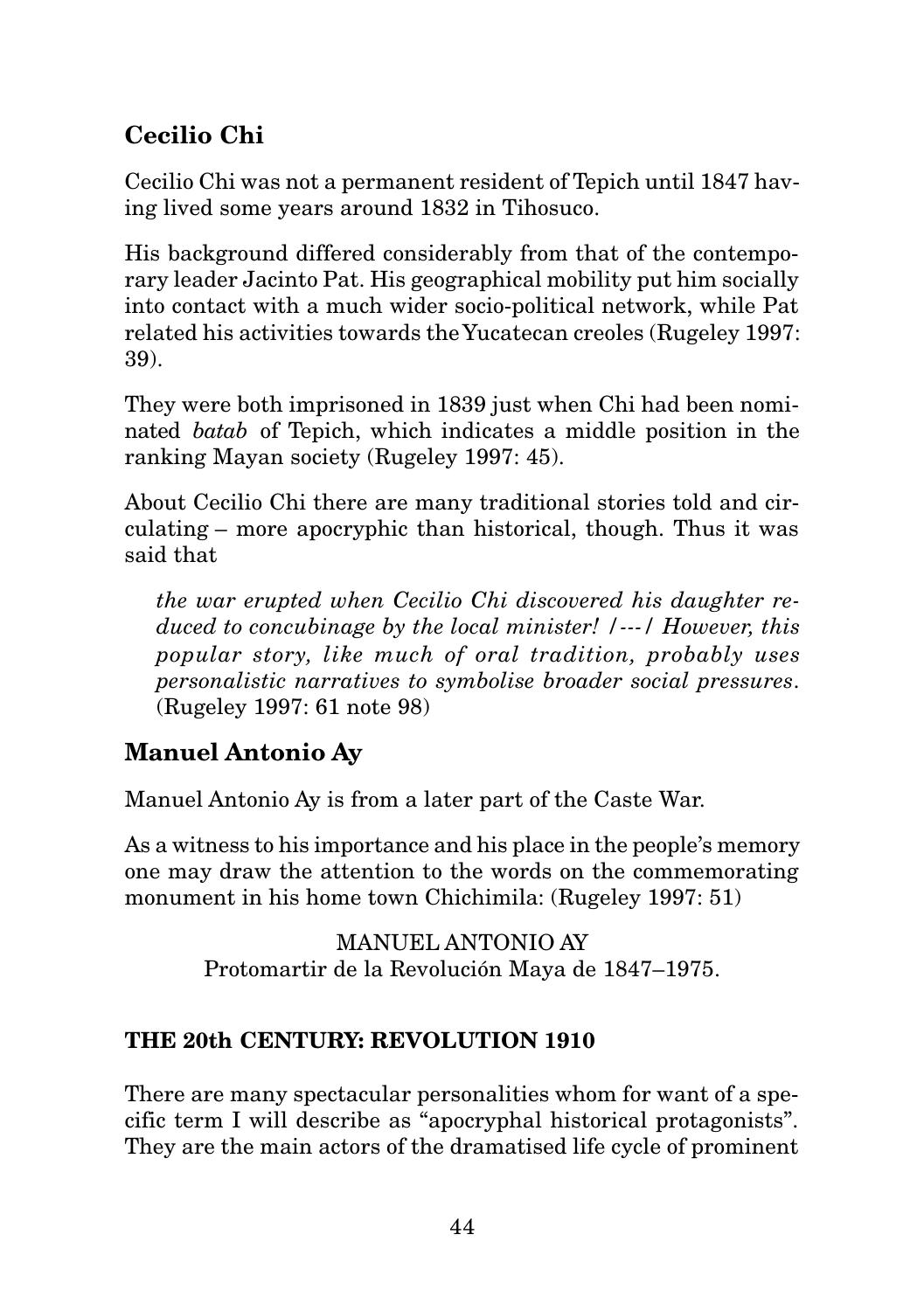

*Sala de la revolucion. Pinturas murales por David Alfaro Siqueiros, 1967. Museo Nacional de Historia – Castillo de Chapultepec. México.*

figures, factual or fictitious. The stories they appear in are a conglomeration of selected details about these protagonists from their coming into existence (conception and/or birth), their adventurous lives and their cultural and/or political achievements. Over the centuries such stories have been transformed, often magnified according to the socio-political claims of the adherents whether their aims are the benefit of the group and community of their own fulfilment of power.

# **Tepoztecatl**

In the same way as the politicians of Aztec rulers changed the history of their predecessors or glorified their accomplishments when convenient, so a local community or village lays claims to historical grounds for their important ancestors.

Even in the 1940's Tepoztecatl stands out as an imperishable character in the village's collective mind. His origin may be traced as far back as "Olmec times" although he was more divine than human in those days. After the breakdown of the political hegemony of the Toltecs and the fall of their capital Tula/Tollan, the Aztecs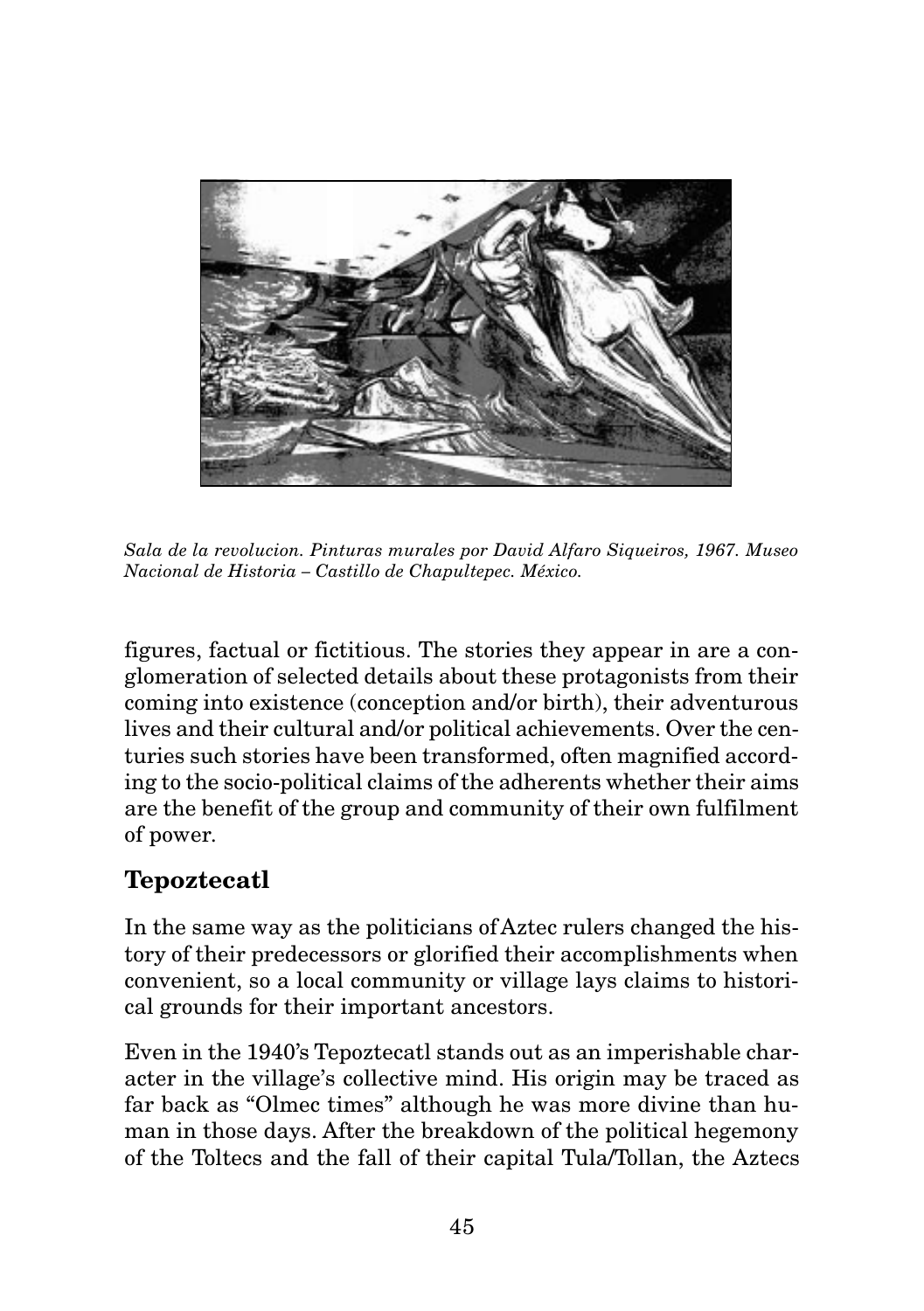also integrated the 400 pulque gods into their own pantheon, naming here only those prominent enough to have their names remembered: Ometochtli and Tepoztecatl (Lewis 1963: 276).

After the Conquest, Tepoztecatl, then an authoritative cacique in Tepoztlán, was strongly influenced by the Spanish dominance and converted to Catholicism. The local god Ometochtli whose image was destroyed by the priests, vanished. The former "King Tepoztecatl" was baptised on the 18th of September, and renamed according to the Catholic calendar, Natividad. However, he was to be better known – and remembered – as El Tepozteco (Lewis 1963: 255).

During the Independence era the State and the Church joined forces to control life on all social levels. The Church organized religious activities in cofradías (brotherhoods) while workmen – inter alia – formed gremios in accordance with their distinctive interests and aims. Thus a socio-political setting was created which left little official room for historical or deified heroes.

The revolution changed the situation and at times the image of El Tepozteco alternating with Natividad would show up again. The presumably defeated Ometochtli lured in the background fused with the Aztec god of wind now and then evoking great fear among the local population. Natividad seems to have merged with Tepoztecatl, now El Tepozteco, who was regarded as the son of the Virgin Mary (Lewis 1963: 256).

On the 8th of September the Feast of the Virgin of Natividad is organized. The ceremonies for the Virgin are performed inside the church, while the dances and the traditional speech in honour of her son, El Tepozteco, are held outdoor (Lewis 1963: 461).

As a legendary "deified" figure, there are many tales and stories told about El Tepozteco and his fabulous achievements:

*He is said to have been born by a young woman serving in the temple of the god, the father presumably being the god himself. Fearing the king's wrath she left the new-born child at the riverside to be drowned by the waves. But the water refused to do so and the river changed its current. The boy was found by the king's daughter, and the king gave order that the mother should be*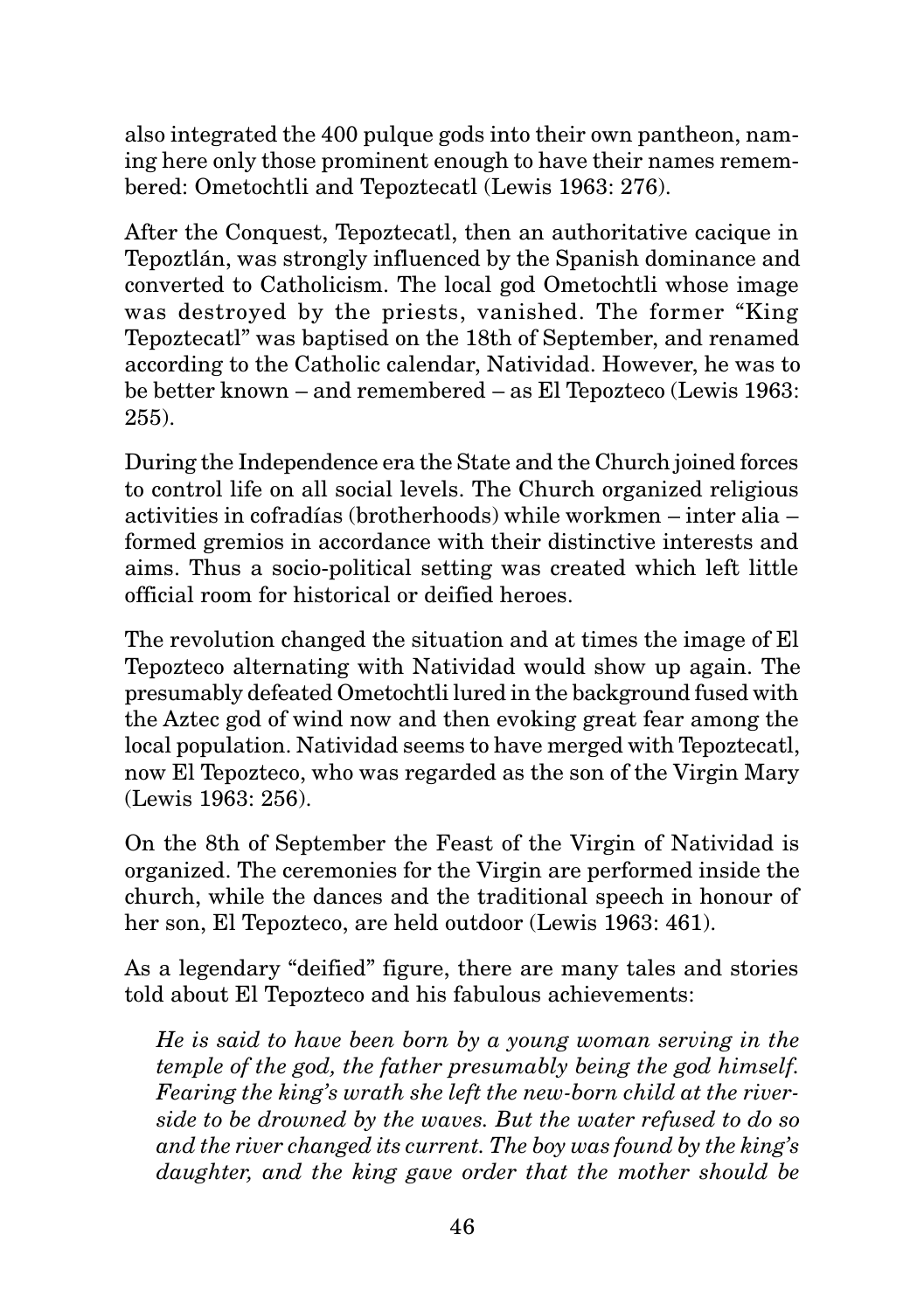*found. However, the search was in vain. Now the king ordered that the child should be thrown to the wild animals in the forest, but the next day he was found sleeping under the pencas, the fleshy leaves of the maguey plant that had united to protect him. Then the king had him thrown to the ants, but the next day the princess found him being fed by the ants with tiny pieces of fruit. Convinced of the boy's supernatural descent the king adopted him. His capacity for learning poetry, as well as the art of fighting and magic were soon manifested. Finally he saved the old king from being sacrificed in the temple of his enemies, and he liberated the country from invaders and gave them prosperity and peace.* (Montell 1936: 122–23)

From Milpa Alta another and somewhat different version is told:

There is says that Tepoztecatl/El Tepozteco was miraculously conceived in that his mother got pregnant while washing her clothes in the river near a "cave inhabited by the winds", however, nobody knew that. Her parents got very angry with her, but one night her father dreamed that a young

*well dressed man, a city fellow* (*caxtiltecatl*) *told him: "Your daughter is about to become a mother. I beg you not to beat her. When the child is born, you will love him dearly. He will grow up and you will find out his true worth." And so it was.*

*When once visiting the city of Mexico as a young man he lifted the bells of the Cathedral into their places. On his way home, however, the two doves he was carrying in a crate escaped. One went off to sit upon the church of Tepoztlan and the other upon the hill which is the home of Tepoztecatl*. (Horcasitas 1972: 15– 19; cf. 1979: 24 for texts in Nahuatl and Spanish)

Sometimes El Tepozteco is seen as a parallel of contrast to the devil /el pingo/. It is to the devil that the Tepoztecans attribute all evil that befalls them. However, he cannot cause drought, which is conceived as being God's punishment effected through El Tepozteco.

In the 1920's there was a drought in Tepoztlán and surrounding area and the crops were severely threatened. One day

*El Tepozteco appeared to a peasant from Yuatepec who was on his way to Tepoztlán. He no longer wore his ancient dress but*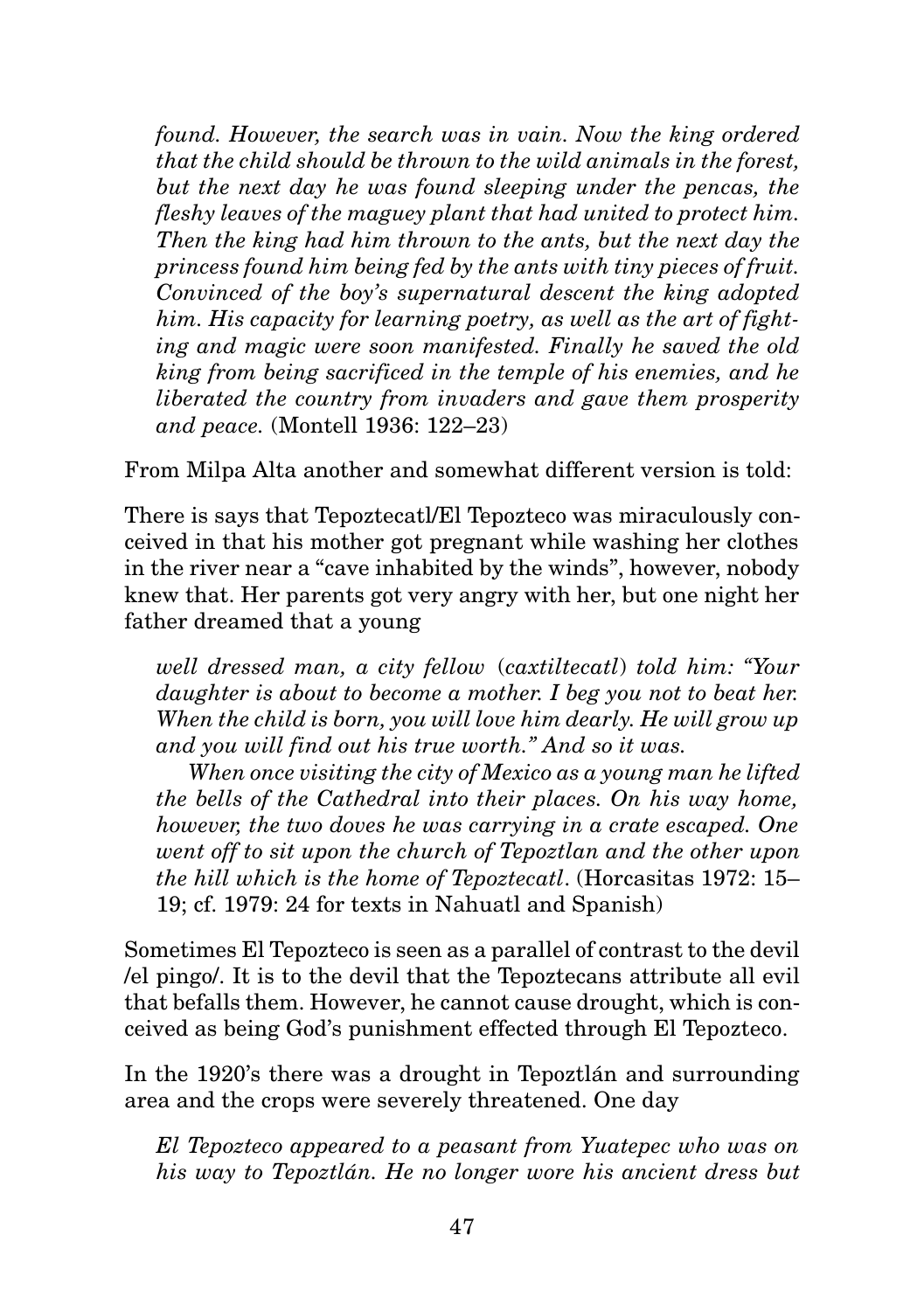*was dressed as a humble peasant in white shirt and calzones and broad-brimmed Zapatista sombrero, and with a handkerchief tied around his neck in typical local fashion.*

*El Tepozteco spoke to the peasant, saying: "Go and tell my village that I am very angry because they have my mother* [the Virgin of Natividad] *naked and that is why I have not wanted it to rain. They must buy her a crown and a tunic of silk and satin and then I will send abundant rain."*

*Then he mysteriously disappeared and the man from Yuatepec hurried to Tepoztlán to tell what had happened. When the news had spread through the village some of the mayordomos of the old cofradías took it upon themselves to collect money to buy the clothing and adornment for the Virgin. A few days later, according to Tepoztecans, it began to rain and the crops were saved.* (Lewis 1963: 260)

A story with an equally spectacular effect is told twenty years later after that Mexico had declared war on the Axis and obligatory military service was established:

*In those days of worry and confusion, a conscript was walking the streets of Cuernavaca. He was crying, because he had been called to the army. Suddenly at the corner he saw a boy, dressed like a peasant. The boy asked him why he was crying. "Why shouldn't I cry, for I must be a soldier, and they have ordered me to the war to defend the United States, and I must leave my old parents. If I were to fight for my country it would be bad enough but to fight for the gringos..." Then the boy said: "Go in peace. Your tears are not in vain. Neither you nor other young Mexicans will have to go to fight for a foreign government. You will learn to be a soldier, but you will never leave the country. Go to the village of Tepoztlán and take an offering to my mother, the Virgen de la Natividad." Then the boy disappeared mysteriously. The soldier was very impressed by what had happened. He told his parents and they decided to go to Tepoztlán with an offering. After that they began to tell the people of that village what had happened, and everyone understood that El Tepozteco had spoken again. El Tepozteco kept his word, for none of the conscripts went to fight for the United States.* (ibid. 260)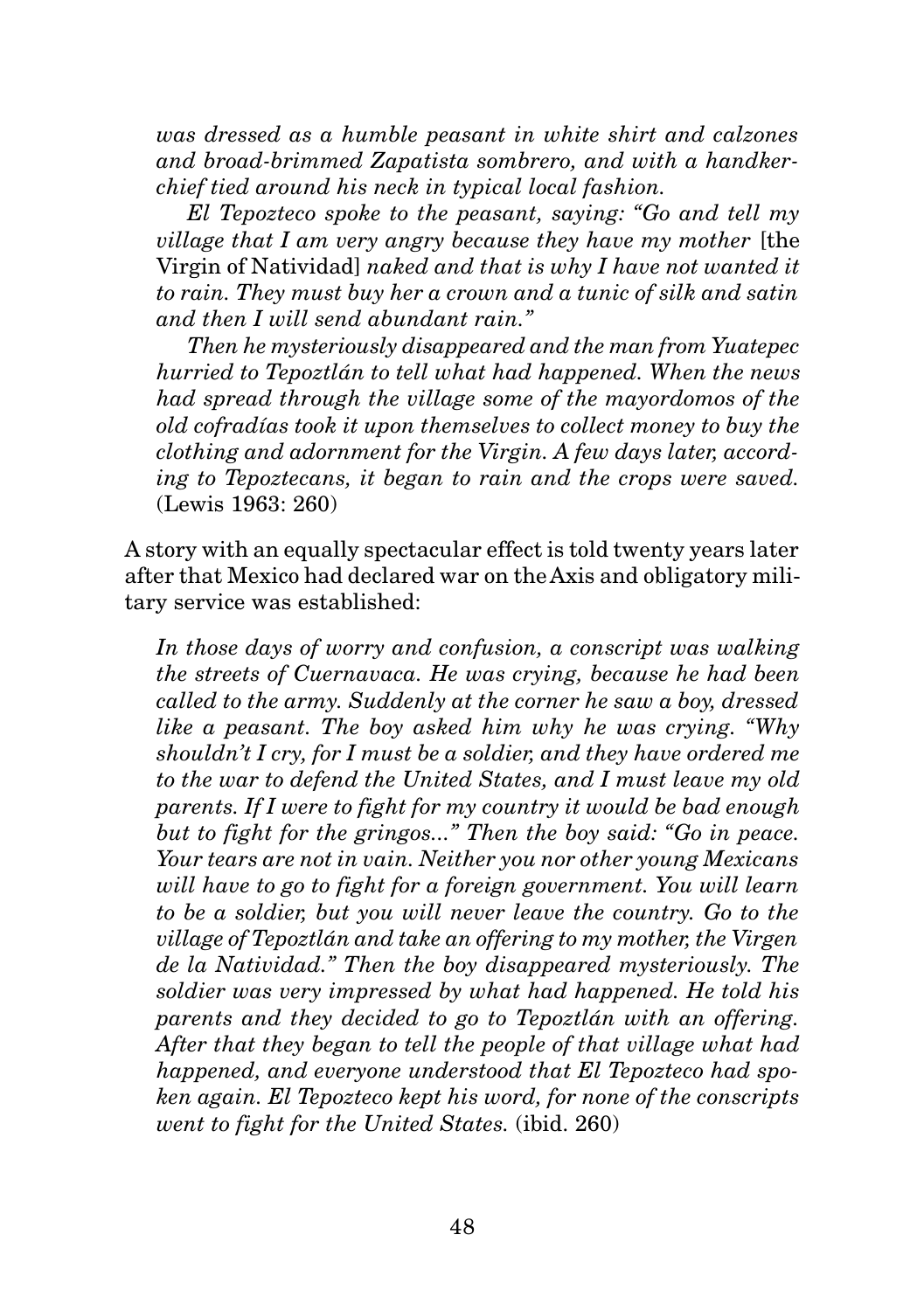The Tepoztecan children are taught about El Tepozteco thus:

*Tepozteco cannot be known; his house is on the hill near El Parque. There he has his house and everything which he needs in his home, but he himself does not appear. He always lives far off among the clouds. He has a mother who is in the church. We say Mass for his mother. His mother is named Tonantzin* [Our revered little Mother] *and also Natividad. – When they don't give him a good celebration on the eighth of September he sends a great wind; when the celebration is a good one then he does nothing, he is content. Tepozteco is a god who is loveable and cruel. He has only one punishment for the village. /---/ he takes away the water*. (Lewis 1963: 276)

From our tumultuous century what personality could be more appropriate than the outstanding figure of Emiliano Zapata – with one curtailment though in that most probably he would have deprecated deification. Remembered, yes, even commemorated, but no more. He would have appreciated Siqueiro's painting of the revolutionary leader on his white horse, and he would have liked the equestrian statue on his grave in Cuauhtla where from horseback he seems to be listening to what the peasant at his feet has to say.

The son of a peasant he became more a horseman himself but never forgot what he had seen of serfdom and exploitation of the landless and the poor farmers on the immense estates in his home province, Morelos. Influenced by the anarchistic trends of that time and by texts such as the journal "Regeneración" published by Ricardo Flores Magón (cf. Avrich 1988: 108) – Zapata was not illiterate – he fought for "land and liberty" leading his peasant army of around 30.000 men when most, first against the dictator Díaz, and then against traitors and usurpators who did not live up to the motto for his revolutionary program presented in the Plan of Ayala "Libertad, Justicia y Ley", 25th of November 1911. (Silva Herzog 1960, I: 240– 45; cf. Blanco Moheno 1973 (1970): 116 ff.)

Emiliano Zapata was not the prime politician who saw the revolution in a wider perspective than the situation in Morelos and the problems of the peasants. Thus Eric Wolf, the anthropologist, describes the reasons most plausible for his shortcomings: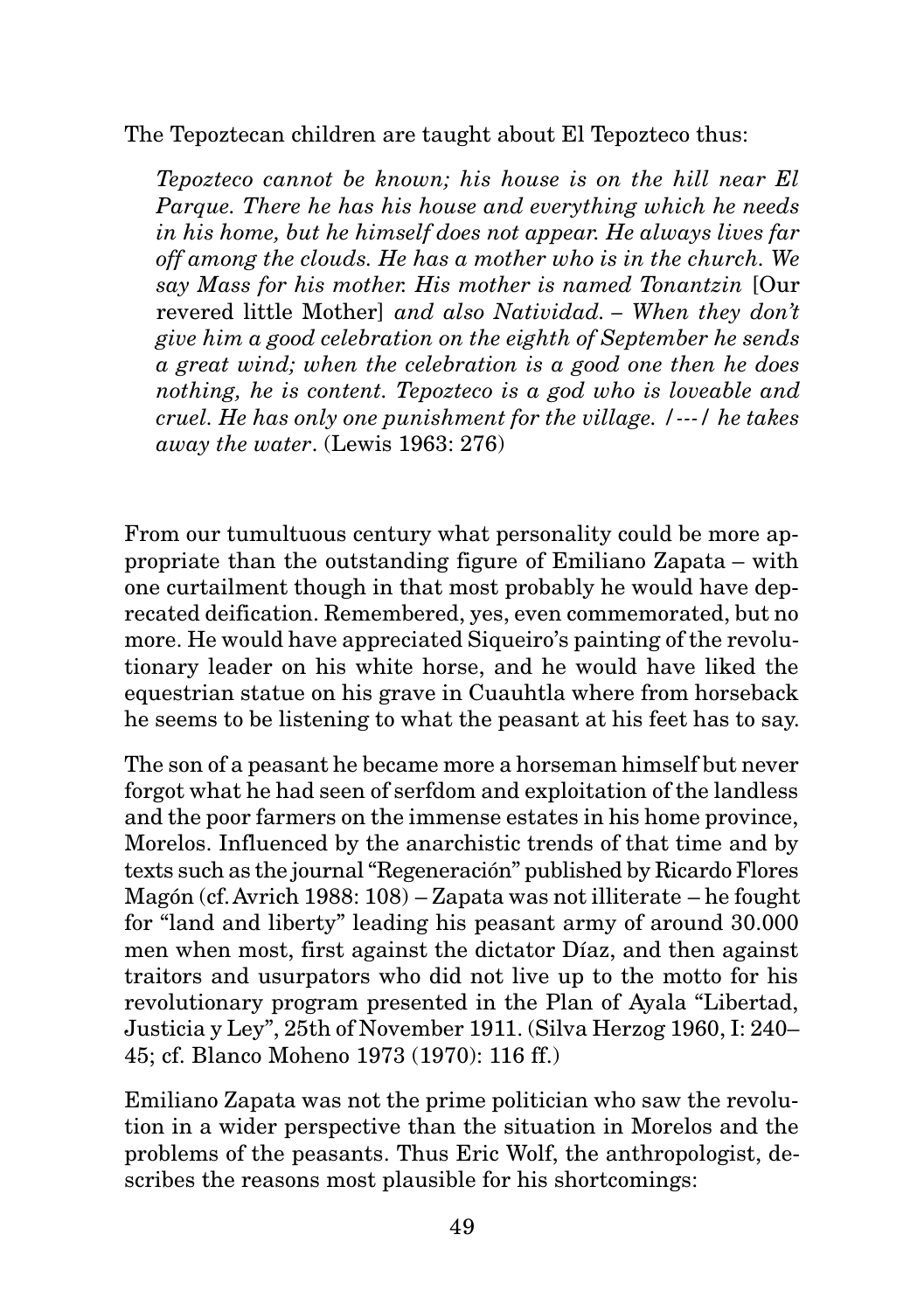*Zapata /---/ had no comprehension of the needs and interests of the industrial workers and never knew how to attract their support. Similarly, the agrarian struggles in Morelos had been fought in the main against Mexican landowners, not against foreigners. The Zapatistas therefore had little understanding for the struggles of Mexican nationalistas to assert Mexico's national integrity in the face of foreign influence and investment. When* Zapata attained that insight, in 1917, it was too late /---/. (Wolf 1973: 32)

The revolution degraded more and more into a civil war. Trapped in an ambush on his way to a meeting with the carrancistas, Emiliano Zapata was assassinated in 1919 (Womack 1977: 320– 24).

Summarising Zapata's life and achievements Wolf quotes Robert Quick from his book on the Mexican Revolution (Bloomington 1960: 292–93):

*/---/ the inarticulate, militarily ineffectual Zapata accomplished in death what he could not win in life. His spirit lived on, and in a strange, illogical, but totally Mexican twist of fate, he became the greatest hero of the Revolution. In the hagiography of the Revolution the caudillo of Morelos continues to ride his white charger...* (Wolf 1973: 44)

The Mexican anthropologist and linguist Fernando Horcasitas publishes in his "Nahuatl Chronicle of Díaz and Zapata" what one of the few living eyewitnesses told him about what happened when Zapata was killed:

*In April 1919, rumors circulate among the refugees in Xochimilco and Mexico City. Zapata is dead! Let us hear our informant's version of the assassination.*

The Zapatistas had set up their camp near the mountain El Cerro del Jilguero. They were surrounded there by the troops of the Carrancistas

*with no means of escape. /---/ And though he* [Zapata] *knew he was going to lose, his spirit did not fail him.*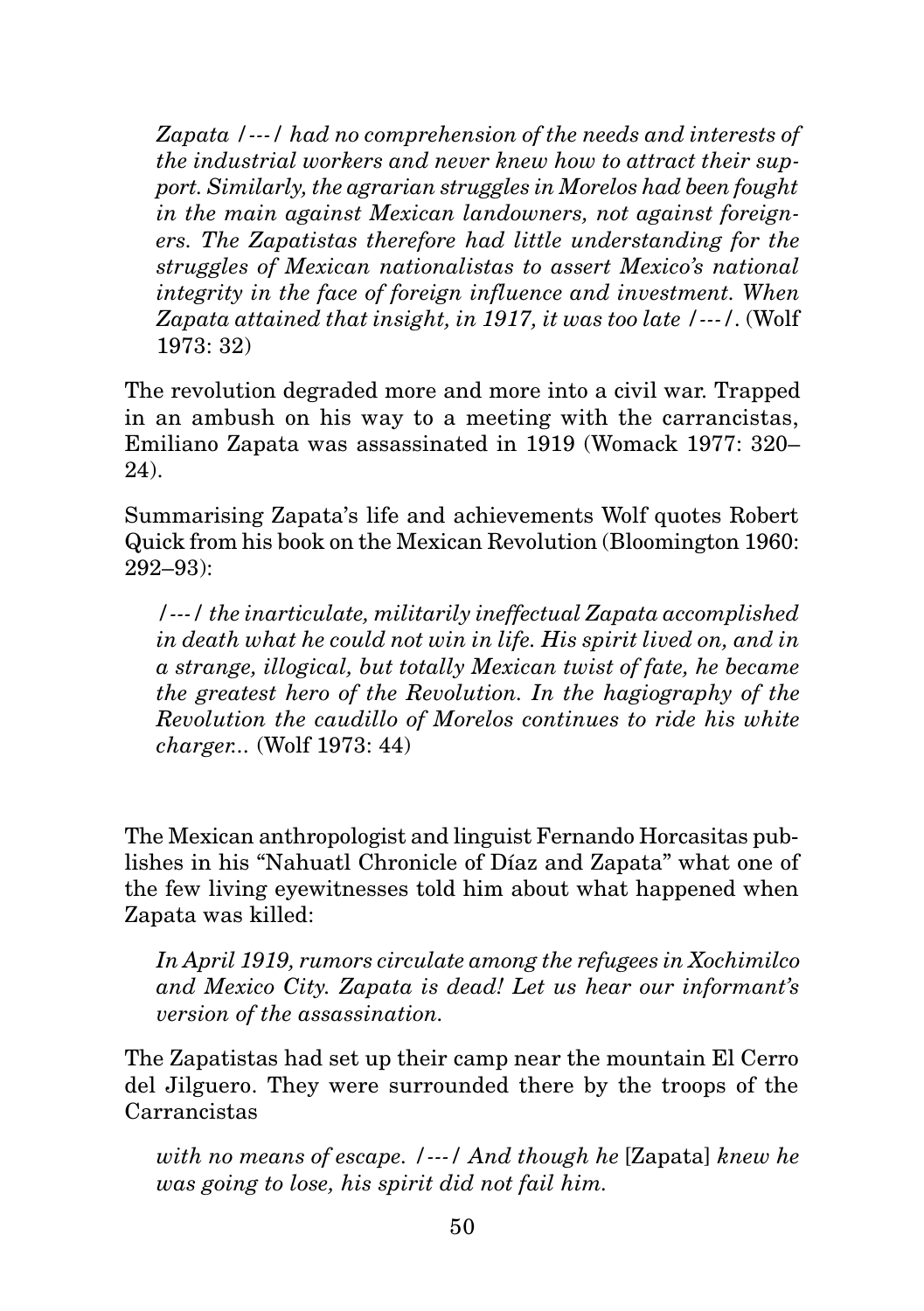*"Follow me," Zapata said, "Until the last cartridge is gone! If they kill me, go away. /---/ And if you do not want to follow me, go up to the highlands and abandon me. Here is enough money for you to live on the road. /---/"*

*When his soldiers went away to the highlands, they left Zapata alone at the Cerro del Jilguero. It is said that a trap was set for him. A general by the name of Amaro was the one who betrayed Zapata. "I have come to join you," he said. "I am no longer with Carranza! I am with Zapata now!"*

*Zapata trusted him. He believed Amaro, who joined the army as if he had been one of Zapata's soldiers. It was then that Amaro killed Zapata.* (Horcasitas 1972: 175 ff.)

Zapata is memorised in innumerable legends, traditions, songs and sayings. He was the first to coin the motto "Men of the south, it is better to die standing than live down on your knees". His main revolutionary goal was "Land to the landless" (Bamford Parkes 1940: 350). The semicircular wall that protects the ruins of his home in Anenecuilco bears the famous words "The land belongs to him, who works it!" There I was told by an old guide that the Mexican government, i.e. the PRI in reality, wants to move Zapata's body from his grave in Cuautla in order to solemnly bury him under the Revolutionary Monument in Mexico City but the family refused. Not until the goal of the Mexican Revolution is fulfilled, its greatest hero will remain where he is now.

Since 1994 a liberation movement in Chiapas, Mexico, continues what one could call the silenced struggle for the subdued landless Maya Indians in the very spirit of Zapata. As recruits of the Ejército Zapatista de Liberación Nacional/EZLN the participants quite logically call themselves "zapatistas". Their leader is "Subcomandante Marcos" – idealised by some, maybe even idolised by others.

Ending finally my long though far from complete list of outstanding figures in Mexico I find no personage finer than Nezahualcoyotl, the famous ruler of the Acolhuas in Texcoco 1402–1472: known as a progressive politician, a lawmaker, an ingenious channel constructor, a city planner and builder, a philosopher more than a religious believer and a poet, whose justified fame was intensified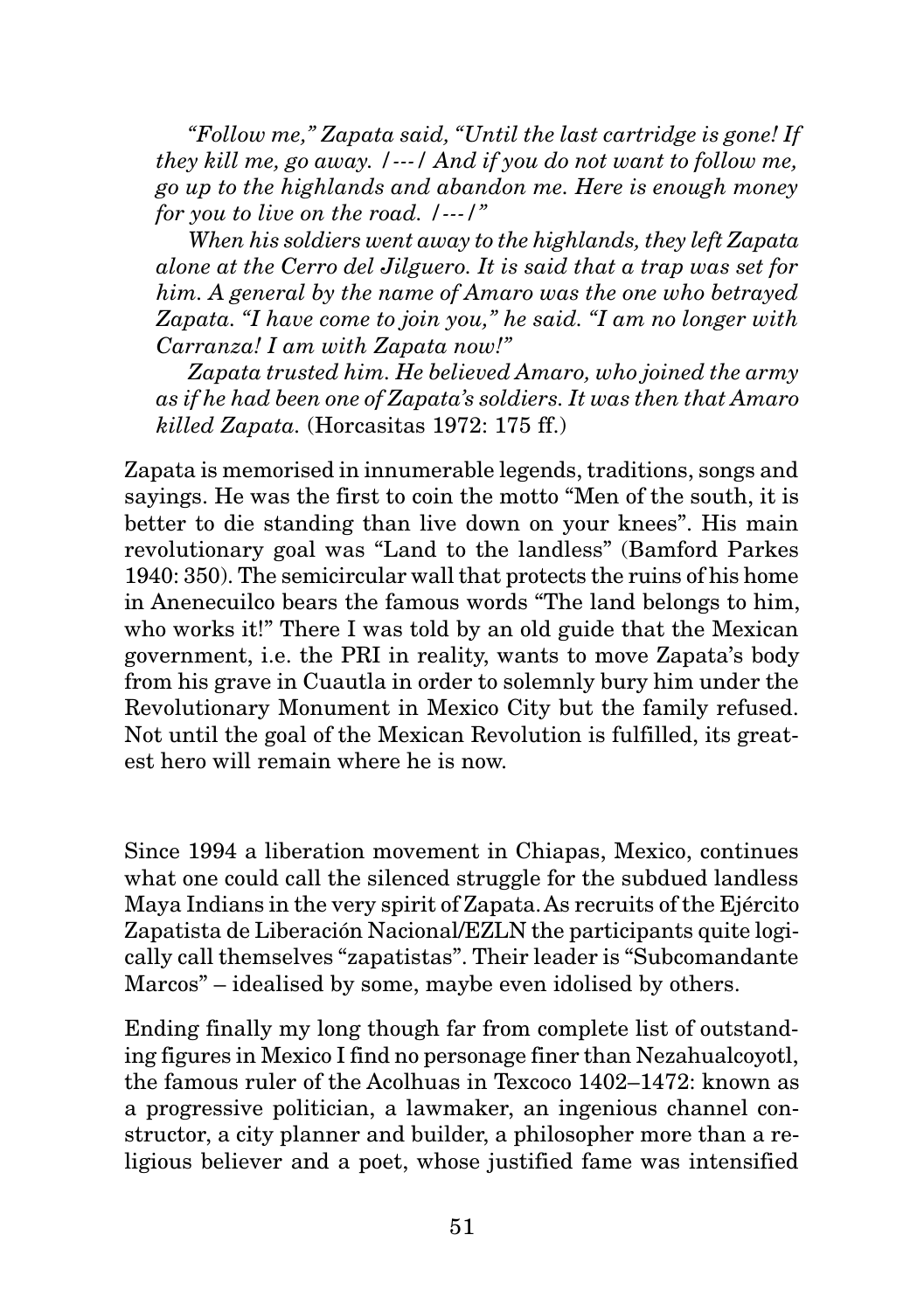during the Revolution. Urban districts, educational institutions, cultural centres, streets and squares were named all over Mexico after him and quite rightly too. However, he would have opposed all attention of false religious ceremonialisation and be appalled by the thought of any kind of deification. Indeed the most congenial respect the Mexicans could pay him would be not to divinise him!

On the other hand I think he would have appreciated what I saw and was told in 1963 having climbed to the top of his beloved summer residence of Tezcotzinco (Hellbom 1976: 83). According to the tradition he had a roofless room there dedicated to what one would call "pantheistic contemplation/meditation". There on the very top of the hill just having passed a faded stone face of the rain god Tlaloc I suddenly saw three white crosses. They had been put up there, so I was told, by a very sick man in gratitude of being cured during the night – but nobody knows how. His words of dedication were plainly painted in red as follows:

#### RECUERDO. AL. R-

ey **NE** SA **HU**  $AT$  $CO$ YO 9 5 19 54

#### **CONCLUSIVE COMMENTS**

My descriptive survey can only result in some preliminary and premature comments.

The figures presented differ essentially as to their character and evaluation in the minds of their adherents.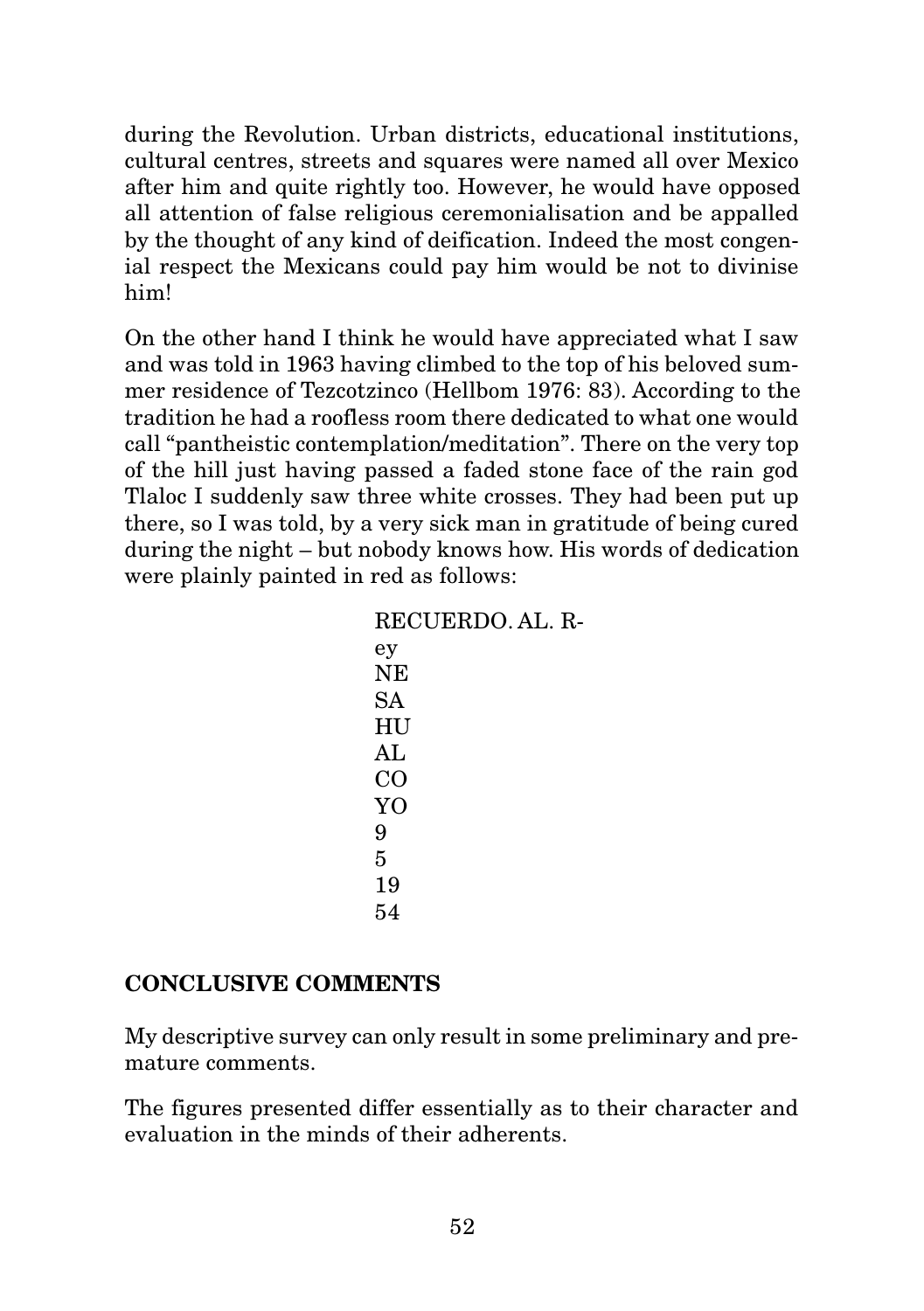This can be due to their double roles and/or **dual** character; some of them because of their miraculous **birth** like Huitzilopochtli or supernatural **emergence** or because of their **devastating actions** contrary to expectations like Tezcatlipoca, while others because they emanate out of **crisis**, promising **salvation** mostly not fulfillers like El Tepozteco and some are "true" gods acting like humans, others humans approaching divinity.

It is easier to say what they are not: they are neither saints nor demons, but some have traits of a saint, while others act like devils.

They are not always worshipped, although sometimes prayed to. Some have existed, others only visioned like emanations of wishful thinking, but all have been shaped in the minds of their believers. Thus some are apotheosised if not deified, others idolised but not enshrined.

In different ways and to different degrees they are all the result of a process of shifting and changing without never reaching the complete transformation from one being to another.

Some are like god Tezcatlipoca who is said to be "disguised" without though, actually renouncing his original identity as a god; others like Coatlicue and Cihuacoatl – in different versions fusing into each others' roles – one as mother of the gods, e. g. Huitzilopochtli, being originally a female human, while the name of the other in late Aztec times was used as the title of the Aztec co-ruler.

Both goddesses were called by their adherents Tonantzin 'Our Revered (Little) Mother', an epithet applied also to other mother goddesses and tantamount to the Spanish "Madrecita", i.e. the Virgin Mary (cf. Schultze-Jena 1957: 408 ff). In December 1531 she appeared to the baptised Indian Juan Diego on the hill of Tepeyac, the very place of a former shrine dedicated to a goddess called "Tonantzin". As "Nuestra Señora de Guadalupe" the Holy Virgin is worshipped not only by the Mexicans. Millions of catholic pilgrims from all parts of the world assemble to pay their reverence to the Mother of Christ, whether actually believing or not in her miraculous image on Juan Diego's tilma (cloak) at her altar. (Hellbom, 1964: 58–72). María may not be a "true goddess" however holy. She is the mother of the Son of man.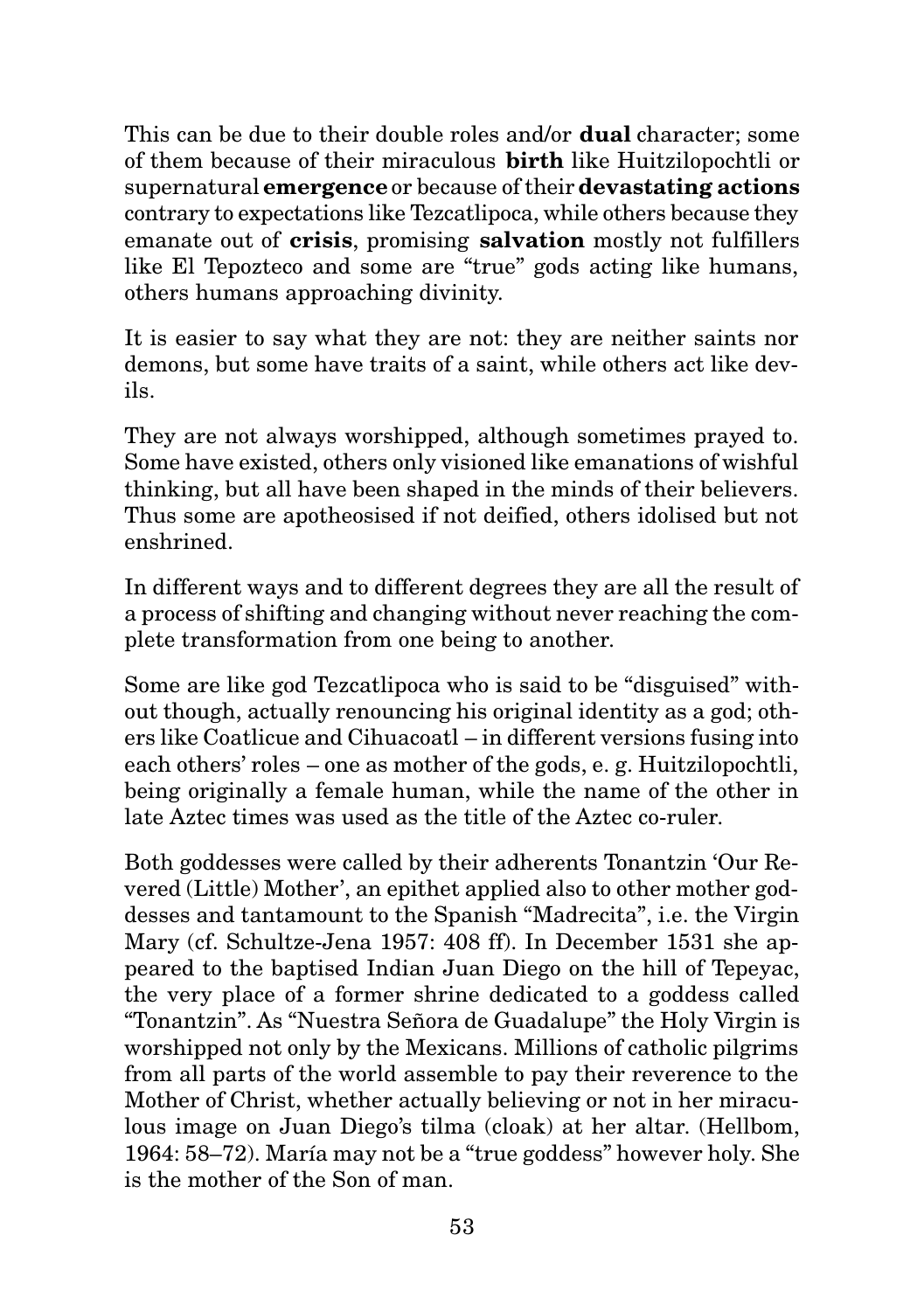#### **References**

*Anales del Museo Nacional*, T III. 1886. Sp. trad. G. Mendoza y Felipe Sanches Solis. México.

Avrich, Paul 1988. *Anarchist Portraits.*

Bamford Parkes, Henry. *A History of Mexico.* (Sw. trans. 1940.) Stockholm.

Blanco Moheno, Roberto 1973 (1970). *Zapata*. Mexico.

Brenner, Anita (1943) 1976. *The Wind That Swept Mexico*. Mexico.

Brotherstone, Gordon 1992. *Book of the Fourth World*. Reading the Native Americas through their Literature. Cambridge.

Burland, C. A. 1953. *Magic Books from Mexico*.

Caso, Alfonso 1953. *El pueblo del Sol*. México.

Chavero, see *Anales ...*

Clendinnen, Inga 1991. *Aztecs: an interpretation*. Cambridge. Davies, Nigel 1977 (1973). *The Aztecs. A History*. London. *Esplendor del México Antiguo*. 1959. México.

FC = *Florentine Codex.* 1950. Manuscript in Nahuatl of Fray Bernardino de Sahagún. Trans. J. O. Anderson & Charles E. Dibble. 12 vols. Santa Fe.

Gillespie, Susan D. 1989. *The Atztec Kings*. The Construction of Rulership in Mexica History. Arizona.

Gillmor, Frances 1964. *The Kings Danced in the Marketplace.* Tuscon.

Gonzales, Luis R. 1990. Hernando de Alarcón, Descubridor del Río Colorado y el Retorno de Quetzalocoatl. *Historia de la Religión en Mesoamérica y áreas afines. II Coloquio.* Edited by Barbro Dahlgren. México, pp. 170–189.

Gruzinski, Serge 1989. Man-Gods in the Mexican Highlands. *Indian Power and Colonial Society, 1520–1800*.

Hellbom, Anna-Britta 1964. Las Apariciones de la Virgen de Guadalupe en México y en España. Un estudio comparative. *ETHNOS.* Stockholm.

Hellbom, Anna-Britta 1976. Reflejos de "Sincretismo" en el Valle de México. *Actes du XLII Congrés International des Américanistes.* Vol. VI. Paris, 73–84.

Hellbom, Anna-Britta 1997. "Todo está cercano y todo está lejano" – Tloque naoaque concepto omnímodo del cosmos. *Ideología, cosmovisión y etnicidad a través del pensamiento indígena en las*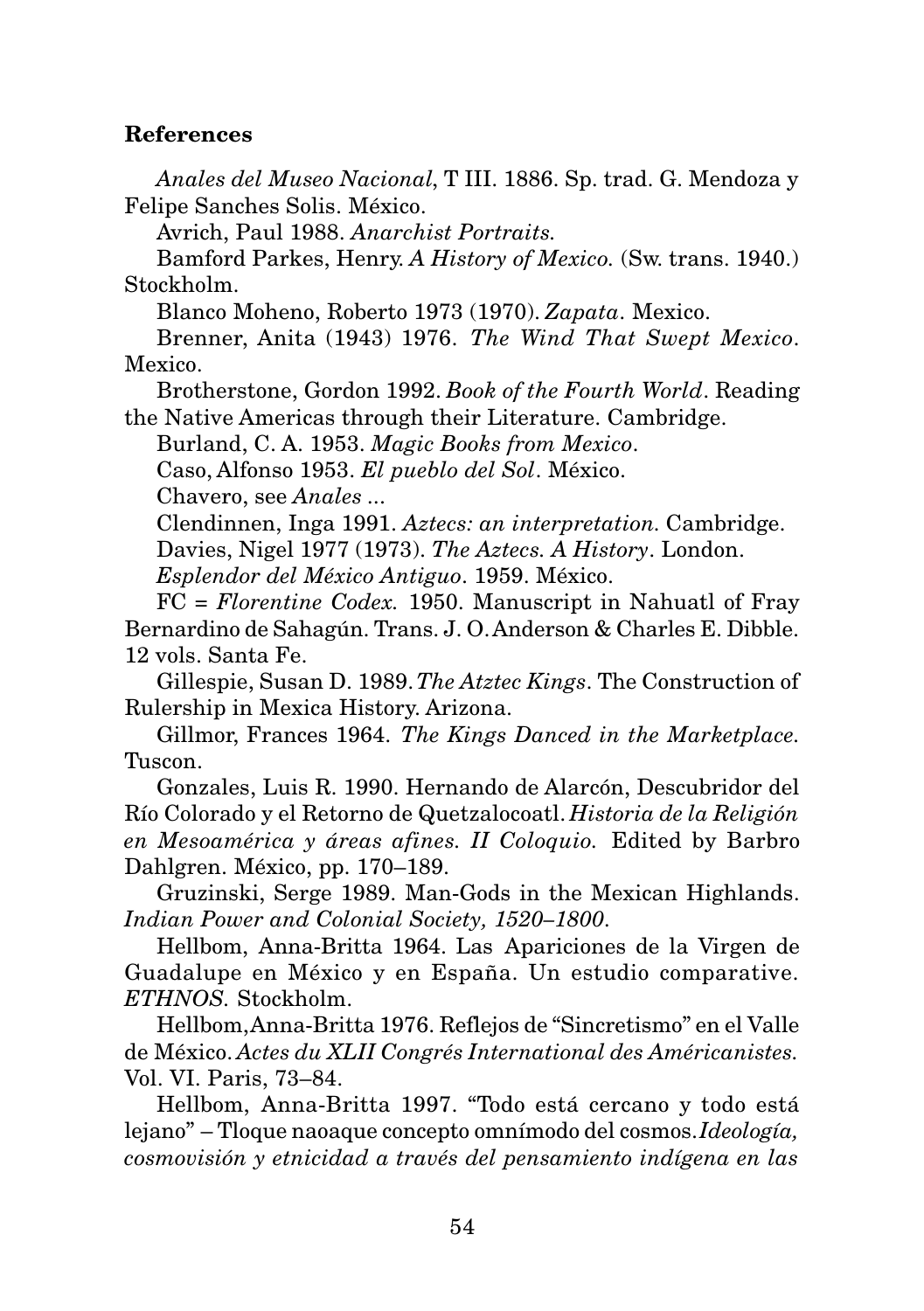*Américas.* Simp. 7a, ICA 48, Stockholm/Uppsala 1994. Bibl. ABYA-YALA, Ecuador 1997, pp. 127–151.

Hellbom, Anna-Britta 1997. Tricky Outsiders – Types of a Figure and Figures for Fun in Mexican Cosmolore. *Acta Americana*, Vol. 5, No. 2, pp. 61–88.

Horcasitas, Fernando 1972. Life and Death in Milpa Alta. *A Nahuatl chronicle of Díaz and Zapata.*

Horcasitas, Fernando *1979. Los Cuentos en Nahuatl de Dona Luz Jiménez*. Mexico.

Kirtley, Bacil F. 1960. La Llorona and Related Themes. *Western Folklore*, XIX: 155–168.

León-Portilla, Miguel 1992 (1980). *Toltecayotl aspectos de la cultura náhuatl.* México.

Lewis, Oscar 1963 (1951). Life in a Mexican village. *Tepoztlán restudied.* Urbana.

Miller, Mary & Taube, Karl 1993. The Gods and Symbols of Ancient Mexico and the Maya. *An Illustrated Dictionary of Mesoamerican Religion.* London.

Molina, Alonso de 1944 (1951 Mexico). *Vocabulario en lengua Castellana y Mexicana.* Madrid.

Montell, Gösta 1936. *Mexikanskt indianliv i forntid och nutid.* Stockholm.

Moreno, Manuel M. 1962. La Organización Política y Social de los Aztecas. I. N. A. H. México.

Mossbrucker, Gudrun 1993. Wie ethnische Gruppen "gemacht" werden: Die "Rebellion". Quistail und der Kastenkrieg (Yucatán, México), Wiener Ethnohistorische Blätter, Heft 38. Wien.

Paso y Troncoso, Francisco del 1898. *Descripción, historia y exposición del Códice Pictórico de los Antiguos Nauas que se conserva en la Bibl. de la Cámara de diputados de París*. Florencia.

Paz, Octavio 1990. *The Labyrinth of Solitude.*

Rugeley, Terry 1997. Tihusuco 1800–1847: Municipal Society and the Genesis of the Caste War. *Saastun Maya Culture Reviews*, No. 1, pp. 19–62

Santamaria, Francisco 1959. Enciclopedia de Mejicanismos. Méjico.

Schultze Jena, Leonhard 1957. Alt-Aztekische Gesänge. *Quellenwerke zur alten Geschichte Amerikas* VI. Stuttgart.

Silva Herzog, Jesús 1960. *Breve Historia de la Revolución Mexicana*, Vols. 1, 2. México.